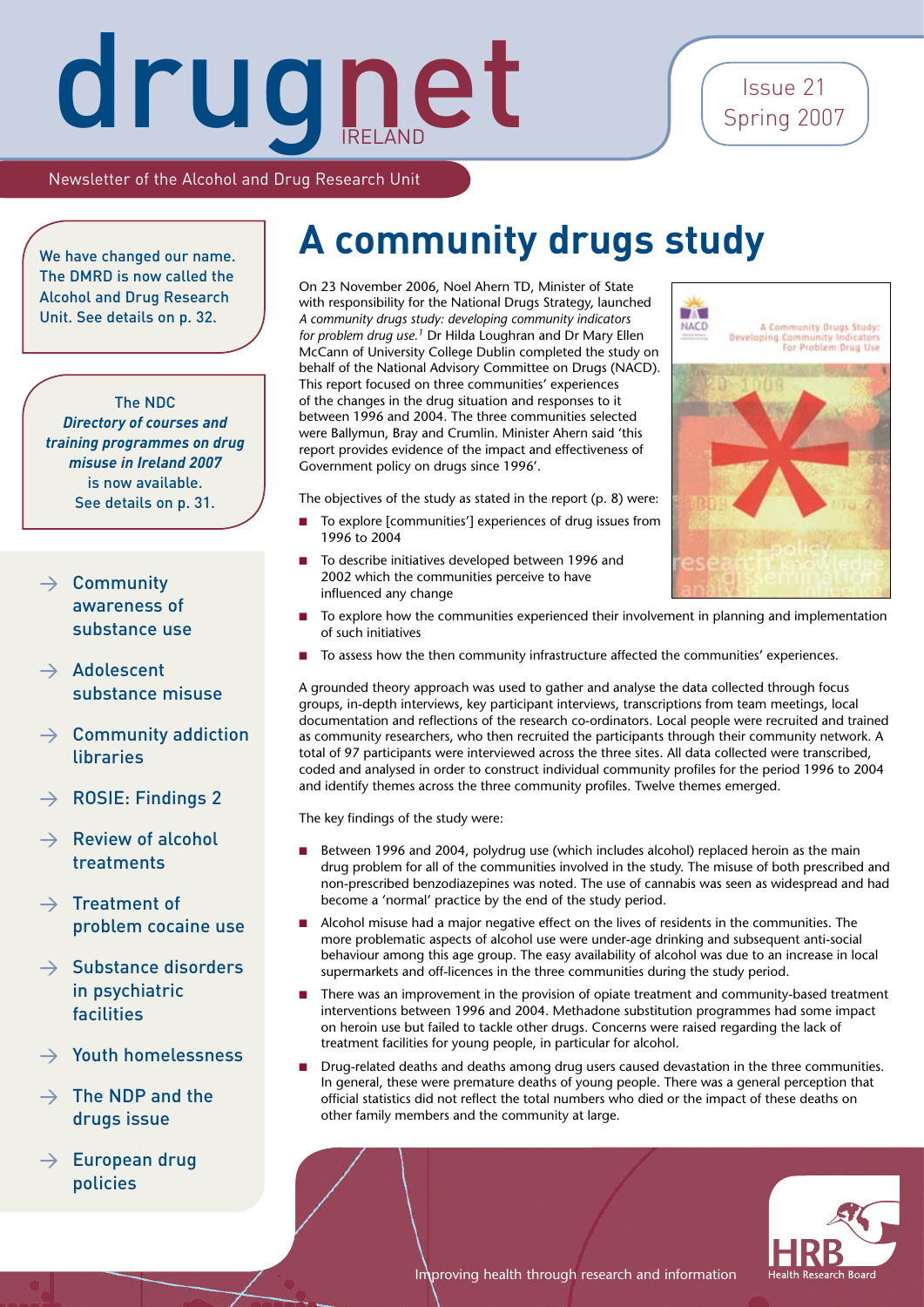- A community drugs study
- 2 Drug-related deaths and strategies for prevention
- 3 Cocaine in local communities
- 4 Strategy to address adolescent substance misuse in the HSE South Eastern area
- 5 Community awareness and perceptions of substance use in Cork and Kerry
- 6 Tools for co-ordinating drugs initiatives in the regions
- 7 Ana Liffey after 25 years
- 8 Libraries supporting a community response to addiction
- 10 Eighth annual Service of Commemoration and Hope
- 11 ROSIE Findings 2: summary of detoxification treatment outcomes
- 12 Young Scientist codeine study wins HRB prize
- 13 Hepatitis surveillance in 2005
- 14 Alcohol treatments: review of effectiveness
- 16 The evidence base for treatment of problem cocaine use
- 19 Trends in alcohol and drug disorders in psychiatric facilities
- 20 The impact of drug treatment demand data on policy and practice
- 21 Research on youth homelessness in Dublin
- 22 Launch of Homeless Agency annual report 2005
- 23 National Advisory Committee on Drugs – progress report
- 23 National Development Plan and the drugs issue
- 25 Drug Policy Action Group: Policy Paper 1 *Criminal justice drug policy in Ireland*
- 27 In brief
- 28 Pompidou Group work programme 2007–2010
- 29 EMCDDA broadens its scope
- 30 European drug policies – extending beyond illicit drugs?
- 31 EU research funding and the drugs issue
- 31 New Directory of training courses for 2007
- 32 Changes at the HRB
- 32 Recent publications
- 35 Upcoming events

### contents A community drugs study *(continued)*

- A general sense of fear, vulnerability and intimidation was experienced among the communities as a result of open drug dealing in public areas. People reported that there had been a decrease in the use of public spaces after dark since 1996. n
- A reduction in some types of crime was observed between 1996 and 2004, but the later phase of the study noted an increase in the number of murders associated with drug dealing. n
- Participants reported a deteriorating relationship between the community and the gardaí. n
- There was an increase in the number of children under 15 years who stayed in school and an increase in those who completed the Leaving Certificate during the reporting period. In some cases, school absenteeism replaced early school leaving. n

Employment opportunities had increased during the reporting period, and fewer people were unemployed in 2004. n

The report states 'It was evident from the data that there were different perceptions among community members as to the prevalence of drug use in their areas, and the consequences of different patterns of drug use' (p. 77). This is due to the diversity of the communities and the difficulty in gathering data. The report's main conclusion is that a community-based reporting system is required to identify changes in the drug situation in specific communities. *(Siobhán Reynolds)*

1. Loughran H and McCann ME (2006) *A community drugs study: developing community indicators for problem drug use.* Dublin: Stationery Office.

### Drug-related deaths and strategies for prevention

The report of a working group convened by the Irish College of General Practitioners (ICGP) to examine the issue of drug-related deaths and strategies for prevention was published on 21 December 2006.1 The ICGP Working Group believes that, with suitable education and improved awareness of the issues involved in drug-related deaths, lives can be saved. The group supports the provisions for senior ambulance personnel with special training to carry naloxone as an emergency response to opiate overdose.

### **Recommendations made in the report include:**

- A national co-ordinated strategy to prevent opiate-related deaths should be implemented. n
- Links should be established between the National Suicide Prevention Strategy, the National Parasuicide Registry and the National Drug-Related Deaths Index, in view of the overlap between substance abuse and suicide. n
- Appropriate information and resource materials should be standardised across all treatment and support locations. n
- All personnel who treat drug users should receive training in overdose prevention and basic life-support. Family members of known drug users should also consider receiving basic life-support training. n
- Individuals at high risk of overdose can be identified and service providers should address risky behaviours with these service users. n
- Consideration should be given to the provision of overdose prevention education groups for service users. n
- On discharge from prison, drug users should be allowed to link in with their local drug treatment agency, with contact numbers contained in a 'pre-release' pack. n
- Prison service personnel should facilitate contact with local HSE services wherever possible when a known drug user is being discharged. n
- Drug users undergoing detoxification should be told of the risks of overdose following detoxification. n
- Garda members should receive training in overdose prevention. n
- The National Drugs Strategy Team should research the feasibility of collecting data on non-fatal opiate overdoses or near misses. n

The ICGP Working Group was chaired by Dr Ide Delargy, director of the Drug Misuse Programme of the ICGP and included representatives from the HSE, the voluntary sector, the Health Research Board and the Irish Prison Service. *(Ena Lynn)*

1. ICGP Working Group (2006) *Drug-related deaths and strategies for prevention.* Dublin: ICGP. The full report is available on the ICGP website at www.icgp.ie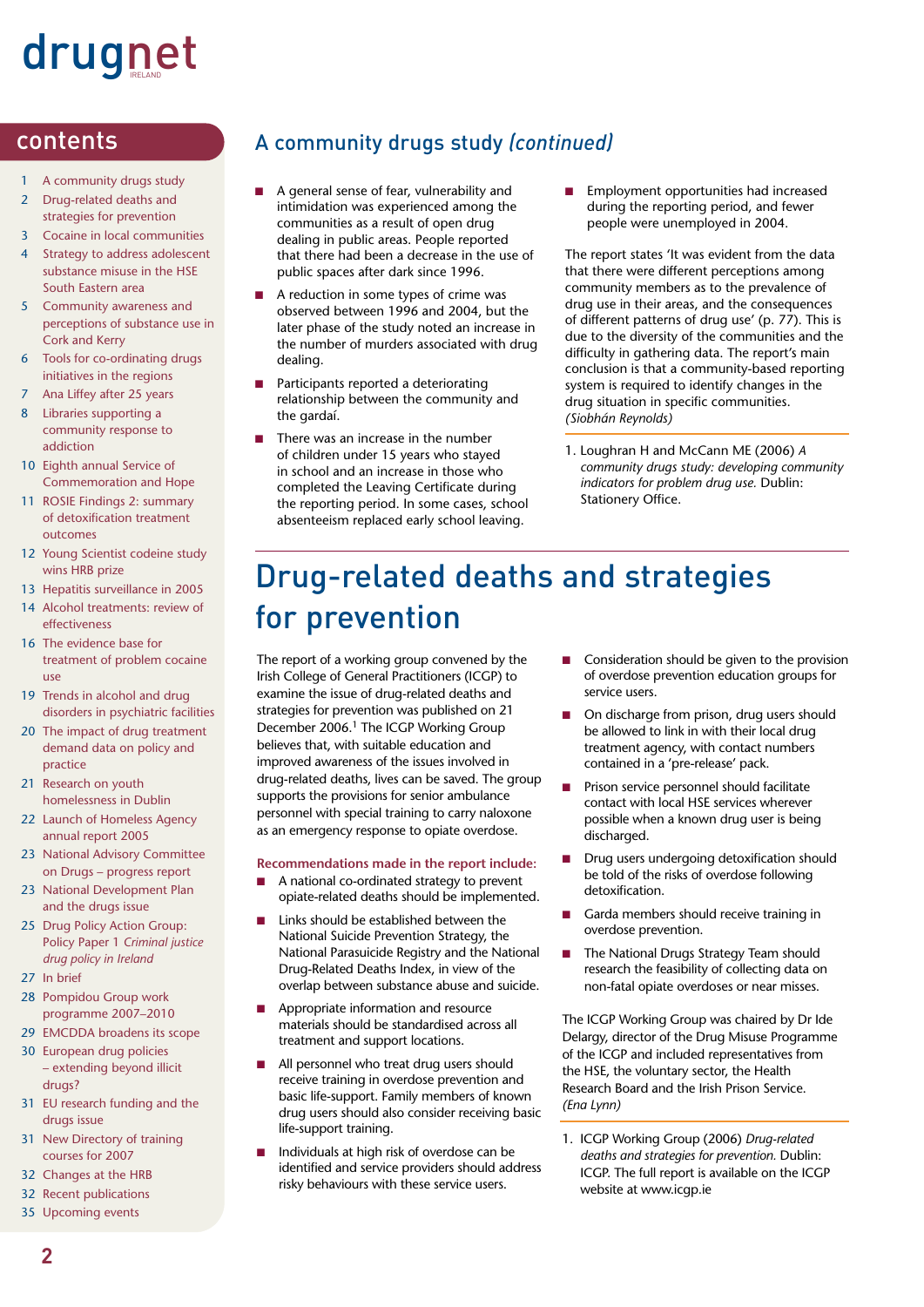### Cocaine in local communities

In March 2004 CityWide published the results of a survey on the extent to which 27 community-based drug projects were dealing with the problems of cocaine use.1 The results illustrated that cocaine was a growing problem.

CityWide conducted a follow-up survey on cocaine in local communities in 2006.<sup>2</sup> Twenty-eight projects responded to this survey, 13 of which had participated in the 2004 survey. The results show that local community drug projects have experienced a major increase since 2004 in people presenting with cocaine as their primary drug.

In 2004, four projects (15%) reported seeing clients with what they then described as problematic cocaine use. Two years later, 62% of projects reported treating clients presenting with cocaine as their primary drug. Figure 1 shows that a majority of projects reported an increase in cocaine use among clients since 2004.

The follow-up survey reports a deterioration in the general health of clients with problematic cocaine use, with 39% of the projects surveyed reporting a rise in the number of clients experiencing abscesses and wounds due to poor injecting habits. Twentytwo per cent of projects reported an increase in mental health problems, including depression, anxiety, stress, psychotic episodes and attempted suicide.

Projects also reported increases in weight loss, sexually transmitted infections (STIs), heart conditions, amputations, opiate users stabilised on methadone destabilising with cocaine use, and risk taking among clients using cocaine. One project reported being aware of one heroin-related death in the 10 years up to 2005, in comparison with knowledge of four cocaine-related deaths in 2006.

All projects expressed concern about clients who got into financial debt, resulting in their living in fear of violent reprisal for debts unpaid, and engaging in increased criminal activity to feed their addiction. The majority of projects surveyed reported an increase in violent and gun-related crime since 2004.

The projects reported a strain on resources due to cocaine use. This was due to the chaotic lifestyle and behaviours that can be associated with cocaine use and the reported problem of opiate-using clients destabilising through cocaine use.

Since 2004, in response to the growing problem of cocaine use, three cocaine-specific pilot projects have been set up and 93% of the projects surveyed in 2006 had key workers who had undertaken cocainerelated training. *(Ena Lynn)* 

- 1. Citywide (2004) *Cocaine in local communities: Survey of community drug projects.* Dublin: CityWide Drugs Crisis Campaign. www.citywide.ie
- 2. CityWide (2006) *Cocaine in local communities: CityWide follow-up survey.* Dublin: CityWide Drugs Crisis Campaign. www.citywide.ie

Local community drug projects have experienced a major increase since 2004 in people presenting with cocaine as their primary drug.

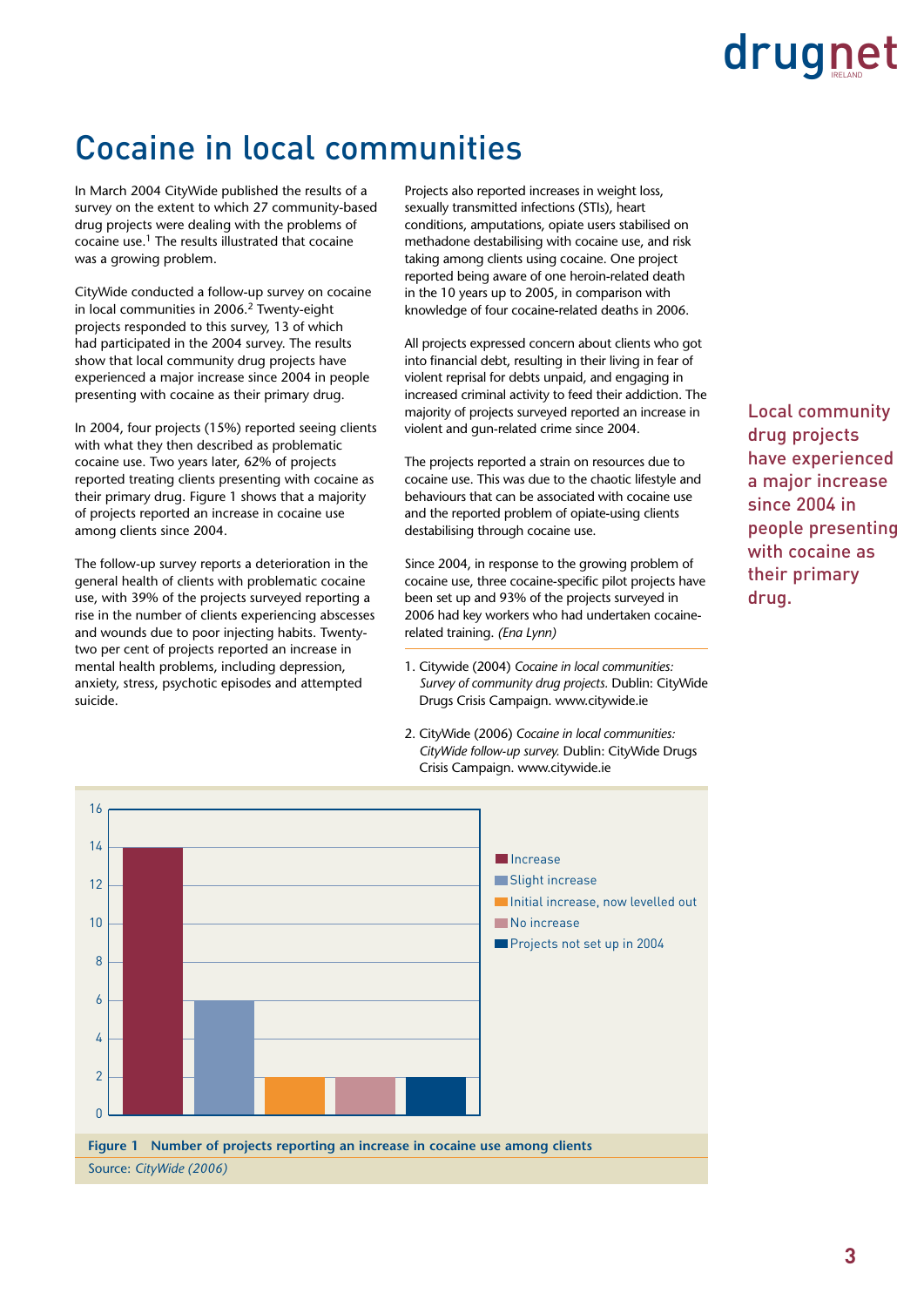### Strategy to address adolescent substance misuse in the HSE South Eastern Area

Barry Cullen, Head of the Addiction Research Centre at Trinity College Dublin, prepared a report to assist with the development of a treatment response to drug and alcohol use among adolescents (12–18 years) living in Carlow, Kilkenny, South Tipperary, Waterford and Wexford.<sup>1</sup> The report presented a review of the literature which examined adolescent needs, substance misuse pathways and treatment outcomes. In addition, the author discussed with service providers the issues pertaining to prevention, early intervention and treatment for adolescents living in this area.

Alcohol and cannabis were the main problem drugs reported by adolescents living in the HSE South Eastern Area; opiate use was reported by only a small number of these adolescents. (Opiates are the most common main problem drug reported by adolescents living in the HSE Eastern Area.) The author reported that the pattern of substance use needed to be reflected in the development of the treatment response.

According to the author, there are intrinsic differences in the ways children and adults use alcohol and drugs and in their treatment needs. He describes two pathways into alcohol and drug use for adolescents. The first is the experimental or social use of alcohol or drugs (considered normal), and the second is the use of such substances as a coping mechanism to deal with stress and anxiety (considered problematic).

The recommendations of this report were influenced by the *Report of the working group on the treatment of under 18 year olds presenting to treatment services with serious drug problems.2* In general, the four-tier model of service delivery recommended by the national working group was accepted as the best model, but service providers recommended adaptations to reflect the situation in the HSE South Eastern Area. The adaptations to the model should reflect the types of substances used and a preference for the provision of day care instead of residential care at Tier 4. The model recommended in the working group report is described below.

Experimental substance use should be dealt with using a population-based approach (Tier 1), while substance use to deal with stress and anxiety should be dealt with using a treatment intervention (Tiers 2 to 4). In order to determine which pathway to substance use was taken by the adolescent, an appropriate assessment tool was required. A review of the evidence indicated that effective interventions for those requiring treatment were behavioural therapy, motivational counselling, multi-systemic treatment and family therapy. Family involvement in treatment was very important for younger or less mature adolescents, and less so for the more mature young person. A specialist day-care programme was recommended as an alternative to residential treatment, which, according to the author, should be used for respite purposes only. In order to ensure appropriate use of Tier 3 and Tier 4 services, referrals to these services should be made through Tier 2 services. The author recommended that adolescent services in the South East be delivered through a separate adolescent drug treatment service. The provision of community and youth projects in urban areas was considered adequate but there was a need to expand these to rural communities. During consultations with service providers, it was noted that many at Tier 1 were unaware of the availability of services required to manage those with problematic substance use, and in-service training was needed to ensure adequate knowledge and appropriate referral. *(Jean Long)*

- 1. Cullen B (2006) *Report to Health Service Executive Regional Drug Coordinating Office (Wateford) on recommendations for developing adolescent substance misuse treatment services in the region.* Dublin: Addiction Research Centre, Trinity College Dublin.
- 2. Working Group on treatment of under 18 year olds (2005) *Report of the working group on treatment of under 18 year olds presenting to treatment services with serious drug problems.* Dublin: Department of Health and Children.
- **Tier 1** Generic services provided by teachers, social services, gardaí, general practitioners, community and family groups for those at risk of drug use. Generic services would include advice and referral and would be suitable for those considering or commencing experimentation with drugs or alcohol.
- **Tier 2** Services with specialist expertise in either adolescent mental health or addiction, such as juvenile liaison officers, local drugs task forces, home-school liaison, Youthreach, general practitioners specialising in addiction and drug treatment centres. The types of service delivered at this level would include drug-related prevention, brief intervention, counselling and harm reduction, and would be suitable for those encountering problems as a result of drug or alcohol use.
- **Tier 3** Services with specialist expertise in both adolescent mental health and addiction. These services would have the capacity to deliver child-centred comprehensive treatments through a multi-disciplinary team. This team would provide medical treatment for addiction, psychiatric treatment, child protection, outreach, psychological assessment and interventions, and family therapy. These types of service would be suitable for those encountering substantial problems as a result of drug or alcohol use.
- **Tier 4** Services with specialist expertise in both adolescent mental health or addiction and the capacity to deliver a brief, but very intensive intervention through an inpatient or day hospital. These types of service would be suitable for those encountering severe problems as a result of drugs or alcohol dependence.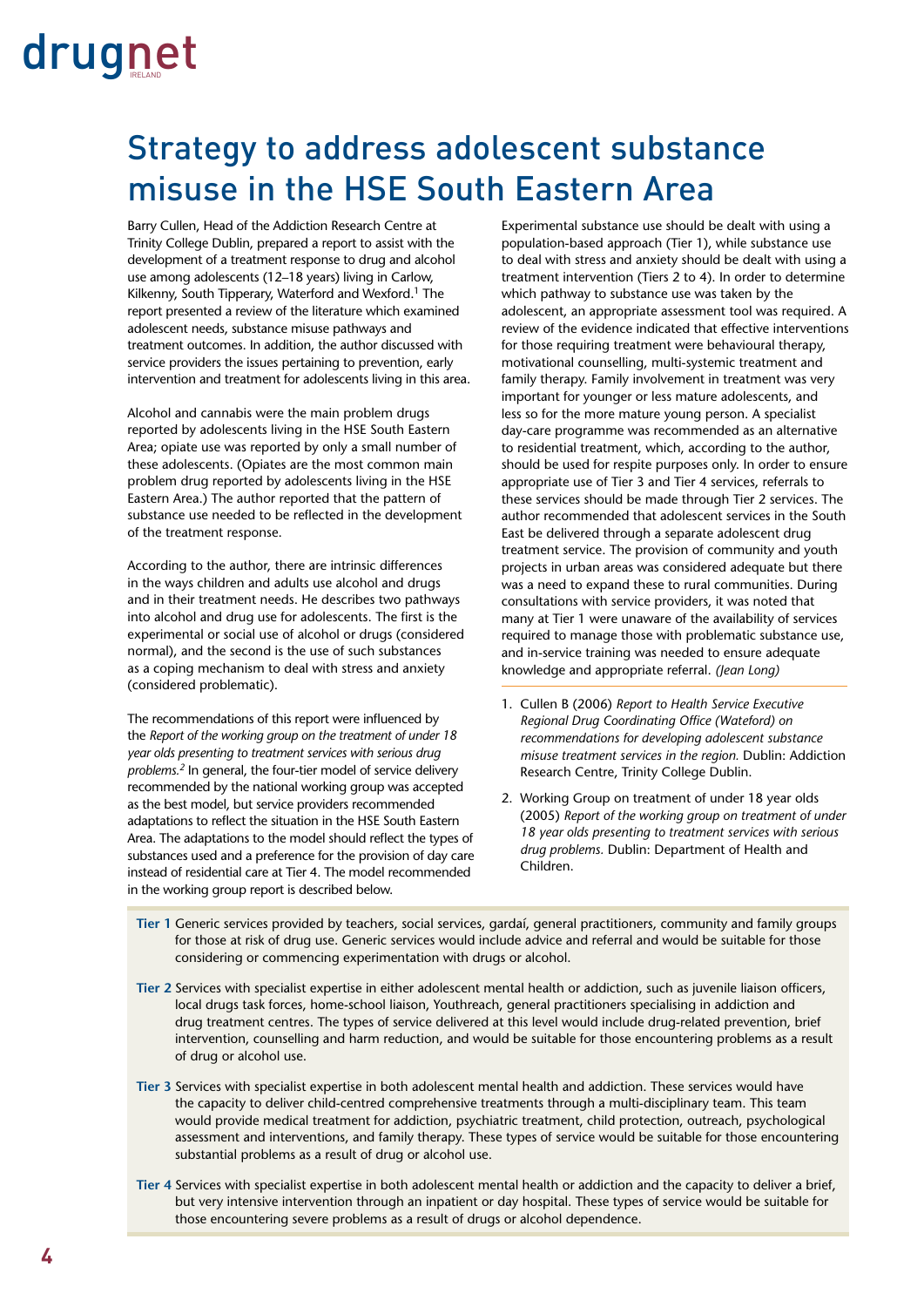### Community awareness and perceptions of substance use in Cork and Kerry

In the last issue of *Drugnet Ireland* the findings of the report *Smoking, Alcohol and Drug Use in Cork and Kerry 20041* in respect of alcohol consumption and drug use were described.2 Comparisons with the findings of an earlier study by the same author, Dr Timothy Jackson, in 1996, and with the results of other recent studies of substance use in Ireland, were also described.

In this article the findings of the report in respect of community awareness of illicit drugs and perceptions of drug-related issues are described, along with comparisons with the 1996 findings.3 Mirroring the trend shown by the research that drug and alcohol use in the region had increased since 1996, the study also found that awareness of illicit drugs and drug use in the region had increased over the past eight years and that attitudes and opinions on substance misuse issues had shifted.

#### **Drugs**

Awareness of almost all drugs had increased since 1996. Significant increases were also found in the proportion of respondents claiming personal knowledge of drug situations, including knowing someone who had been offered drugs, had taken drugs in the last five years or regularly took drugs, or being in social gatherings in the last five years where drugs were taken by others. Since 1996 the proportion of respondents with such knowledge had increased for cannabis, cocaine, crack and heroin, while dropping for ecstasy, magic mushrooms and LSD. As in 1996, the main source of awareness among all respondents of people using drugs in their area was personal contacts.

Responses to a question about the harmfulness of individual drugs showed that, as in 1996, heroin, ecstasy, crack, cocaine and LSD were considered the most harmful, and cannabis the least harmful. Medically prescribed drugs fell midway in the ranking. The author reports that cannabis use was twice as frequent among those who thought the substance least harmful as among those who saw it as harmful. This difference had reduced since 1996, suggesting 'increasing tolerance of Cannabis in the population' (p. 119). On the other hand, the author reports that, despite their ranking among the most harmful drugs, ecstasy and LSD were also among the drugs reported as most frequently used.

With regard to 'gateway drugs', respondents were asked whether and to what extent they agreed or disagreed with the statement that people who use cannabis (and other 'softer' drugs) are likely to progress onto 'harder' drugs such as heroin or cocaine. The response indicates that the level of agreement with this statement had declined since 1996.

Respondents were asked to state how much of a problem they thought certain drug-related activities were in their area (i.e. within five minutes' walk). Using drugs was the most widely perceived 'very big' or 'fairly big' problem (45%), followed by drugrelated criminal activities, including people being offered drugs for sale (36%), crimes committed by

people acting under the influence of drugs (34%) and thieving in order to get money to buy drugs (30%). Perceptions that there were 'very big' or 'fairly big' drug-related problems in local areas had fallen 'slightly but significantly' since 1996, except for crimes committed by people under the influence of drugs and people becoming ill or dying due to the use of drugs, where perceptions of their seriousness had increased. Perceptions that there were drug-related problems were found to be more frequent among respondents in Cork City and County Kerry than in Cork County, among manual workers and small farmers (on 49 acres or less) than among professional, managerial and business people and larger farmers (see report for details of social classification system used in analysis), and among those living in deprived urban areas.

While 55% of respondents supported current drug prohibition laws, 'quite a significant minority' (33%) were of the opinion that some drugs (e.g. cannabis) should be legal, but with restrictions (e.g. licensing of a few shops/bars only). Since 1996 there had been a 12% increase in support for the legalisation of cannabis with restrictions, and a corresponding drop (14%) in support for continuing prohibition of all currently illegal drugs. Those who had ever taken drugs showed markedly greater support for the legalisation of cannabis and the relaxation of the prohibition laws, compared to those who had never taken drugs.

#### **Drugs and alcohol**

Responses to a question about whether alcohol or drugs caused more problems in society showed a reversal of opinion. In 1996, 81% of respondents considered drugs to be an equal or greater problem than alcohol, but by 2004 this proportion had dropped to 61%. Conversely, in 1996, 40% considered alcohol to be an equal or greater problem than illicit drugs, but by 2004 this proportion had grown by 27%. Disagreement with the statement that there is little difference in health terms between smoking cannabis and smoking tobacco or drinking alcohol had declined somewhat since 1996. *(Brigid Pike)*

- 1. Jackson TMR (2006) *Smoking, alcohol and drug use in Cork and Kerry 2004.* Cork: Department of Public Health, HSE South.
- 2. Fanagan S (2007) Repeat survey of substance use in Cork and Kerry. *Drugnet Ireland,* Issue 20: 1–2.
- 3. The sampling and research methods used in the study are outlined in Fanagan (2007). The information in this article is based on data gathered in the first part of the research. Field workers employed by TNS mrbi used a structured questionnaire to record responses during faceto-face interviews with individual respondents. These data were coded in SPSS and subjected to varied statistical tests. Results from the structured interviews regarding respondents' views on alcohol and smoking policies, their knowledge of substance use services and their leisure activities are not described in this article.

Despite their ranking among the most harmful drugs, ecstasy and LSD were also among the drugs reported as most frequently used.

Since 1996 there had been a 12% increase in support for the legalisation of cannabis with restrictions.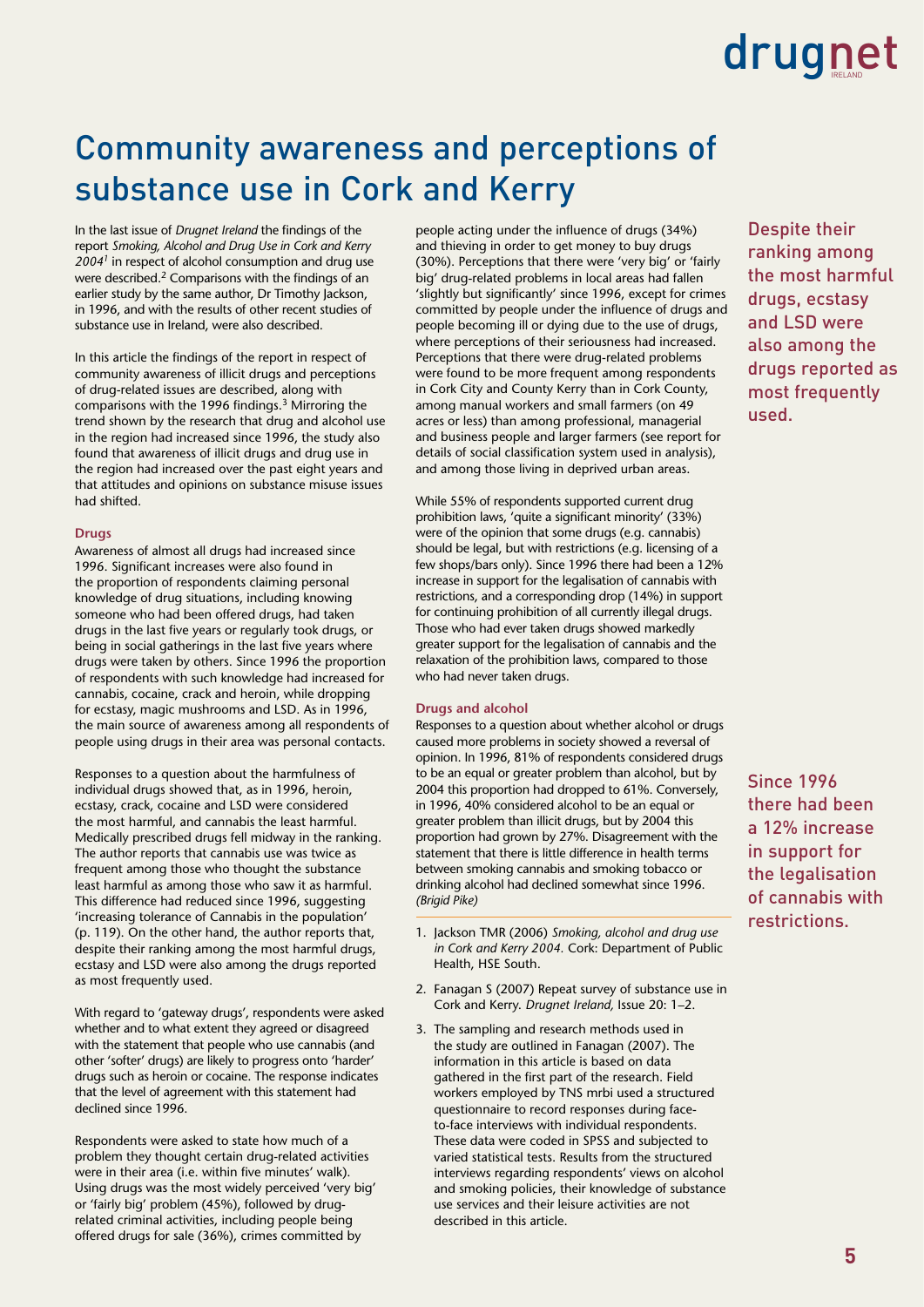Co-ordination is as good as the decisions made by those responsible for planning and implementing the 'single integrated plan'.

It is the communication mechanisms for the exchange of information, including ideas and opinions, which are important for ensuring effective co-ordination.

### Tools for co-ordinating drugs initiatives in the regions

The need for co-ordinated and integrated responses to the drugs problem throughout the country led to the establishment of the regional drugs task forces (RDTFs).1 To achieve a coordinated response, the RDTFs were advised, when developing their strategies, to adopt a 'partnership approach involving the statutory, voluntary and community sectors, through the development of a single, integrated plan, which all organisations and agencies … support and are committed to implementing'.2

Although each of the 10 RDTFs has adopted its own distinctive mix of co-ordination tools, when the strategies are viewed together, the tools may be grouped around four main themes – governance, resources, communication, and service design.3

#### **Governance**

Co-ordination is as good as the decisions made by those responsible for planning and implementing the 'single integrated plan'. The RDTFs have given considerable thought to means of ensuring sound decision-making structures and systems, i.e. good governance.

The task force structure is one important contributing factor. A 'forum-type' structure, organised around the four pillars of the National Drugs Strategy, with membership depending on the skills and information individuals can bring to the subject matter, has been canvassed. Various sub-groups to support the RDTFs by addressing distinct county-based, local or operational issues have been suggested. One RDTF proposed establishing an independent 'expert group' to support the evaluation of possible projects in terms of best practice.

Securing the commitment of individual task force members is another critical factor. Members should be senior decision-makers in their own organisations, with the authority to commit resources, and should attend over a sufficiently long period to ensure continuity of knowledge and action. At a deeper level, 'shared values', enshrined if possible in a written agreement that also sets out common targets and goals, are regarded as important in winning the commitment of agencies and individual members.

 In respect of systems, planning and evaluation are seen as two useful co-ordination tools. The RDTF strategy itself can form the framework and foundation for co-ordination among all involved in service delivery and resource provision. Evaluation that, among other things, helps to review and reflect on practice, inform further planning and practice, share and disseminate experiences and learning, and ensure resources are used appropriately and effectively, is also an important tool in sustaining a co-ordinated approach. It acts

as a control mechanism, preventing an organisation from going off course or limping along ineffectually.

#### **Resources**

To be effective, co-ordination efforts need to be adequately resourced. Over and above core task force staff, one RDTF has identified the need for 15 additional posts to provide enhanced support and liaison services throughout the region. One RDTF has called for a dedicated budget and associated delegations and responsibility to enable it to fund work addressing the drugs issue in the region.

#### **Communication**

In line with their terms of reference, which call for the creation and maintenance of an up-to-date database on the nature and extent of drug misuse, and the provision of information on drug-related services and resources in the region, $1$  the RDTF strategies identify a variety of opportunities for the production and exchange of information. It is the communication mechanisms for the exchange of information, including ideas and opinions, which are important for ensuring effective co-ordination.

All 10 RDTFs report that they have engaged in extensive consultation in developing their strategies. This is in line with the 'Guidelines for the Development of RDTF Strategy Plans', which stipulate that ongoing consultation is also important.4 A number of RDTFs propose group forums to ensure that they hear on a continuing basis the views of different stakeholders. Forums of drug educators, of treatment and rehabilitation service providers, of service users, of parents, and of communities in relation to matters such as community policing, estate management, or issues relating to illicit drug use and underage drinking are envisaged. Community development is also perceived as assisting co-ordination, partly through involving local communities in the actions of the RDTF and its members, and partly through building capacity that will enhance the participation of communities in decision-making processes.

Interagency co-operation is seen as depending on, at minimum, an open policy of sharing information, such as research and models of effective practice, and working together to identify new solutions and new initiatives. Furthermore, a number of RDTFs have made a case for a wider advocacy and liaison role for the RDTFs, seeking to influence decisions in respect of actions that will positively impact on drug misuse and underage drinking, but which fall outside their direct sphere of influence. For example, some RDTFs have called for liaison or co-operation with other agencies, such as county development boards, community forums, or social inclusion measures working groups, in pursuit of common goals, or for lobbying, for example for community facilities.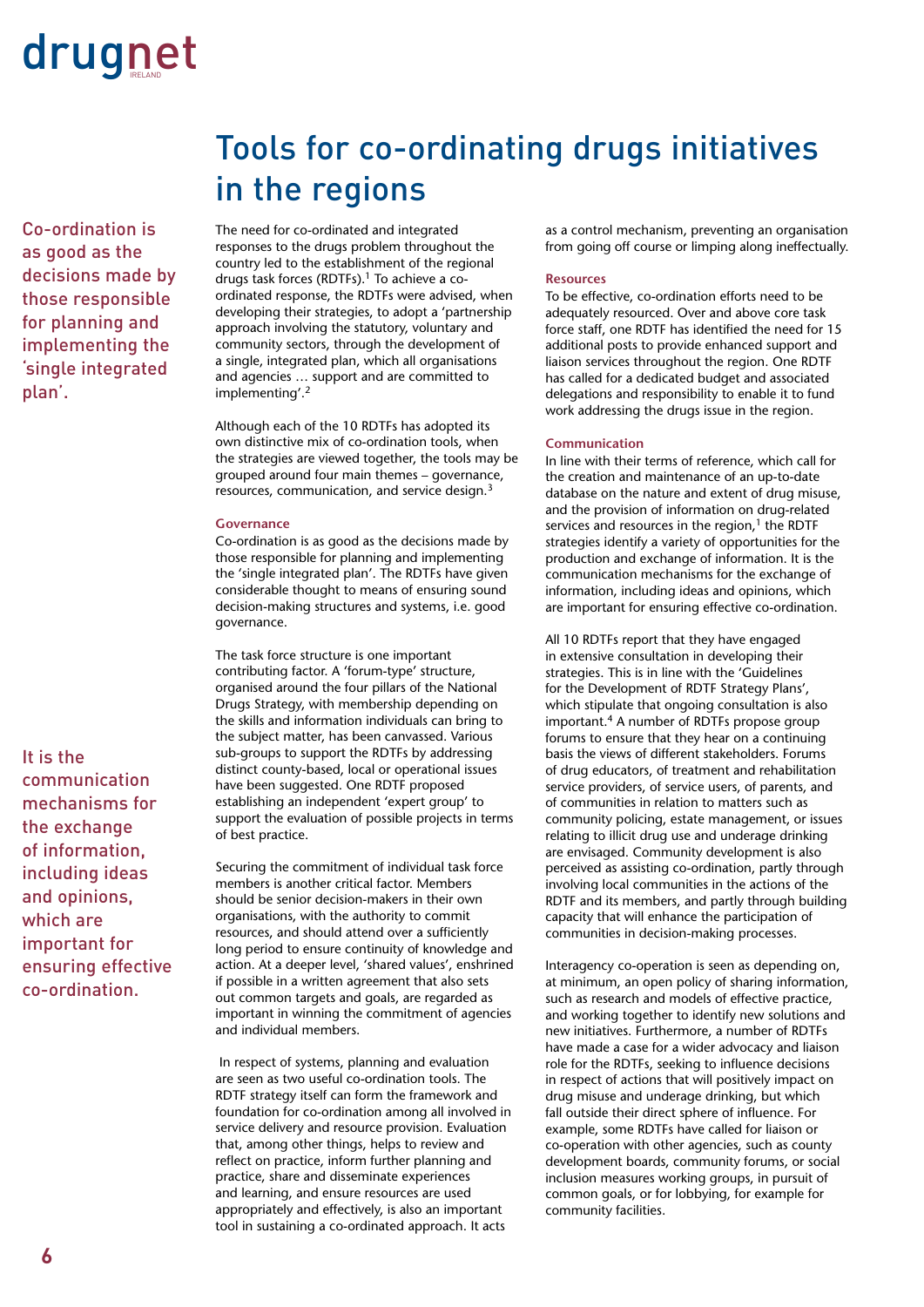### Co-ordinating drugs initiatives *(continued)*

#### **Service design**

Two 'clientcentric' approaches to service design have been championed by various RDTFs – a case-based approach, and a broader approach predicated on the need to address drug misuse in the context of wider social inclusion issues. Both these approaches require real and effective co-ordination.

Taking their lead from Action 47 of the National Drugs Strategy,<sup>5</sup> several RDTFs call for the delivery of case-based treatment and rehabilitation services. The 'key worker' role, supporting the service user through the various stages of treatment and rehabilitation, is seen as a necessary element of the case-based approach. In one RDTF strategy, the key worker is to be a member of a multi-agency group, which is to meet monthly to review cases, and all the agencies are to sign up to a protocol for working together in a case-based model. It is anticipated that this arrangement will lead to a coordinated continuum of care for clients.

In considering drug-related service design within the wider framework of social inclusion policy, one RDTF argues that it is important to tailor service developments to fit the needs of groups that are marginalised, disadvantaged or isolated. Such an approach may also overcome difficulties in co-ordinating responses: 'One route to tackling coordination problems at local level would be to focus on outcomes for socially excluded target groups and to work towards a problem-solving agenda where a common problem is identified and a strategy to address this jointly agreed.'6 This may include addressing 'protective' factors, such as fostering strong and healthy communities, or providing good social or transport infrastructure, as much as 'risk' factors, such as treatment and rehabilitation initiatives.

An interesting feature of these clientcentric approaches to service design is the opportunity they afford service users, as distinct from providers, to drive the co-ordination effort. *(Brigid Pike)*

- 1. Department of Tourism, Sport and Recreation (2001) *Building on experience: National Drugs Strategy 2001–2008.* Dublin: Stationery Office, Actions 92–94.
- 2. National Drugs Strategy Team (2004) 'Guidelines for the Development of RDTF Strategy Plans'. Unpublished. Dublin: National Drugs Strategy Team, p. 1.
- 3. This survey is a sequel to the broad policy overview of the 10 RDTF strategies published in Issue 20 of *Drugnet Ireland.* See B Pike (2006) 'RDTF strategies push out boundaries'. *Drugnet Ireland,* Issue 20, pp. 11–12.
- 4. National Drugs Strategy Team (2004) 'Guidelines for the Development of RDTF Strategy Plans'. Unpublished. Dublin: National Drugs Strategy Team, p. 3.
- 5. Action 47 of the National Drugs Strategy reads: 'To base plans for treatment on a "continuum of care" model and a "key worker" approach to provide a seamless transition between each different phase of treatment. This approach will enhance movement through various treatment and aftercare forms. In addition, the "key worker" can act as a central person for primary care providers (GPs and Pharmacists) to contact in connection with the drug misuser in their care.'
- 6. Western Region Drugs Task Force (2006) *Shared solutions: First strategic plan of the Western Region Drugs Task Force.* Castlebar: Western Region Drugs Task Force, p. 42.

### Ana Liffey after 25 years

The Ana Liffey Drug Project (ALDP) marked its 25th anniversary with a conference on 15 March entitled Harm Reduction for Problem Drug Users. The conference was held in Trinity College Dublin. Among those speaking at the conference were Dr Tim Rhodes, Centre for Research on Drugs and Health Behaviour, London School of Hygiene and Tropical Medicine.

In 1982 ALDP began providing a new type of service to drug users and their families in Dublin's inner city. The values underpinning this service – respect, welcome, participation and right – are as relevant today, even though the organsiation has gone through a great deal of change since it first began to provide an alternative to the dominant abstinence-focused health and social services model. The Trinity conference looked at the development of ALDP over the past 25 years as the harm reduction approach, which originally

placed ALDP well outside the mainstream of service provision, has gradually become accepted as a pragmatic and appropriate response to problem drug use in Ireland. *(Brian Galvin)*

ALDP has recently launched a website providing information on its services (www.aldp.ie/).



Several RDTFs call for the delivery of casebased treatment and rehabilitation services.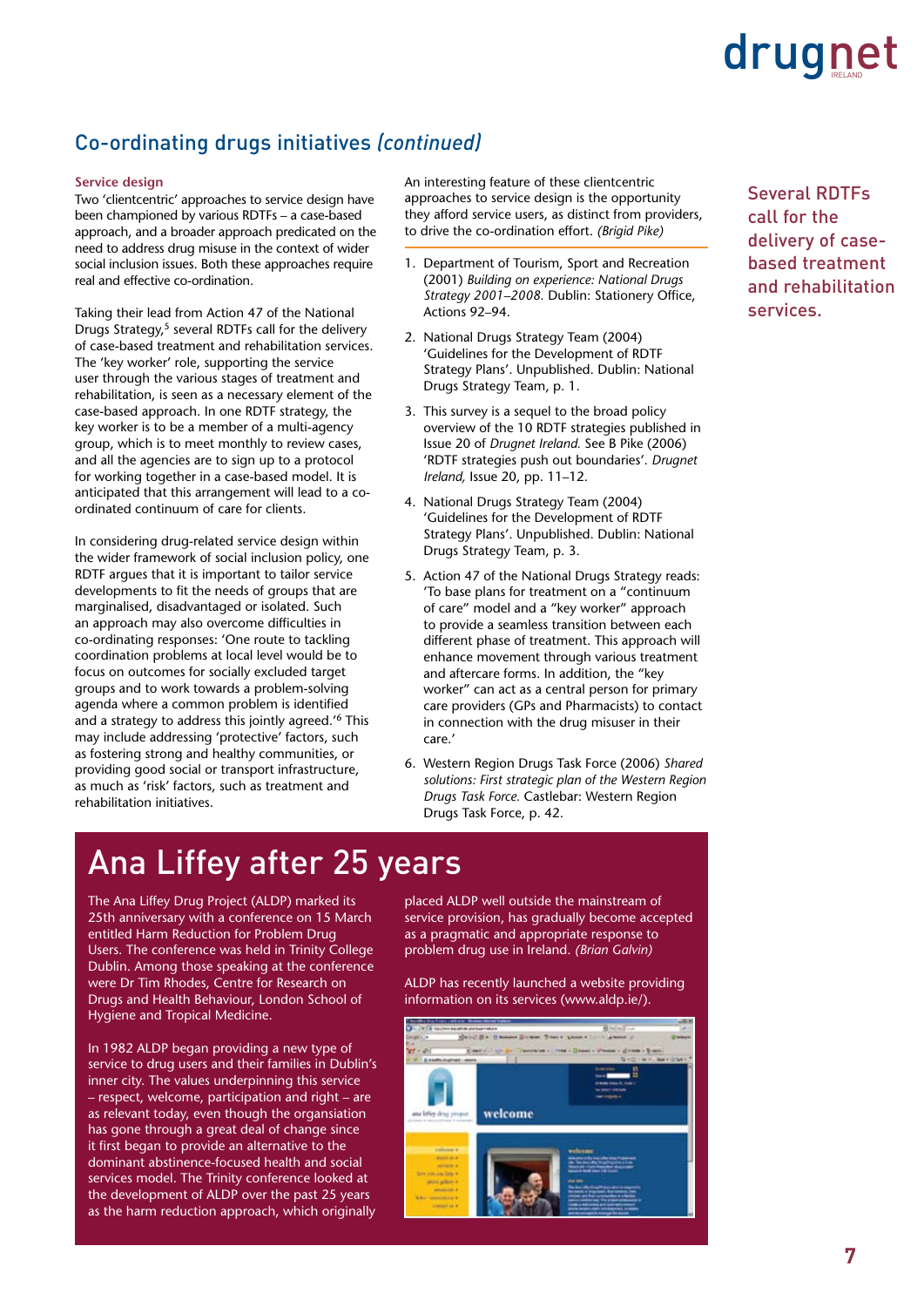Library Ireland Week



The Library Association of Ireland is celebrating Library Ireland Week from 5–11 March 2007. Library Ireland Week 'celebrates and highlights the role of libraries, librarians and information professionals'.

A special library, by definition, maintains a more focused and specialised collection than traditional public or academic libraries. While researchers and practitioners based in larger organisations generally have access to a wide variety of library resources, access students and community-based organisations often find it difficult to locate specialised resources.

Many community-based organisations have developed substantial collections of resources which are generally made available to those who use their services. In this issue of *Drugnet Ireland,* in recognition of Library Ireland Week, we are featuring two specialist libraries; both are community based and located in Dublin.

When someone needs help, the library is one of the few places where they feel comfortable. Going to a treatment centre may be a much scarier step. (Barbara Gay, Iowa Substance Abuse Information Centre)1

#### **URRÚS**

URRÚS is a Ballymun Youth Action Project (BYAP) initiative which provides training in relation to drug misuse. Founded in 1996, URRÚS aims to be a centre of learning and excellence and to develop and increase personal skills, effectiveness and employment potential. URRÚS has developed a range of training modules on drug abuse, addiction and community responses. Course participants include members of the community, Health Service Executive, community workers, gardaí, juvenile liaison officers and prison workers. URRÚS offers a range of one-day courses:

- Homelessness and Drugs n
- Crack Cocaine n
- Drug Use and Stress n

Other courses are offered on a part-time basis over a longer period of time:

- Introduction to Addiction Studies n
- Community Addiction Studies n
- Diploma in Community Drugs Work (accredited by University College Dublin) n

BYAP has recently moved to new premises in the Horizons Centre on Balcurris Road in Ballymun. In the new centre URRÚS has two dedicated training



**Gabrielle Gilligan, (URRÚS Administrator) and Frantisek Anderko (library volunteer) in the URRÚS Library**

rooms, a dedicated library and staff offices all in one location.

The URRÚS library is a unique resource which supports the work of URRÚS, BYAP, students taking courses through URRÚS and all people living, working and studying in Ballymun. It is a reference library; items cannot be borrowed, but the full collection is available to users on the premises. The collection includes government publications, journals and magazines, international reports, text books, DVDs, video, electronic documents and local drug awareness publications and pamphlets. The collection covers a wide range of addictionrelated topics, including counselling, health, family support, drug policy, education and training. Library users have access to a work station with a desktop computer, and an additional dedicated study desk. URRÚS staff are on hand to guide users to relevant resources.

#### **Community Response**

Community Response is a voluntary agency based in Dublin 8. The agency believes that the problem of drug use is best addressed by empowering individuals in the community through sharing knowledge, information and skills. Its training and education programmes include:

- Certificate in Addiction Studies (provided at Liberties College and accredited by NUI Maynooth)
- Behavioural studies programme (FETAC level 5)
- Workshops on addiction in the home, domestic violence and living with AIDS n

Library Ireland Week **1** 

Library Ireland We<br>5 - 11 March 2007 Visit www.libraryirelandweek.ie

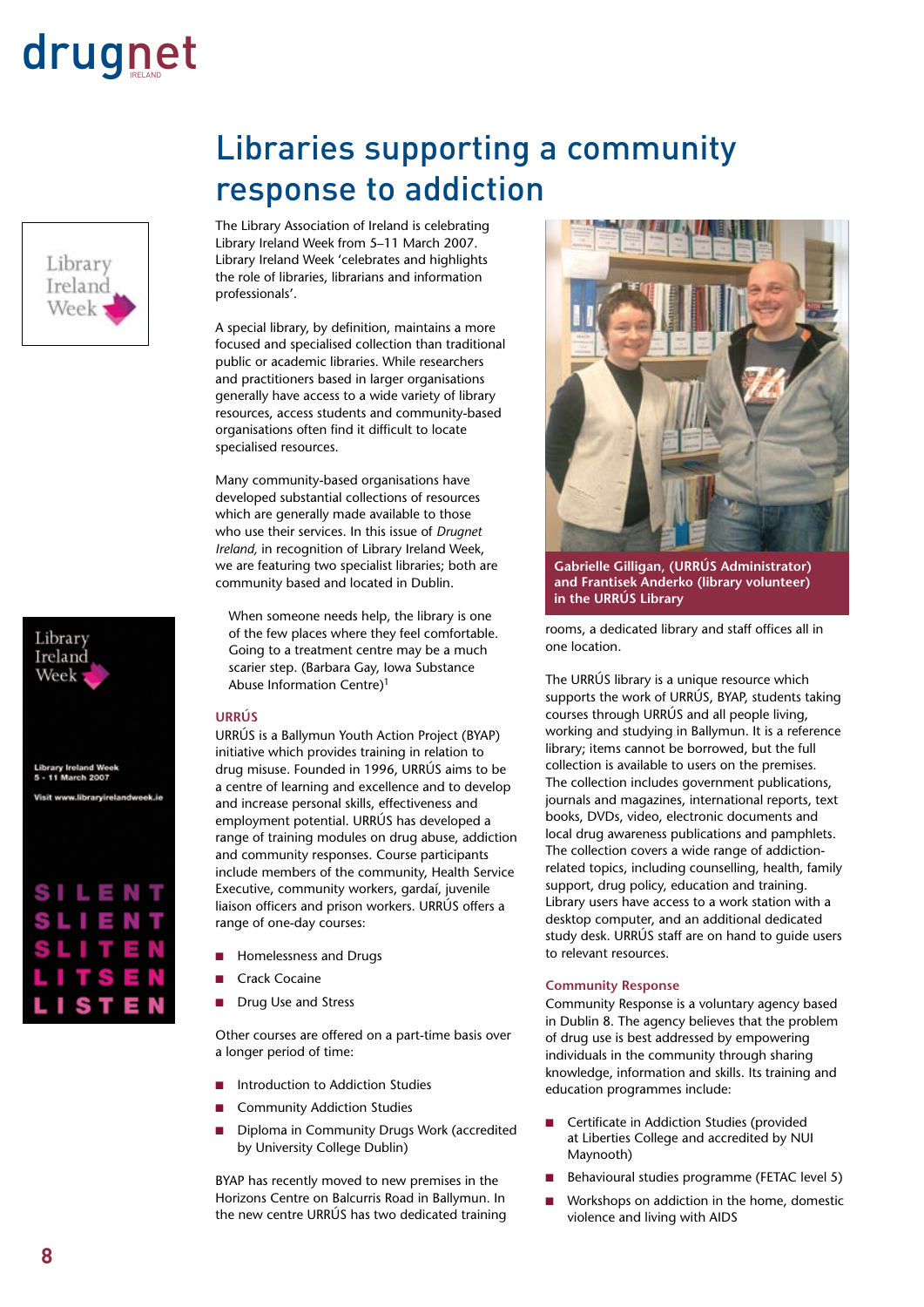### Community addiction libraries *(continued)*



**Deborah Taggart and Nicola Perry of Community Response in the Tommy Larkin Library**

As well as providing substantial training and education programmes, Community Response supports a large outreach team that focuses on hepatitis C, HIV, health promotion, drug education, community development and family support.

The Community Response Library was set up in 2002 and was dedicated to the late Tommy Larkin in 2006. As well as a substantial collection of text books, government publications, annual reports, newsletters, pamphlets and news clippings, the library holds a large collection of material on hepatitis and HIV. Two computer workstations are available to users, providing free internet access and printing services. Library users also have access to a dedicated study desk and Community Response staff are available to guide users through the available resources. The library is frequently used for training workshops and as a meeting venue for the local drugs task forces.



Both libraries provide a wide range of addictionrelated resources and are used by the community, students and practitioners undertaking further education and training in the addictions. 'Libraries are more than just books', says Sterphanie Asteriadis, Nevada Prevention Resource Centre Coordinator (USA). 'The more integrated they are into the community system, the more they can connect people with resources, and the better they serve their community.'<sup>1</sup>

Many thanks to Gabrielle Gilligan, Dermot King, Frantisek Anderko and Greg Christodoulu of URRÚS and to Derek Byrne, Deborah Taggart, May Peters and Nicola Perry of Community Response for welcoming me to their libraries. *(Louise Farragher)*

1. Perdue M (2006) A critical need: libraries can play a role in helping people with substance abuse problems. *American Libraries,* 37(3): 42–43.

### **URRÚS Library**

URRÚS Horizons Centre, Balcurris Road Ballymun, Dublin 11 Tel: (01) 846 7980 Email: urrus@iol.ie

#### **Tommy Larkin Library**

Community Response Carman's Court 14 Carman's Hall, Dublin 8 Tel: (01) 454 9772 Email: commresp@iol.ie

Please telephone in advance to make an appointment to visit the library.

### **Do you have an addiction resource library?**

**The National Documentation Centre on Drug Use is interested in making contact with you to develop an Irish network of addiction libraries and information centres.** 

**Please contact Louise Farragher by phone at (01) 676 1176 ext 159 or by email at louise@hrb.ie for further information.**

'When someone needs help, the library is one of the few places where they feel comfortable. Going to a treatment centre may be a much scarier step.' (Barbara Gay)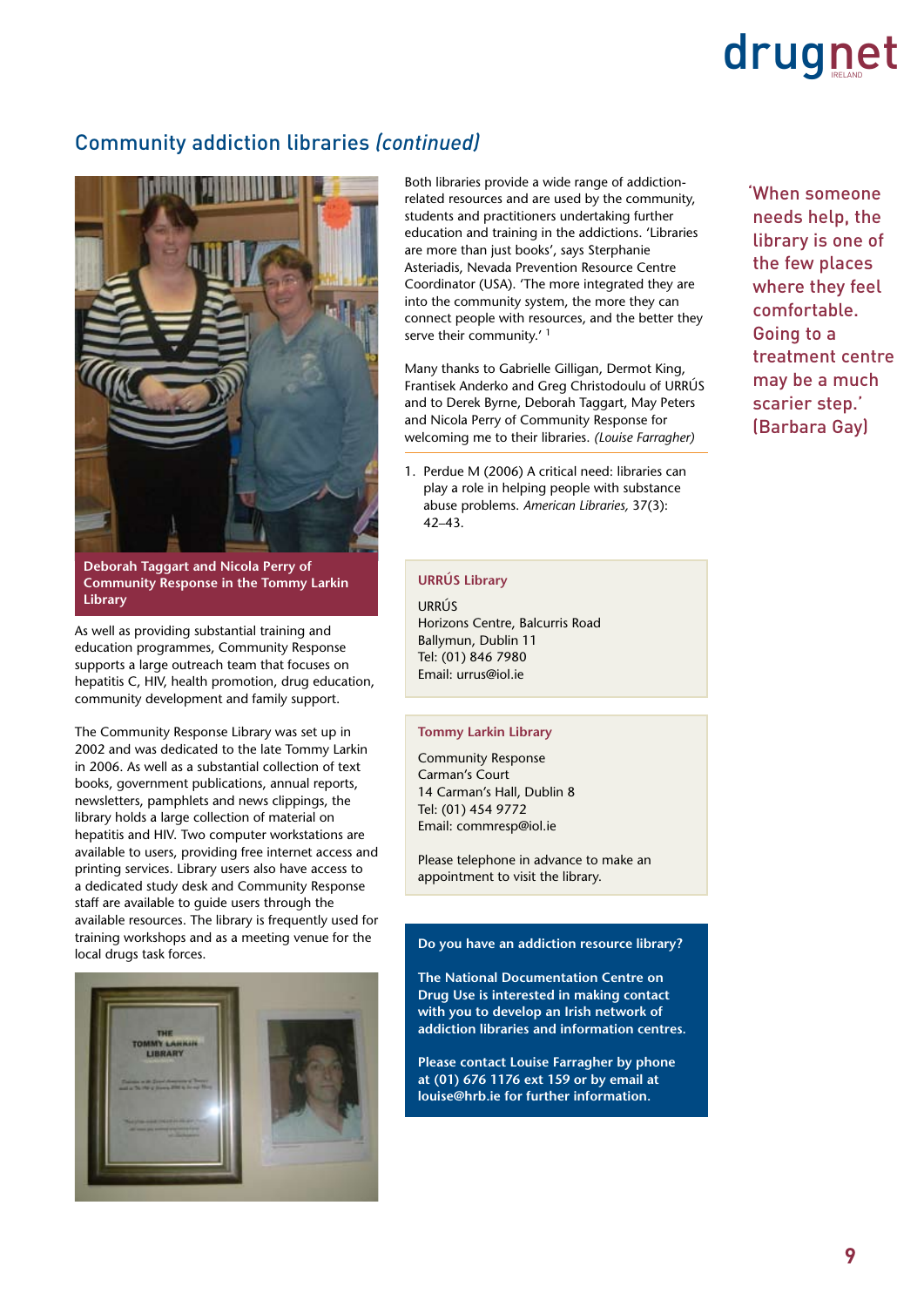### Eighth annual Service of Commemoration and Hope

The eighth annual Service of Commemoration and Hope, organised by the Family Support Network, was held in Our Lady of Lourdes Church on Sean McDermott Street on 1 February. This annual service is held in remembrance of loved ones lost to drugs and related causes and to publicly support families living with the devastation that drug use causes. This year's service focused on the Network's movement towards becoming an autonomous organisation. It has always been the intention that the Network would be run by families for families.

Sadie Grace of the Family Support Network highlighted the issue of intimidation, punishment beatings and shooting of drug users and innocent people. She urged communities to co-operate with the gardaí and stressed that the best way to make communities safer to live in is to work in partnership with all key stakeholders in dealing with this very contentious issue. The Family Support Network pledged its commitment to be part of this process.

Representatives from family support groups around Ireland attended the service. The Network would like to assist more family support groups to set up throughout the country. Ms Grace called on the government to deal more urgently with the drugs issue. She stated that if the three-year working plan the Network has submitted to the National Drugs Strategy Team is resourced, the Network will be able develop a professional service for families living with drug use throughout Ireland and continue the valuable work it has started.

Ruaidhri McAuliffe and Emily Reaper addressed the audience on behalf of UISCE (Union for Improved



**Photo: Jim Berkeley**

Services, Communication and Education). They acknowledged the role that families play in both the treatment of and recovery from drug addiction. They said that, by working together, both UISCE and the Network had become more aware of the problems facing drug users and their families.

Noel Ahern TD, Minister of State with responsibility for drugs strategy, and Bishop Eamonn Walshe also addressed the gathering. They both acknowledged the work and commitment of the Network and reiterated the importance of working in partnership to decrease drug-related deaths. *(Ena Lynn)*

The Family Support Network was established by the CityWide Drugs Crisis Campaign (www.citywide.ie).

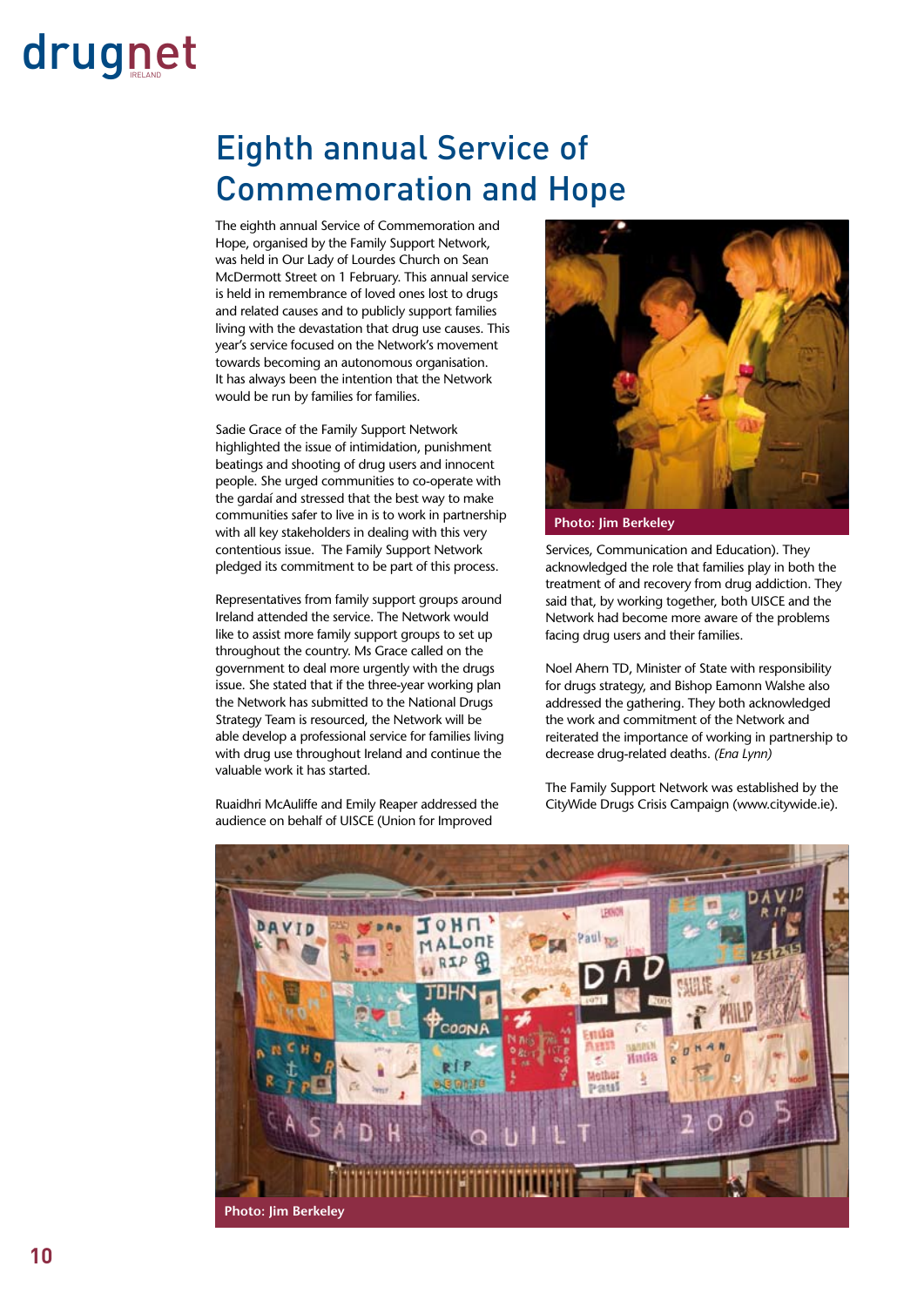### ROSIE Findings 2: summary of detoxification treatment outcomes

As reported in issue 19 of *Drugnet Ireland,* the Research Outcomes Study in Ireland (ROSIE) released Findings 1 in September 2006. The study is being done by a team at the National University of Ireland, Maynooth, on behalf of the National Advisory Committee on Drugs (NACD). The aim of the study is to recruit and follow opiate users entering treatment and to document their progress after six months, one year and three years.

At baseline, the study recruited 404 opiate users aged 18 years or over entering treatment or, in the case of a sub-sample of 26 (6%), attending needleexchange services. The participants were engaged in one of three different forms of treatment: methadone maintenance/reduction (53%, n=215), structured detoxification (20%, n=81) and abstinence-based treatment (20%, n=82).

The second paper in the ROSIE Findings series provides a summary of the outcomes for people in the detoxification modality one year after treatment intake.1

As the authors state, 'structured detoxification is a process whereby individuals are systematically and safely withdrawn from opiates, under medical supervision'. In Ireland, the most common method of opiate detoxification is to use methadone and to reduce the dose slowly over time. Structured detoxification programmes are provided in both inpatient and outpatient settings and usually last between four and twelve weeks.

The majority of the ROSIE detoxification cohort (n=81) was recruited from inpatient settings (56%, n=45), with the remainder being treated in outpatient settings (27%, n=22) or in prison (17%, n=14). The analysis presented in Findings 2 is based on the 62 participants who provided valid answers to each individual question during their treatment intake and one-year follow-up interviews.

The detoxification participants were typically male (77%) with an average age of 26 years and were largely dependent on social welfare payments (73%). Just less than half (47%) had children but the majority (62%) of these did not have their children in their care. Most had spent some time in prison (70%) and 11% had been homeless in the 90 days prior to treatment intake interview.

#### **Treatment completion rates**

The treatment completion rate was high, with 68% of participants successfully completing their detoxification programme (n=42). Just over onequarter of the cohort (27%, n=17) dropped out of treatment and the remaining 5% (n=3) were transferred to another treatment type before completing the programme.

One year after treatment intake, 73% of participants (n=45) reported that they were in some form of drug treatment. Forty-two per cent (n=26) were on a methadone programme, 34% (n=21) were attending one-to-one counselling and 24% (n=15) were attending group work (Narcotics Anonymous (NA) meetings, aftercare programmes and structured day programmes).

#### **Drug-use outcomes**

The number of participants who reported using heroin, non-prescribed methadone, non-prescribed benzodiazepines, cocaine, cannabis or alcohol in the 90 days prior to interview decreased between treatment intake and one-year follow-up. The most substantial reduction was in heroin use, both in terms of the proportion of participants using the drug (79% at treatment intake compared with 39% at one year) and the frequency of use (an average of 38 out of 90 days at treatment intake compared with an average of 14 out of 90 days at one year).

Reported illicit drug abstinence rates increased from 8% at treatment intake (n=5) to 45% at one year (n=28). Abstinence from all drugs (including prescribed methadone) increased from 5% at treatment intake (n=3) to 39% at one year (24).

#### **Crime outcomes**

Overall, the proportion of participants who reported no involvement in crime had risen considerably at one year (75%) compared to treatment intake (19%). There was a reduction in the percentage of participants involved in acquisitive crime, from 35% (n=21) at treatment intake to 7% (n=4) at one year.

#### **Risk-behaviour outcomes**

Findings 2 reports a reduction in the number of participants who reported injecting drug use. At treatment intake 48% (n=30) of the cohort had injected a drug in the 90 days prior to interview, compared with 23% (n=14) at one year. A statistically significant decrease in injecting was reported for heroin and cocaine. There were no changes in participants' injecting-related risk behaviours. The proportion of participants who reported an overdose within the previous 90 days reduced from 5% (n=3) at treatment intake to 0% at one year. However, one participant from the detoxification modality died before the one-year follow-up. This is thought to have been due to an overdose but the cause of death has not yet been independently confirmed.

#### **Health outcomes**

Ten symptoms were used to measure the physical health of participants (see paper for details). The number of participants who reported seven of the ten physical health symptoms reduced between treatment intake and one year. As would be expected, there was a reduction in the number of

The treatment completion rate was high, with 68% of participants successfully completing their detoxification programme.

Findings 2 reports a reduction in the number of participants who reported injecting drug use.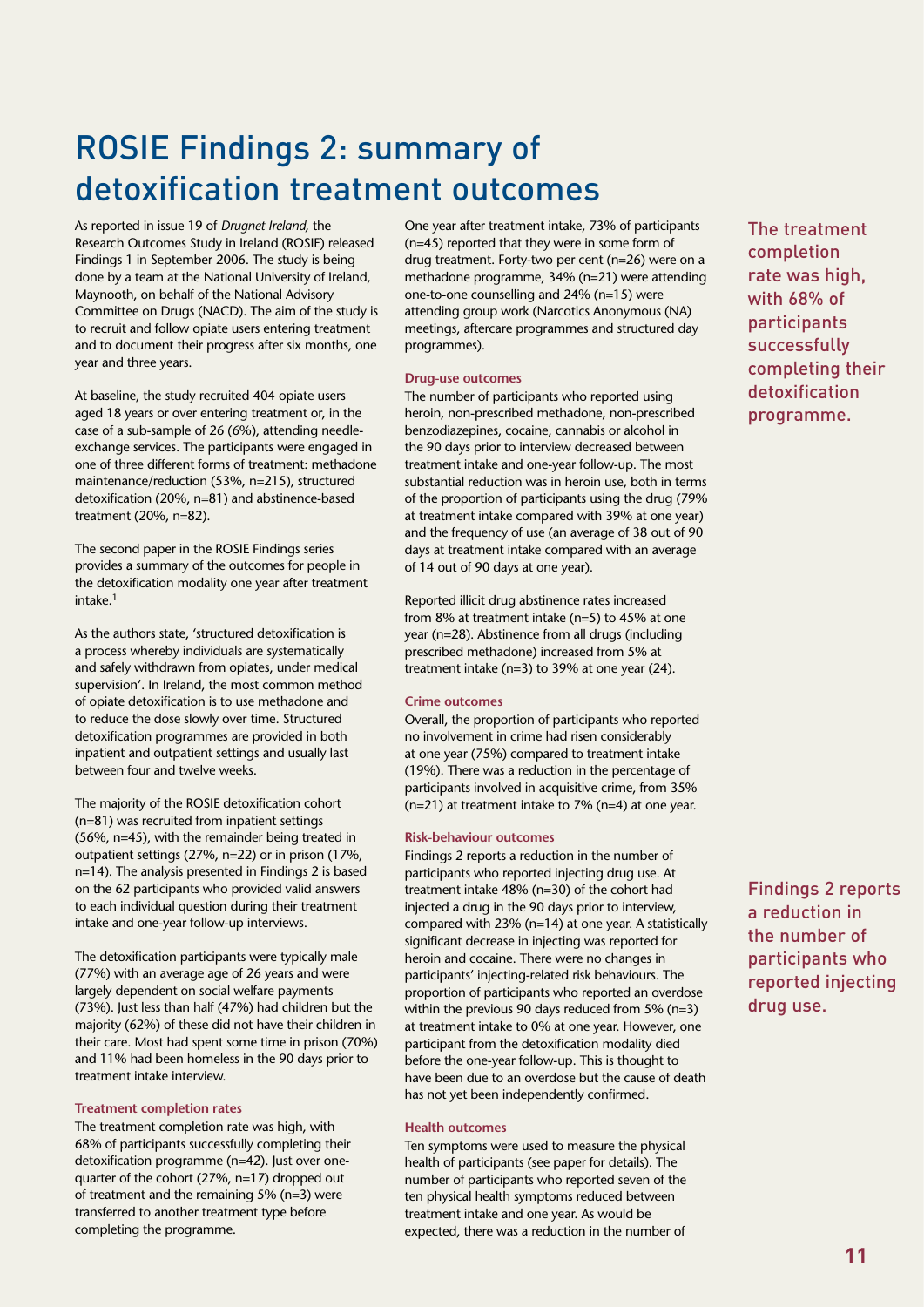The outcomes for ROSIE participants in detoxification treatment are positive when compared with national and international research.

### ROSIE Findings 2 *(continued)*

participants reporting opiate withdrawal symptoms between treatment intake and one year.

Ten symptoms were also used to measure the mental health of participants (see paper for details). There was a reduction in the number of participants who reported suffering from any five of the ten mental health symptoms. Most of the reductions were in anxiety-related symptoms. While there were reductions in the remaining depressivetype symptoms, the results were not statistically significant.

### **Service contact**

Findings 2 reports an increase in participants' contact with three social care services between treatment intake and one year. The proportion of participants contacting social services increased from 2% to 10%, those using employment/education services rose from 13% to 35% and the proportion contacting housing/ homeless services increased from 19% to 23%.

The authors state that the findings presented in this paper demonstrate that participation in a detoxification programme is followed by reduced drug use and injecting, decreased involvement in crime, improved physical and mental health and increased contacts with social care services. The outcomes for ROSIE participants in detoxification treatment are positive when compared with national and international research. As noted in the paper, detoxification is part of a process that enables individuals to engage in further treatment (such as residential rehabilitation). Additional analysis of the ROSIE data is required in order to determine the effects of aftercare or follow-on interventions on treatment outcomes for those who have successfully completed a detoxification programme. *(Sarah Fanagan)*

1. Cox G, Comiskey C and Kelly P (2007) *ROSIE Findings 2: Summary of 1-year outcomes: detoxification modality.* Dublin: National Advisory Committee on Drugs.

### Young Scientist codeine study wins HRB prize

Aine Keating and Annie McCole from Coláiste Ailigh, Donegal, won the Health Research Board prize for the best health-related project at the BT Young Scientist Exhibition held in January 2007 at the RDS in Dublin.

The aim of their project was to highlight the ongoing problem of codeine addiction in Ireland. They contacted 120 pharmacies in Dublin, and in the west and north-west of Ireland, of which 83% responded to their survey. One hundred questionnaires were analysed. They interviewed two pharmacists and contacted various interest groups, including the Irish Pharmaceutical Union, the Irish Medicines Board, Cork University and GlaxoSmithKline.

Results of their survey show that soluble Solpadeine, which contains codeine, is the most common nonprescription medical product sold in the pharmacies surveyed, followed by Neurofen Plus, which also contains codeine.

The majority of pharmacists surveyed (94%) believed that some customers, estimated at an average of four per day, who purchased products containing codeine were addicted to codeine. Seventy-two per cent of the pharmacists would like to see a change in the legislation to limit the quantity of codeine that can be sold over the counter.

As a result of their survey, the students concluded that 'codeine addiction is a widespread problem around Ireland'. *(Ena Lynn)*



**Dr Mairéad O'Driscoll (HRB) presents the prize for the best health-related project at the BT Young Scientist Exhibition 2007 to Aine Keating and Annie McCole from Coláiste Ailigh, Donegal.**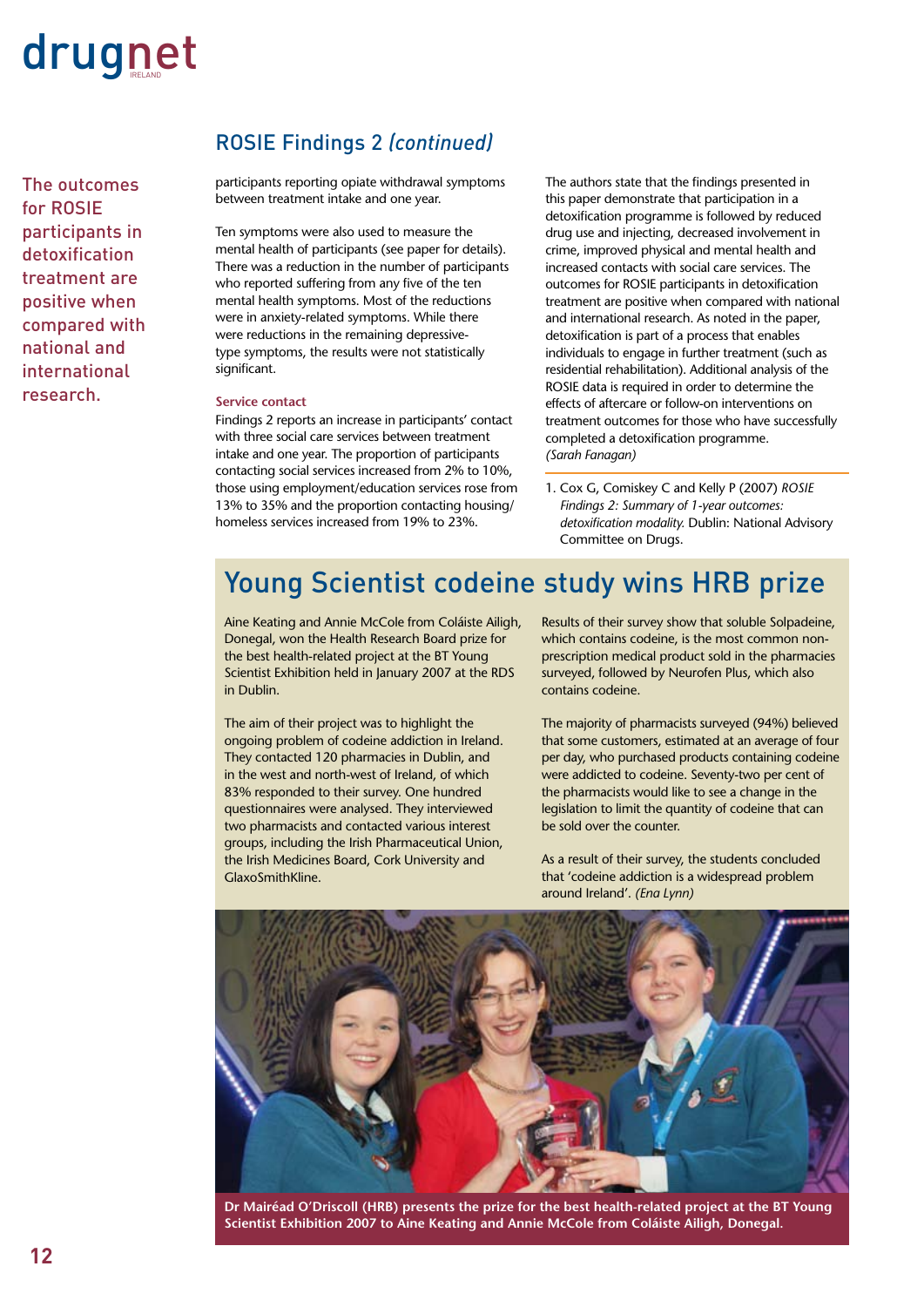### Hepatitis surveillance in 2005

According to the Health Protection Surveillance Centre (HPSC) annual report for 2005.<sup>1</sup> there were 1.439 cases of hepatitis C reported in 2005, compared to 1,154 cases in 2004,2 and 85 cases of hepatitis 'type unspecified'3 in 2003. Of the cases reported in 2005, over 70% were notified by services in Dublin, Kildare and Wicklow and the remainder by HSE areas outside these counties. Age-standardised hepatitis C rates per 100,000 of the population living in each former health board area were calculated for 2004 and 2005 (Figure 1). In 2005, the rate was highest in the Eastern Region (at 69 per 100,000) and lowest in the North West (at 2 per 100,000). The rate of hepatitis C cases per 100,000 of the population increased in each of the former health board areas. Sixty-four per cent of hepatitis C cases reported were male. Of the cases for whom age was known, 80% were aged between 20 and 44 years. Data from blood-borne viral prevalence studies indicate that around 70% of injecting drug users attending drug treatment tested positive for antibodies to the hepatitis C virus.<sup>4</sup> Injecting practices and prison history are associated with hepatitis C status.

It is proposed to introduce an enhanced surveillance system for hepatitis C in Ireland in 2007. Enhanced surveillance is essential to identify risk factors and for planning prevention and treatment strategies. Risk-factor identification is required to fulfil the basic requirements of the European Monitoring Centre for Drugs and Drug Addiction key indicator on drugrelated infectious diseases.

In 2004, an enhanced surveillance system was introduced to monitor risk populations diagnosed with acute or chronic hepatitis B. The number and proportion of chronic cases for whom risk-factor data were reported were very low in 2004 and 2005. Of those for whom risk-factor data were reported, the numbers reporting injecting drug use were very small (Table 1). These low numbers could indicate that an effective immunisation programme prevented many injecting drug users from contracting hepatitis B, or that drug treatment service providers were not aware of the need to report the risk factor status of chronic hepatitis B cases. The situation is likely to be due to a combination of both factors as one in five injecting drug users has hepatitis B, while, on the other hand, many injecting drug users in Dublin receive hepatitis B vaccine.4 *(Jean Long)*

- 1. Health Protection Surveillance Centre (2006) *Annual report 2005.* Dublin: Health Service Executive.
- 2. Health Protection Surveillance Centre (2005) *Annual report 2004.* Dublin: Health Protection Surveillance Centre.
- 3. Disease category under which hepatitis C cases were notified up to the end of 2003.
- 4. Long J (2006) *Blood-borne viral infections among injecting drug users in Ireland, 1995 to 2005.* Overview 4. Dublin: Health Research Board.



Source: *HPSC (2006)*

#### Table 1 **Table 1 Number (%) of acute and chronic hepatitis B cases reported to the HPSC, by risk factor status, 2004 and 2005**

|                                         | <b>Hepatitis B status</b> |                 |            |            |                 |            |
|-----------------------------------------|---------------------------|-----------------|------------|------------|-----------------|------------|
|                                         | Acute                     | Chronic<br>2004 | Unknown    | Acute      | Chronic<br>2005 | Unknown    |
| <b>Risk factor status</b>               | (%)<br>No.                | (%)<br>No.      | (%)<br>No. | No.<br>(%) | (%)<br>No.      | (%)<br>No. |
| Total number of cases                   | 57                        | 497             | 169        | 74         | 706             | 124        |
| Cases with reported risk factor data    | 36                        | 95              |            | 49         | 185             | 13         |
| Of which:                               |                           |                 |            |            |                 |            |
| Injecting drug users                    | 57(2.8)                   | 0(0.0)          | 0(0.0)     | 0(0.0)     | 3(1.6)          | 1(7.7)     |
| Cases without reported risk factor data | 21(36.8)                  | 402(80.9)       | 168(99.4)  | 25(33.8)   | 521(73.8)       | 111(89.5)  |
| Source: Unpublished data from the HPSC  |                           |                 |            |            |                 |            |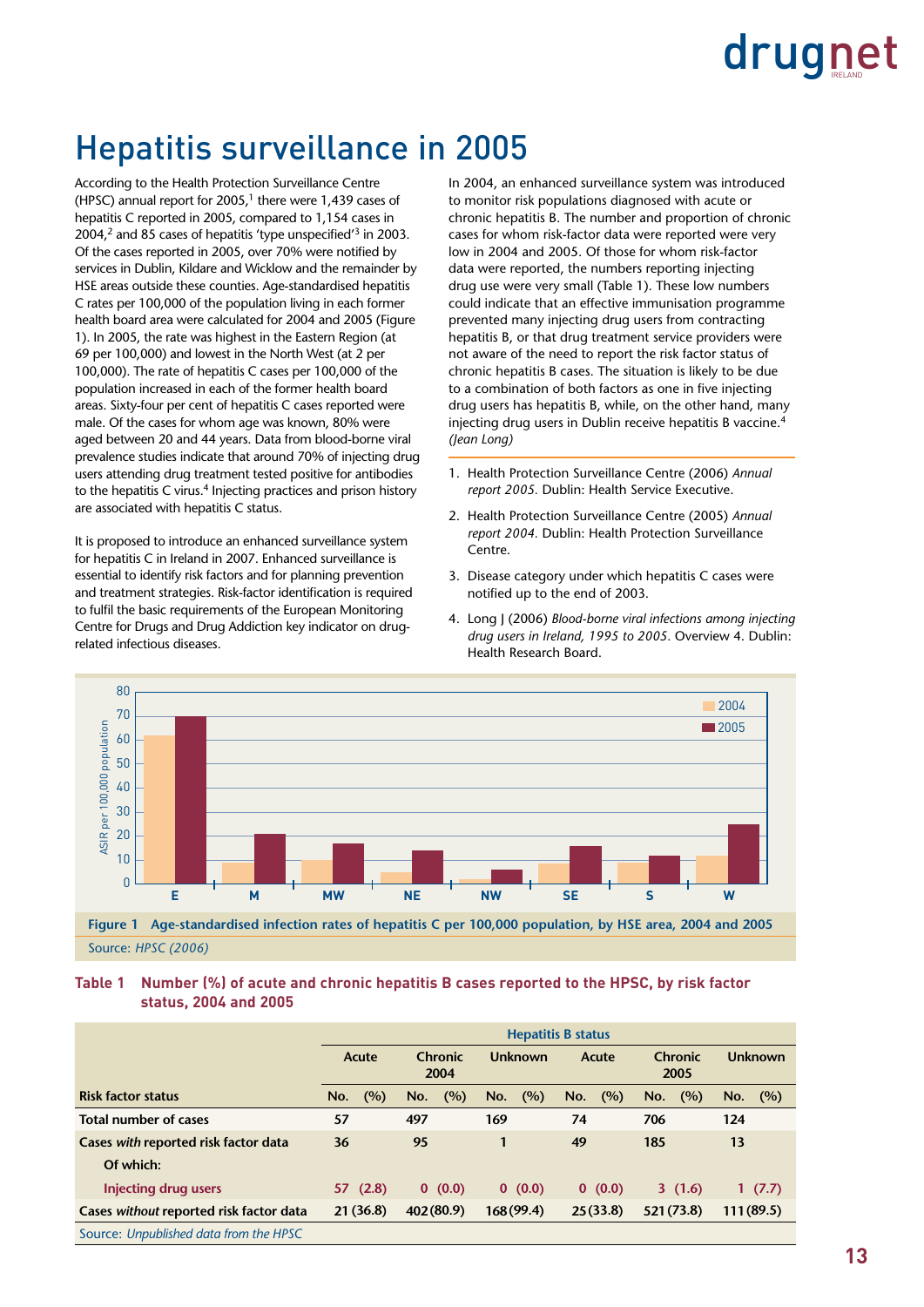Those who seek treatment have typically experienced prolonged alcohol-related problems in health, relationships and finances.

### Alcohol treatments: review of effectiveness

In November 2006 the National Treatment Agency for Substance Misuse in the UK published a report reviewing the effectiveness of treatments for alcohol problems.1

Alcohol use exists along a continuum from problemfree use to very harmful and dependent use. A significant proportion of those who develop alcohol problems in the general population recover without formal treatment, but by responding to support and direction from family and friends or to self appraisal of the problem drinking. Those who seek treatment have typically experienced prolonged alcohol-related problems in health, relationships and finances and have had previous, failed, unassisted attempts at changing drinking behaviour.

Traditionally, alcohol treatment has had a narrow focus, concentrating on 'alcoholics' or those with severe alcohol dependence. It is now recognised that this exclusive focus needs to be broadened to include the large group of drinkers whose problems are less severe. Early intervention, before excessive drinking has produced a level of alcohol dependence that renders treatment difficult, is associated with better outcome and cost effectiveness. Treatments for harmful and hazardous drinkers may involve providing brief treatment or information and advice in an out-patient setting, whereas treatment for problem or dependent drinkers may involve

complicated detoxification in residential settings (Figure 1).

Early detection is essential to identify problem drinkers who have not sought help, and targeted rather than universal screening is recommended. Screening instruments include questionnaires, biological markers of recent alcohol consumption and clinical indicators using clinical history or signs at physical examination. The AUDIT (Alcohol Use Disorders Identification Test) questionnaire has good sensitivity and specificity for detecting hazardous and harmful drinking and has been validated for use in a wide range of settings and populations.

The types of treatment available can be categorised into three groups – psychosocial treatment, non-alcohol-focused specialist treatment and pharmacotherapies. Psychosocial treatments typically focus on helping clients both to develop better skills and to improve their environment, and those with a clear structure and well-defined interventions have positive effects on alcohol problems. Nonalcohol-focused specialist treatments include coping skills, counselling, family work and complementary therapies and have a strong evidence base. Pharmacotherapies treat alcohol problems with drugs, including detoxification medications, relapseprevention medications and nutritional supplements.



Source: *Rastrick et al.* (2006),<sup>1</sup> adapted from Institute of Medicine (1990).<sup>2</sup>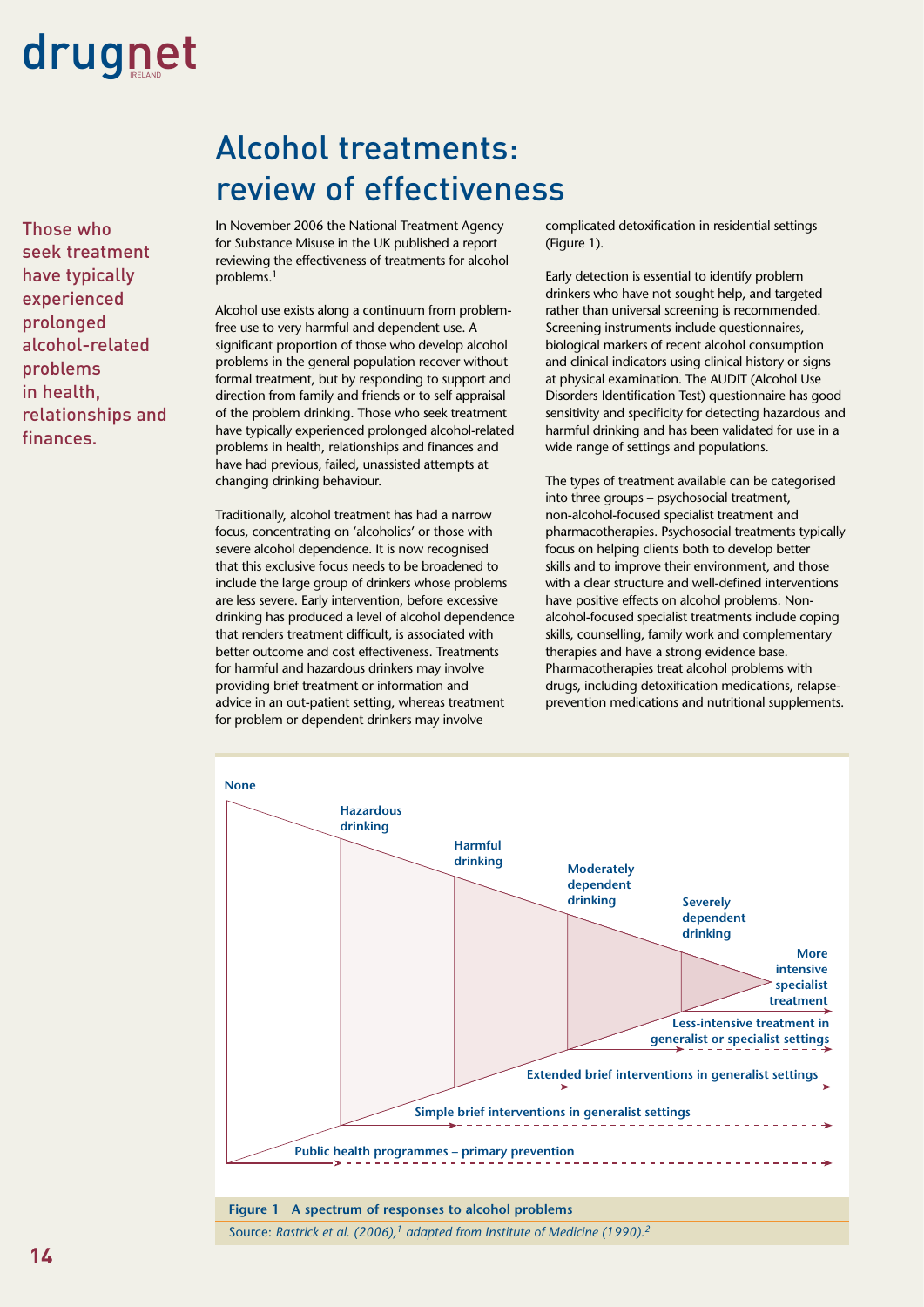### Alcohol treatments *(continued)*

The Mesa Grande is a type of league table based on accumulated evidence of treatment effectiveness from controlled trials and is useful as a broad indicator of which treatments are supported by research evidence. The treatments deemed most effective by this method fall mainly under the heading of 'cognitive-behavioural therapy', a psychosocial treatment based on social learning therapy. There is strong evidence for the effectiveness of this therapy among those with severe drinking problems. Two kinds of pharmacotherapy are also well supported by research evidence – acamprosate and naltroxone – but are best regarded as adjuncts to psychosocial treatment.

Brief interventions are given the highest rank in the Mesa Grande and are directed at hazardous and harmful drinkers who, typically, are not complaining about or seeking help for an alcohol problem. They are carried out in general community settings and are delivered by non-specialist personnel. Brief interventions, of various forms and delivered in a variety of settings, are effective in reducing alcohol consumption to low-risk levels, but most healthcare professionals have yet to incorporate screening and brief interventions for hazardous and harmful drinking into their routine practices.

Less intensive treatments are aimed at help-seekers and are usually delivered by specialist workers in alcohol treatment agencies. They are intended mainly for moderately dependent drinkers and are cheaper to deliver than conventional, more intensive treatments. These treatments often involve the participation of relatives and friends in the treatment process. Examples of such treatments include motivational interviewing, motivational enhancement therapy, brief conjoint marital therapy and condensed cognitive behavioural therapy. Motivational enhancement therapy is ranked second in the Mesa Grande.

For service users with moderate or severe alcohol dependence, alcohol-focused treatments in specialist alcohol or addiction services are most appropriate. The cognitive behavioural family of interventions is well researched and is shown to be effective for this group of service users. These treatments concentrate on the service user's drinking and alcohol-related problems and are best deployed in community settings where the service user has the opportunity to try out newly learned behaviour in the real environment and get immediate feedback on performance. Examples include community reinforcement approach, social behaviour and network therapy, behavioural self-control training and coping and social skills training.

Pharmacotherapies are generally targeted at a narrow spectrum of symptoms or psychological problems and are usually insufficient to constitute a treatment package when given alone. Pharmacotherapies, when combined with psychosocial therapies, consistently

improve addiction outcomes. Detoxification is a common procedure which may be undertaken in any treatment setting and chlordiazepoxide is the drug of choice for uncomplicated detoxification. Relapseprevention medication includes sensitising agents which produce an unpleasant reaction when taken with alcohol, and anti-craving medications which act upon endogenous neurochemical systems to reduce alcohol cravings. An example of a sensitising agent is disulfiram, while naltrexone and acamprosate are examples of anti-craving medications.

There is no best treatment or intervention for alcohol problems. Rather, there is a range of effective treatments for different types of service user in different settings. People whose problems are more complex by virtue of severe dependence, psychological morbidity or social disorganisation are likely to need more intensive treatments. The selection of which treatment to offer therefore depends on clinician preference, client choice and availability of trained and enthusiastic therapists. Effective treatment requires a delivery system that has the following three components: organisational support to clinical services, well-trained therapists and a repertoire of specific interventions that meet service users' needs. The stepped-care model of treatment represents a cost-effective implementation of treatment services. The basic principle of this approach is that alcohol misusers are initially offered the least intrusive and least expensive intervention that is likely to be effective.

Providing effective treatment is likely to significantly reduce the social costs relating to alcohol as well as improving individual social welfare. The variation in the course of alcohol problems over time means it is a better investment to spend fewer healthcare resources during each contact with the service user, while allowing the intervention to extend over a longer period. Although healthcare costs may increase in the short term for drinkers who have not accessed healthcare services prior to alcohol treatment, they are likely to decrease thereafter. It is claimed that for every  $£1$  spent on treatment in the UK, £5 is saved elsewhere, making alcohol treatment highly cost effective in comparison with other healthcare interventions. *(Deirdre Mongan)*

- 1. Raistrick D, Heather N, Godfrey C (2006) *Review of the effectiveness of treatment for alcohol problems.* London: National Treatment Agency for Substance Misuse.
- 2. Institute of Medicine (1990) *Broadening the base of treatment for alcohol problems.* Washington DC: National Academies Press, Figure 9.1.

Most healthcare professionals have yet to incorporate screening and brief interventions for hazardous and harmful drinking into their routine practices.

The steppedcare model of treatment represents a cost-effective implementation of treatment services.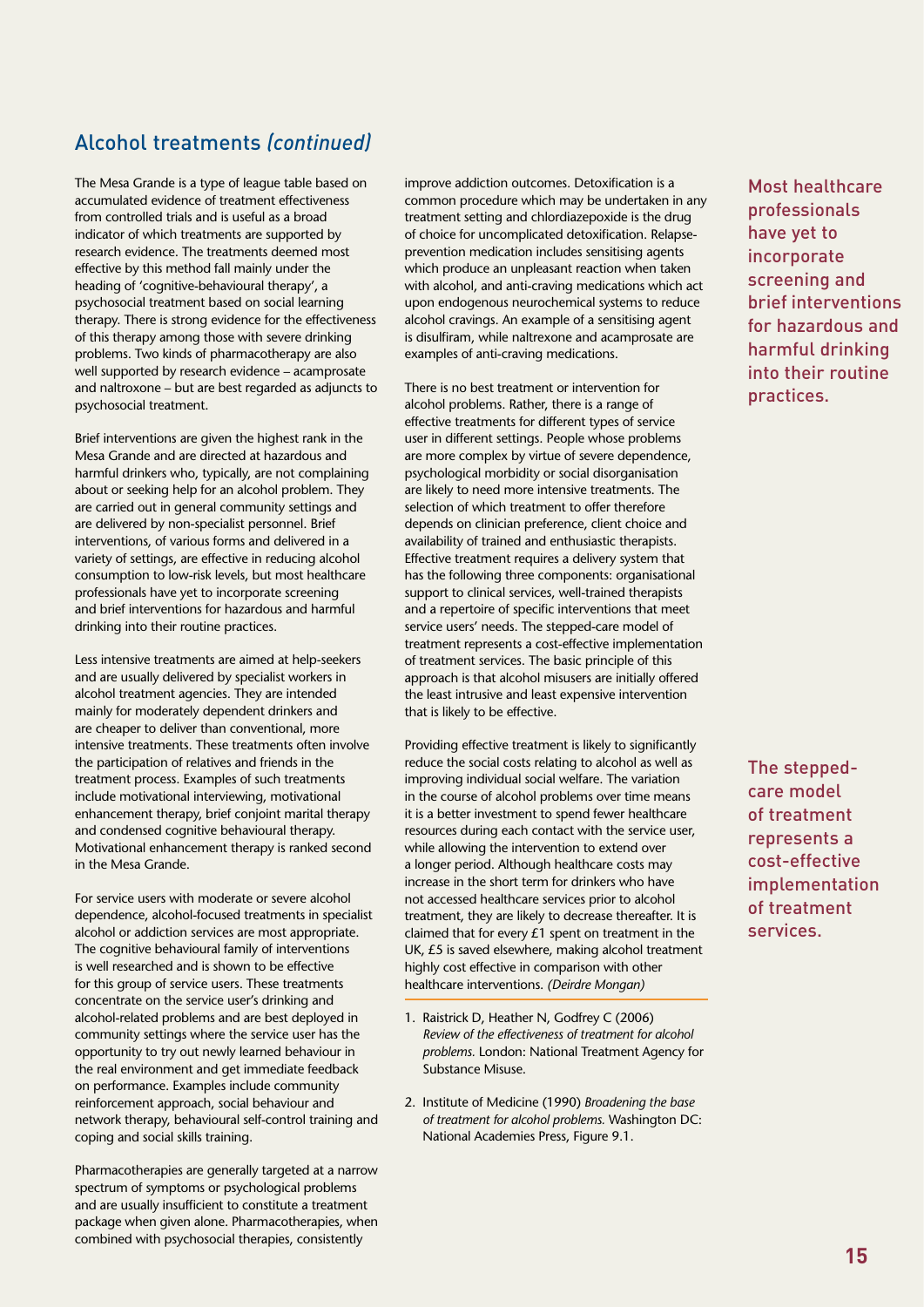### The evidence base for treatment of problem cocaine use

### **Introduction**

Cocaine is a central nervous system stimulant that leads to immediate but short-term euphoria, alertness and a sense of well-being. It may also reduce anxiety and social inhibitions while increasing energy and self-esteem. For the user, the desire for the positive short-term effects of cocaine often overrides concern about the longer-term consequences of acquiring and using the drug. Cocaine dependence is a common and serious condition which has become a substantial public health problem. There is a wide and documented range of consequences associated with chronic use of cocaine, such as medical, psychological and social problems.

On 3 May 2006 the Heath Service Executive (HSE) organised a workshop on cocaine. Dr Brion Sweeney, clinical director of the HSE Northern Area Addiction Services, presented the evidence base for the treatment of problem cocaine use and stated that cognitive behavioural therapy in conjunction with other interventions was the most successful form of treatment. He went on to state that prompt, accessible and tailored interventions increased the effectiveness of such treatment. He pointed out that the evidence indicated that medication had limited effect in the treatment of cocaine dependence, but said that new developments were expected in this area.

This article presents details of the summary evidence presented at the workshop. Where possible, the evidence is based on systematic reviews.<sup>1</sup> A systematic review is an overview of primary studies that used explicit and reproducible methods.

### **Indicators**

The indicators used to measure the success of treatment for problem cocaine use are: the absence of drug metabolites in the urine during and following treatment; retention in and completion of treatment interventions; and attendance at aftercare.

#### **Treatment**

Therapeutic management of people addicted to cocaine is based on abstinence from cocaine use. In the initial period following cessation, the person being treated may experience an intense craving for cocaine, and symptoms such as depression, fatigue, irritability, anorexia and sleep disturbance. The past decade has seen a sustained search for an effective medication for the management of cocaine dependence.

#### **Medications**

A number of studies have concentrated on finding a medicine to alleviate depression associated with cocaine use and to reduce cocaine craving. Lima and colleagues<sup>2</sup> completed a systematic review of 18 randomised control trials on the use of **antidepressants** in treating cocaine dependence. The authors found that trials had not shown that antidepressants helped reduce cocaine dependence,

although this might have been partly because many people stopped using the antidepressants too early. More people might have benefited if they had continued to use antidepressants for an appropriate period of time. The findings and recommendations were similar for cocaine users who were also dependent on heroin or were on methadone programmes. Individuals attending methadone treatment programmes may benefit from supervised consumption of anti-depressants and this approach should be tested using an appropriate research method.

Because chronic use of cocaine decreases dopamine concentrations in the brain, it was thought that pharmacological treatment that controlled dopamine levels could theoretically reduce these symptoms and contribute to a more successful therapeutic approach. Soares and colleagues<sup>3</sup> evaluated the efficacy and acceptability of **dopamine agonists** for treating cocaine dependence through a systematic review of 17 studies. The authors reported that dopamine agonists had been used for reducing the symptoms that patients experienced during the initial period of abstinence from cocaine. This review of trials found that the evidence of success was not adequate to support the use of dopamine agonists as a treatment for cocaine dependence.

The anti-convulsant **carbamazepine** (a tricyclic medication that is widely used to treat a variety of neurological and psychiatric disorders) has been used for treatment of cocaine dependence. Lima-Reisser and colleagues<sup>4</sup> examined whether carbamazepine was effective in the treatment of cocaine dependence through a systematic review of five studies. The review of trials found that carbamazepine had not been shown to help reduce cocaine dependence. The drop-out rate from treatment was high, adverse effects were common, and there was no significant fall in the participants' cocaine use.

Silva de Lima and colleagues $5$  reviewed the efficacy of pharmacotherapy in treating cocaine dependence. The drug treatments included in the trials were grouped into the following categories: antidepressants, carbamazepine, dopamine agonists, and miscellaneous other drugs. The miscellaneous treatments included naltrexone, mazindol, lithium, disulfiram, phenytoin, nimodipine, lithium carbonate, NeuRecover-SA and risperidone. The effects of these drugs were compared with each other or with a placebo. Seven studies were included in the review. The authors concluded that there was no current evidence to support the clinical use of most of these drugs, including **disulfiram**, in the treatment of cocaine dependence.

#### **Acupuncture**

Auricular acupuncture (insertion of acupuncture devices into a number of specific points in the outer ear) is a widely used treatment for cocaine dependence. Gates and colleagues<sup>6</sup> assessed its effectiveness in a review of seven study trials, all of which were of low methodological quality. The review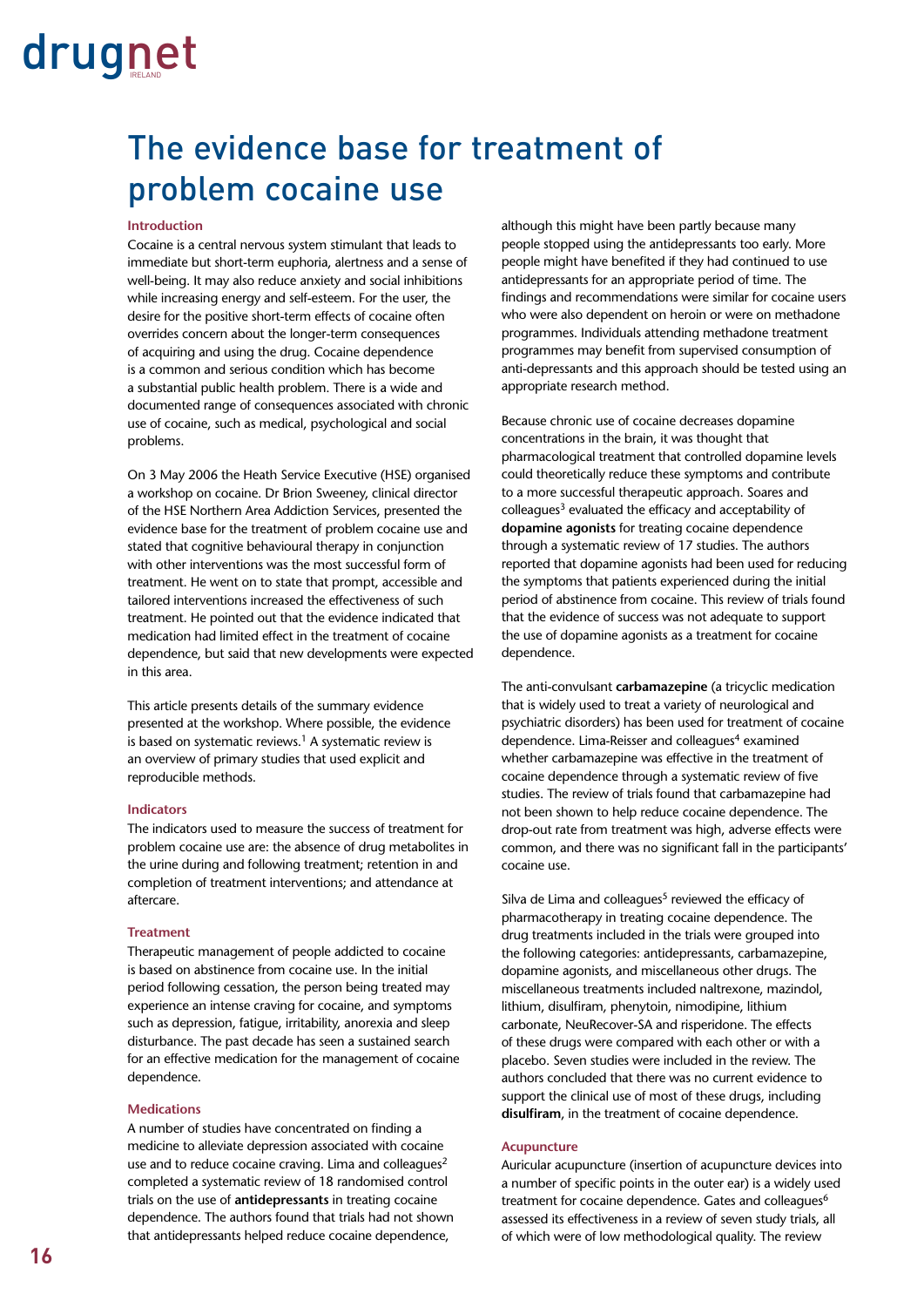### Treatment of problem cocaine use *(continued)*

found no evidence that auricular acupuncture was effective in the treatment of cocaine dependence. High-quality randomised trials of auricular acupuncture may be justified.

#### **Therapeutic communities**

Therapeutic communities are a popular treatment for the rehabilitation of drug users in the USA and Europe. In a review of seven studies, Smith and colleagues<sup>7</sup> examined the effectiveness of therapeutic communities compared to other treatments for substance misusers, and investigated whether their effectiveness was modified by client or treatment characteristics. Differences between the studies reviewed precluded any pooling of data; results were summarised for each trial individually. The authors concluded that there was little evidence that therapeutic communities offered significant benefits in comparison with other residential treatments, or that one type of therapeutic community was better than another. There was some evidence of reduced re-offending among prisoners who had participated in therapeutic communities while in prison. However, methodological limitations may have introduced bias to the studies, and firm conclusions could not be drawn due to the limitations of the existing evidence.

#### **Cognitive behavioural therapy**

Cognitive behavioural therapy is a system of psychotherapy which attempts to reduce excessive emotional reactions and self-defeating behaviours by modifying underlying erroneous thinking and maladaptive beliefs. According to experts in this area, the cognitive approach, when applied to substance abuse, helps individuals deal with the problems leading to emotional distress and gain a better perspective on their reliance on drugs. Specific cognitive strategies are said to help individuals establish stronger internal controls and reduce their urges to take drugs. In addition, cognitive therapy can help patients to combat depression, anxiety or anger, which increase addictive behaviours.

Since there were no systematic reviews in the Cochrane Library that examined the evidence of effectiveness of psychotherapeutic interventions (such as cognitive behavioural therapy) in the treatment of cocaine dependence, some individual studies were reviewed for the purposes of this article.

Crits-Christoph and colleagues $8$  examined combinations of psychosocial treatments for cocaine dependence. They compared four different treatments – cognitive therapy, psychodynamic therapy, individual drug counselling, and group drug counselling alone. The first three treatments mentioned included group drug counselling along with the specific individual therapy. Treatments were intensive and provided over a six-month period. The clients were followed up at six and at twelve months. The authors found that, when compared to the two forms of psychotherapy and to group drug counselling alone, individual drug counselling plus group work showed the greatest improvement in the number of days the clients did not use cocaine over a one-month period. The authors were surprised by this finding because in 1991 Carroll and colleagues<sup>9</sup> reported

that relapse-prevention therapy (a form of cognitive behaviour therapy) was more effective than interpersonal psychotherapy, and had higher abstinence and recovery rates. In 1994, Higgins and colleagues<sup>10</sup> reported that relapse prevention therapy with the addition of incentives was more effective than relapse prevention therapy alone. The clients who received incentives were more likely to complete their treatment and had a longer duration of cocaine-negative urines. Crits-Christoph and colleagues reviewed the evidence from the earlier studies mentioned and pointed out that the counsellors selected to participate in their study followed a detailed manual and provided intensive counselling with a strong focus on drug abstinence. They reported that psychotherapy was more effective in clients with psychiatric symptoms, and pointed out that their own study involved a relatively small number of such clients. In a follow-up analysis of the same cohort, $11$  the authors noted that there was no difference between the four types of treatment in other important measures of success, such as psychiatric symptoms, alcohol use and employment rates, nor in relation to interpersonal, social and family issues.

### **Brief intervention**

Bernstein and colleagues<sup>12</sup> conducted a randomised control trial to determine whether brief motivational counselling was more effective that written information in reducing cocaine use among clients attending an outpatient clinic in Boston. Six months following intervention, they found marginally higher rates of abstinence among those who attended brief motivational counselling than among those who received written information. For those reporting both cocaine and opiate use, the abstinence rates were 22% among those who were given brief motivational counselling, compared to 17% among those who received information; among cocaine users, the corresponding abstinence rates were 17% and 13% respectively. It is interesting to note that providing information on cocaine itself and its associated treatment options did encourage some respondents to seek help. Indeed, despite the title of this paper, the differences in abstinence rates for the two interventions were neither clinically nor statistically significant.

### **Vaccine**

Hall and Carter13 state that 'a **cocaine vaccine** is a promising immunotherapeutic approach to treating **cocaine** dependence which induces the immune system to form antibodies that prevent **cocaine** from crossing the blood brain barrier to act on receptor sites in the brain. The most promising application of a **cocaine vaccine** is to prevent relapse to dependence in abstinent users who voluntarily enter treatment'. Two published studies examined the use of cocaine vaccine among human populations.14,15 Both studies showed some promising results; however, general availability of a cocaine vaccine is not imminent.

### **Management of cocaine dependence in the UK**

The Drug Treatment Agency (DTA) in the UK emphasises a number of key practices which improve the success of cocaine treatment. According to the DTA, once the initial contact with a treatment service is made, rapid intake,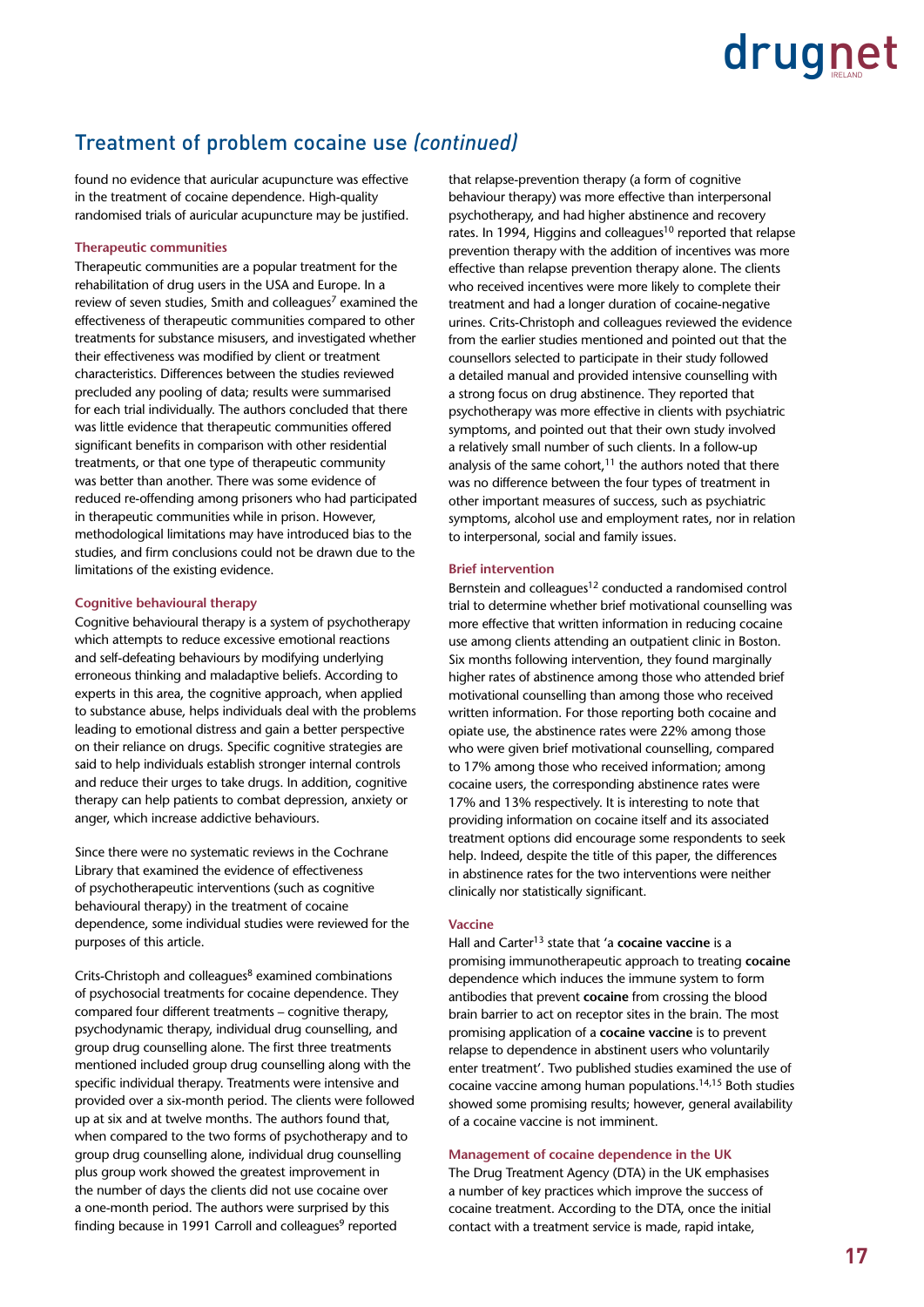### Treatment of problem cocaine use *(continued)*

proactive reminders, and practical help with attendance improve treatment uptake rates. Once cocaine users start treatment, they tend to stay longer and respond better if they feel that their concerns are being positively addressed and that their key worker is empathic and understanding. This indicates the crucial role that key workers play in motivating and retaining clients.

The above evidence and experience indicate that the following strategies would help cocaine users manage their dependence:

- Ensure seamless pathways through a four-tier service with clear strategies at each level. n
- Provide information or brief intervention at accident and emergency, harm reduction and opiate treatment services. The information should cover the dangers of cocaine use, the symptoms of dependence and the treatment services available. n
- Once contact is made with treatment services, ensure rapid intake, provide proactive reminders, and give practical help with attendance. n
- Complete an assessment of the client's situation and needs. n
- **Address the client's immediate concerns and practical** needs.
- **Assign a key worker who is empathic and** understanding.
- Develop basic criteria for assigning clients to either cognitive therapy or individual counselling. n
- Ensure that extensive training and detailed manuals are available for those providing therapy and counselling (examples on the US National Institute on Drug Abuse website (www.nida.nih.gov). n
- **Enhance compliance with anti-depressant medication** through directly observed treatment approaches and by dealing with complications as soon as possible.
- Consider the provision of incentives for particular client groups if and when necessary.
- Provide complementary therapies to enhance the client's' well-being, rather than dealing solely with their addiction. n
- Include interventions implemented to address problem cocaine use in surveillance systems and research projects so as to add to the existing evidence base. n

*(Jean Long and Eamon Keenan)*

- 1. Greenhalgh T (1997) How to read a paper: Papers that summarise other papers (systematic reviews and metaanalyses) *British Medical Journal,* 315: 672–675.
- 2. Lima MS, Reisser Lima AAP, Soares BGO and Farrell M (2003) Antidepressants for cocaine dependence. *Cochrane Database of Systematic Reviews,* Issue 2. Art. No.: CD002950. DOI: 10.1002/14651858.CD002950.
- 3. Soares BGO, Lima MS, Lima Reisser A and Farrell M (2003) Dopamine agonists for cocaine dependence. *Cochrane Database of Systematic Reviews,* Issue 2. Art. No.: CD003352. DOI: 10.1002/14651858.CD003352.
- 4. Lima Reisser A, Lima MS, Soares BGO and Farrell M (2002) Carbamazepine for cocaine dependence. *Cochrane Database of Systematic Reviews,* Issue 2. Art. No.: CD002023. DOI: 10.1002/14651858.CD002023.
- 5. Silva de Lima M, de Oliveira Soares BG, Pereira Reisser AA and Farrell M (2002) Pharmacological treatment of cocaine dependence: a systematic review. *Addiction*, 97(8): 931–949.
- 6. Gates S, Smith LA and Foxcroft DR (2006) Auricular acupuncture for cocaine dependence. *Cochrane Database of Systematic Reviews,* Issue 1. Art. No.: CD005192. DOI: 10.1002/14651858.CD005192.pub2.
- 7. Smith LA, Gates S and Foxcroft D (2006) Therapeutic communities for substance related disorder. *Cochrane Database of Systematic Reviews,* Issue 1. Art. No.: CD005338. DOI: 10.1002/14651858.CD005338.pub2.
- 8. Crits-Christoph P, Siqueland L, Blaine J, Frank A, Luborsky L, Onken LS et al. (1999) Psychosocial treatments for cocaine dependence: National Institute on Drug Abuse Collaborative Cocaine Treatment Study. *Archives of General Psychiatry,* 56(6): 493–502.
- 9. Carroll KM, Rounsaville BJ and Gawin FH (1991) A comparative trial of psychotherapies for ambulatory cocaine abusers: relapse prevention and interpersonal psychotherapy. *American Journal of Drug & Alcohol Abuse,* 17(3): 229–247.
- 10. Higgins ST, Budney AJ, Bickel WK, Foerg FE, Donham R and Badger GJ (1994) Incentives improve outcome in outpatient behavioral treatment of cocaine dependence. *Archives of General Psychiatry,* 51(7): 568–576.
- 11. Crits-Christoph P, Siqueland L, McCalmont E, Weiss RD, Gastfriend DR, Frank A *et al.* (2001) Impact of psychosocial treatments on associated problems of cocaine-dependent patients. *Journal of Consulting and Clinical Psychology,* 69(5): 825–830.
- 12. Bernstein J, Bernstein E, Tassiopoulos K, Heeren T, Levenson S, Hingson R (2005) Brief motivational intervention at a clinic visit reduces cocaine and heroin use. *Drug and Alcohol Dependence,* 77(1): 49–59.
- 13. Hall W and Carter L. (2004) Ethical issues in using a cocaine vaccine to treat and prevent cocaine abuse and dependence. *Journal of Medical Ethics,* 30(4): 337–340.
- 14. Martell BA, Mitchell E, Poling J, Gonsai K and Kosten TR (2005) Vaccine pharmacotherapy for the treatment of cocaine dependence. *Biological Psychiatry,* 58(2):158–64.
- 15. Kosten TR, Rosen M. Bond J, Settles M, Roberts JS, Shields J, Jack L and Fox B (2002) Human therapeutic cocaine vaccine: safety and immunogenicity. *Vaccine*, 20(7–8):1196–1204.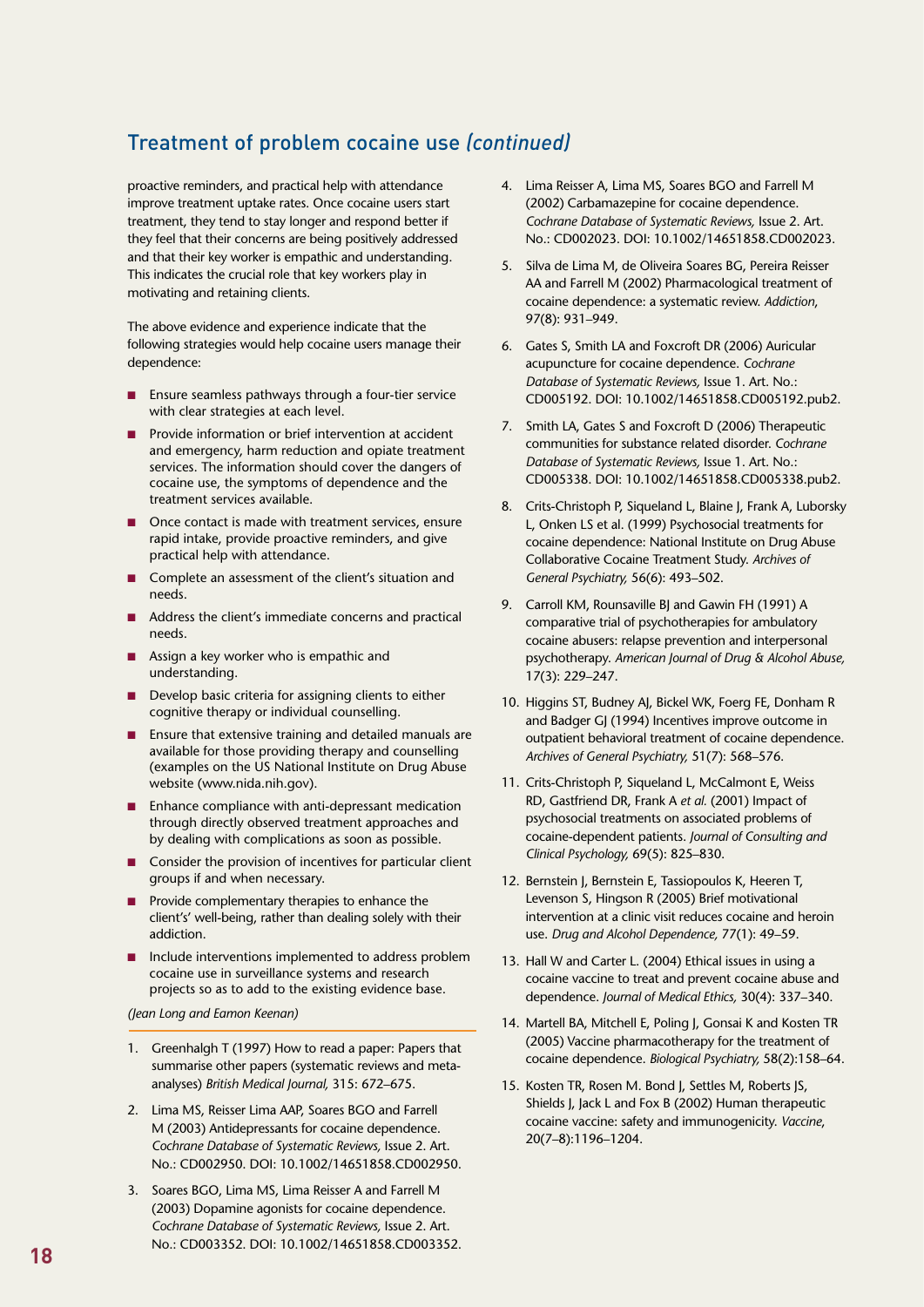### Trends in alcohol and drug disorders in psychiatric facilities

The latest annual report from the National Psychiatric In-patient Reporting System (NPIRs) on activities in psychiatric inpatient units and hospitals shows that the total number of admissions to inpatient care has continued to fall.1 The report, *Activities of Irish psychiatric units and hospitals 2005,* was published in November 2006 by the Health 60 Research Board (HRB) and is the latest in a series that began more than forty years ago.

In 2005, there were 2,995 cases admitted with an alcohol 40 disorder, of whom 962 were treated for the first time.<sup>1</sup> Figure 1 presents the rates of first admissions to inpatient psychiatric services between 1990 and 2005 with a diagnosis of alcohol 20 disorder, per 100,000 of the population.<sup>1-4</sup> It is notable that the rate decreased steadily between 1991 and 2004 and 10 more than halved during the reporting period. The rate 0 of new admissions stabilised in 2005. The trend since the early nineties reflects changes in alcohol treatment policy and practice during the period and the resultant increase in community-based and special residential alcohol treatment services. Of the 3,007 discharges with an alcohol disorder, just under 43% spent less than one week in hospital and 17% spent more than one month in hospital.





In 2005, there were 777 cases admitted with a drug disorder, of whom 308 were treated for the first time.<sup>1</sup> There are no data presented in the report on psychiatric co-morbidity. Figure 2 presents the rates of first admissions to inpatient psychiatric services between 1990 and 2005 with a diagnosis of drug disorder, per 100,000 of the population.<sup>1-4</sup> It is notable that the rate increased steadily between 1990 and 1995, with a dip in 1996, and further annual increases between 1997 and 2001. The rate was almost three times higher in 2001 than it was in 1990. The dips in 1996 and 2002 can be partly explained by the fact that the rates are calculated from new, larger census numerators in 1996 and 2002 compared to the year preceding each of these

years. The small number of drug dependence cases each year would be sensitive to this change in numerator. The increasing rate of new cases of drug-related admissions 9 between 1990 and 2001 reflects the increase in problem drug use in Ireland and its burden on the psychiatric services. There was a notable decrease in 2002, which was sustained in 2003. This overall decrease since 2001 possibly reflects 6 an increase in community-based specialised addiction services during this period. The increased rate in 2005, partly accounted for by the diminishing denominator in the 2002 4 census, may reflect a failure of community-based specialised 3 addiction services in Dublin to deal with drugs other than opiates, and of community-based specialised addiction 2 services outside Dublin to deal with opiate users. Of the 818 1 discharges with a drug disorder, just under 45% spent less discharges with a drug disorder, just under 45% spent les<br>than one week in hospital and just over 19% spent more than one month in hospital. *(Jean Long)*



**Figure 2 Rates of psychiatric first admissions with a diagnosis of drug disorder (using the ICD-10 three character categories) per 100,000 of the population in Ireland and reported to the NPIRS, 1990 to 2005**

- 1. Daly A, Walsh D, Ward M and Moran R (2006) *Activities of Irish psychiatric units and hospitals 2005.* Dublin: Health Research Board.
- 2. Daly A, Walsh D, Moran R and Kartalova-O'Doherty Y (2004) *Activities of Irish psychiatric services 2003.* Dublin: Health Research Board.
- 3. Daly A, Walsh D, Comish I, Kartalova-O'Doherty Y, Moran R and O'Reilly A (2005) *Activities of Irish psychiatric units and hospitals 2004.* Dublin: Health Research Board.
- 4. Walsh D and Daly A (2004) *Mental illness in Ireland 1750–2002: reflections on the rise and fall of institutional care.* Dublin: Health Research Board.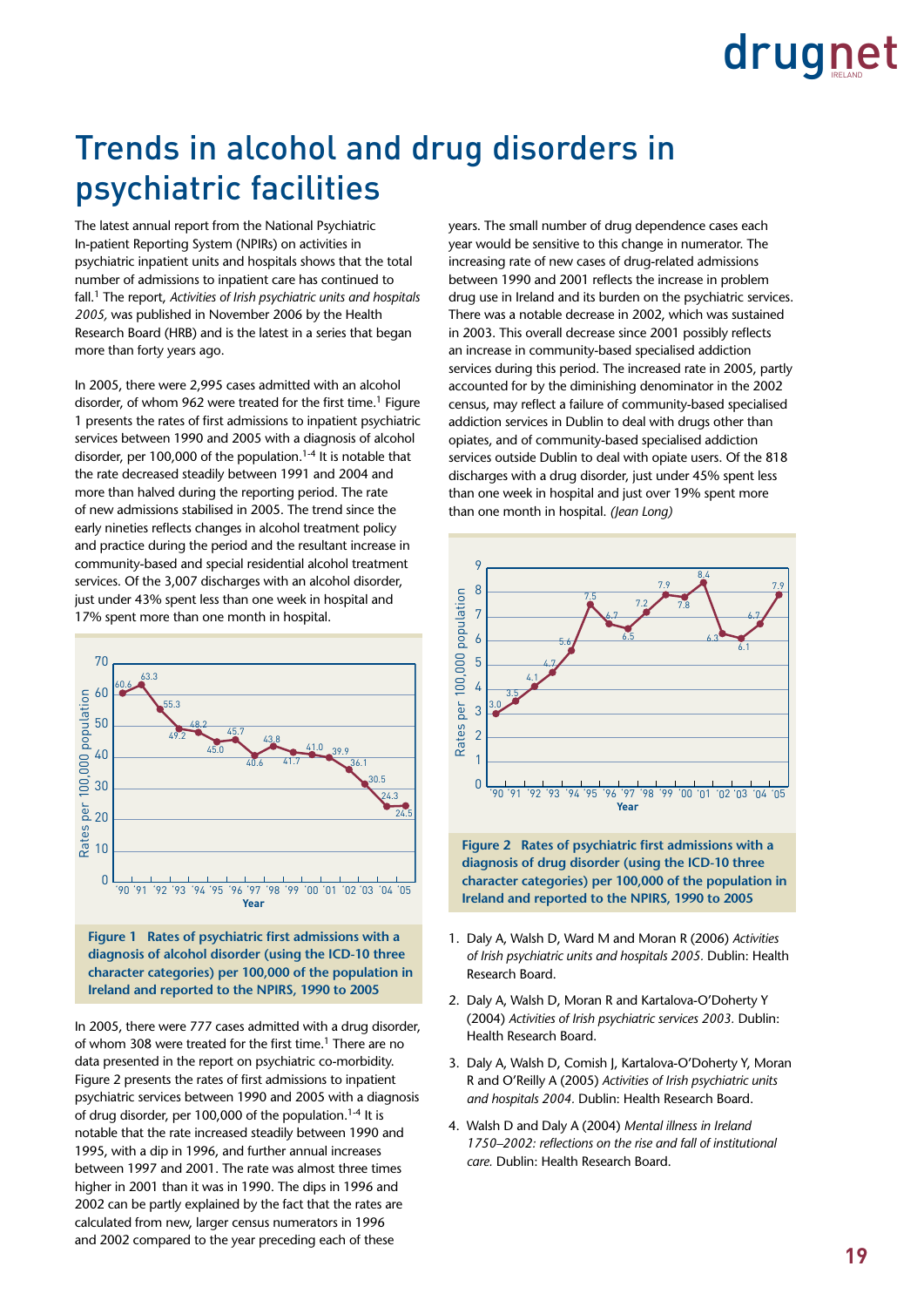

The impact of drug treatment demand data on policy and practice

Determining whether research findings have influenced policy and practice is not easy. A recent publication by the Pompidou Group of the Council of Europe attempts to address this issue in relation to drug treatment demand data.1

The Pompidou Group has advocated the systematic and routine collection of information on clients entering treatment for problem drug use (treatment demand data) since the mid-1980s. During the early 1990s the Pompidou Group developed and tested a standard set of core data to be collected on a routine basis from drug treatment providers, using comparable procedures and criteria. As a result of this early work, a treatment demand protocol was developed and implemented in many European countries, while in other countries existing systems were adapted to become as comparable as possible with the Pompidou Group methodology.2 The protocol and the experience gained through its application served as a starting point for the harmonisation of the treatment demand indicator in the EU by the European Monitoring Centre for Drugs and Drug Addiction.

Given that treatment demand data have been collected in many European countries for the best part of two decades, it is understandable that questions should be asked about how these data have been used to influence policy and practice development. The Pompidou Group publication takes a very pragmatic approach to answering this question. In order to establish the link between the use of treatment demand data and a subsequent policy or practice decision, it was necessary to have documentary evidence to support the connection. For example, a policy recommendation had to be supported or based on the findings of treatment demand data and a reference to this effect had to be evident in the relevant policy document.

Three case studies, one each from Ireland, Italy and Slovenia, are provided to illustrate this documentary link. The Irish case study is described below.

In July 1996, the Irish Government set up a Ministerial Task Force to review the measures to reduce the demand for drugs and, in the light of that review, to recommend changes in policy, legislation or practice to facilitate more effective drugs reduction strategies. In its first report, $3$ published in October 1996, the Task Force recognised that Ireland's drug problem was primarily an opiates problem – mainly heroin – and, further, that Ireland's heroin problem was principally a Dublin phenomenon. Using maps produced by the Health Research Board's drug treatment reporting system showing the areas of residence of those receiving treatment for drug misuse in the greater Dublin area in 1995, the Task Force identified 10 local areas where the heroin problem was most acute. An additional, eleventh, area was identified in Ireland's second major city, Cork. It was noted that there

was a high correlation between these areas and areas of economic and social disadvantage. The Task Force concluded that 'in view of the link between economic and social deprivation and drug misuse, strategies to deal with the problem need to be focused on these areas'. As a result, the Task Force recommended a series of drugs initiatives, one of which was the establishment of local drugs task forces comprising statutory, voluntary and community representatives, in each of the eleven worstaffected areas. Each local drugs task force was mandated to draw up a profile of all existing or planned services and resources available in the area to combat the drugs crisis and to agree a development plan to build on these.

The Government accepted the recommendations contained in the first report of the Ministerial Task Force and local drugs task forces were set up in 1997. In its second and final report, published in May 1997, the Ministerial Task Force identified a further two worstaffected areas in Dublin and recommended that local drugs task forces should be established in these areas also.4

Today, local drugs task forces provide a mechanism through which local communities are able to work closely in partnership with the statutory sector to tackle local drug problems. Indeed, it is recognised that a critical factor in the success of the whole process was the involvement of local community groups since they 'brought to the table the most direct knowledge of the drugs issue at a local level and the most direct stake in improving the situation.'5

Local and, more recently, regional drugs task forces continue to use data from the National Drug Treatment Reporting System to monitor the drug situation in their areas and to plan services. *(Hamish Sinclair)*

- 1. Sinclair H (2006) *Drug treatment demand data: influence on policy and practice.* Strasbourg: Council of Europe.
- 2. Stauffacher M and Kokkevi A (1999) The Pompidou Group treatment demand protocol: the first pan-European standard in the field. *European Addiction Research,* 5: 191–6.
- 3. Ministerial Task Force on Measures to Reduce the Demand for Drugs (1996) *First report of the Ministerial Task Force on measures to reduce the demand for drugs.* Dublin: Department of the Taoiseach.
- 4. Ministerial Task Force on Measures to Reduce the Demand for Drugs (1997) *Second report of the Ministerial Task Force on measures to reduce the demand for drugs.* Dublin: Department of the Taoiseach.
- 5. PA Consulting Group (1998) Evaluation of drugs initiatives. Department of Tourism, Sport and Recreation. Final report. Dublin: PA Consulting Group (unpublished).

Task forces continue to use data from the National Drug **Treatment** Reporting System to monitor the drug situation in their areas and to plan services.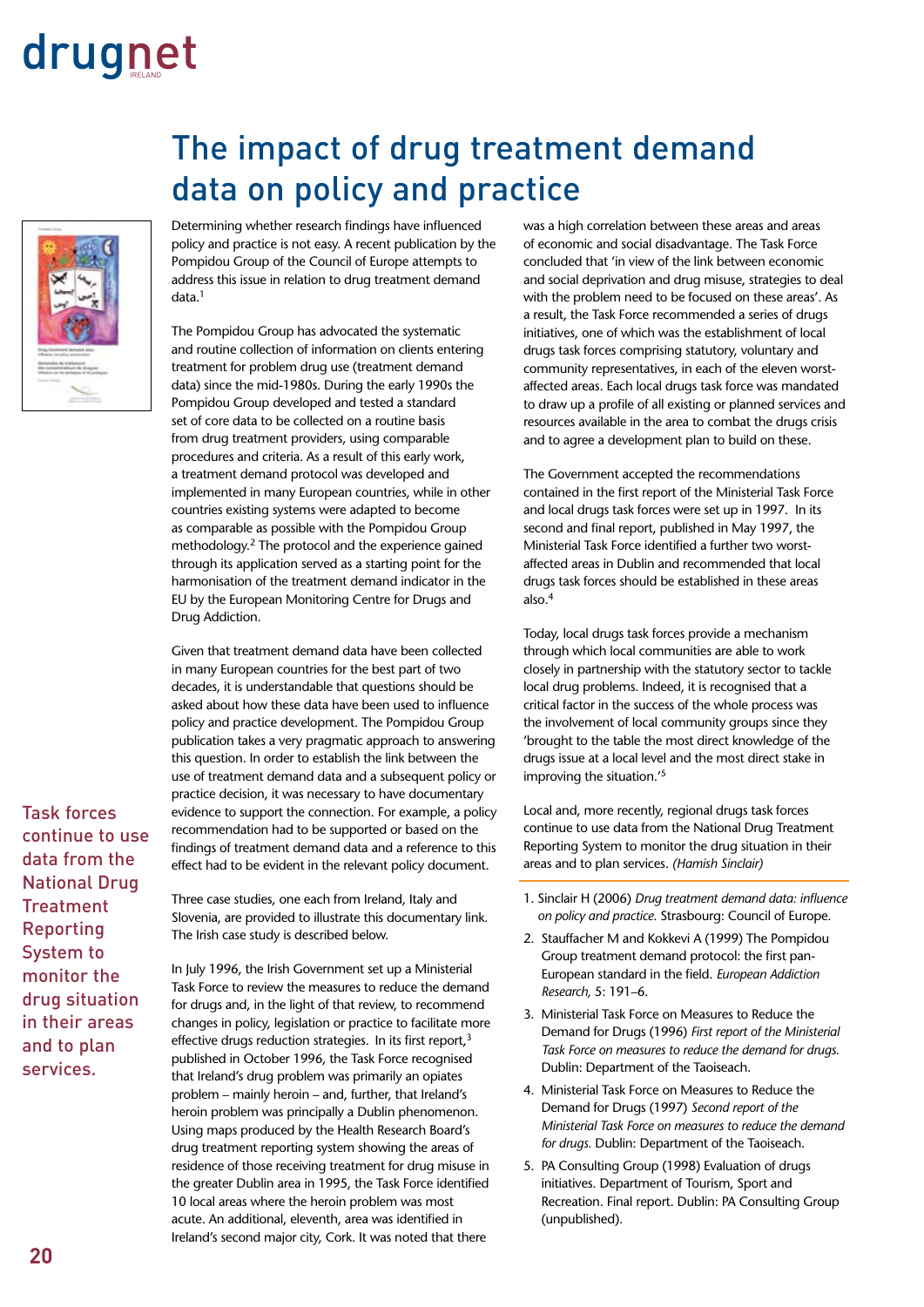### Research on youth homelessness in Dublin



Recent research by Mayock and Vekic (2006)1 presents data from the first phase of a two-phase longitudinal cohort study of young homeless people living in the Dublin metropolitan area. The research focused on young people living in Dublin for at least six months prior to the commencement of the study. The study used 'life history' interviews with 40 young people recruited through homeless services and street settings. In qualitative research when this method is used, interviewees are invited to tell their 'life stories', then the researcher invites them to explore in depth significant life events that are broadly related to the aims of the research. The aim of this technique is to uncover as far as possible the interviewees' interpretations of significant life events and to allow them to elaborate on issues that may not have figured in the initial research aims but nonetheless are viewed as relevant to the research.

The interviews were conducted between September 2004 and February 2005. Fifty per cent of the cohort was aged between 15 and 17 years. Nineteen of the cohort reported becoming homeless initially at the age of 14 or younger, while 12 initially became homeless at age 15. This would suggest that the early to mid-teen years is a period of great risk for becoming homeless.

The research identified three broad pathways into homelessness for the study cohort. The authors caution against interpreting these pathways as 'causes of homelessness', suggesting that they be viewed rather as key circumstances and experiences that appeared to push the young people towards homelessness.

- Household instability and family conflict of varying degrees figured largely in the experience of most of these young people from an early age. For example, parental discord and/or marital breakdown, the presence of a step-parent and parental alcohol and drug abuse figured prominently in the events leading to that initial experience of homelessness. n
- Forty per cent of the cohort reported a history of state care of varied duration, moving between foster homes, residential care placements or residential placement homes. Their accounts of these experiences suggest that they did not integrate and, according to the authors, this instability produced exceptional vulnerability and deep resentment about their separation from parents and/or siblings. n
- Negative peer association and problem behaviour were reported by some of the young people as contributing to poor relations with the family and caregivers. However, as the authors suggest, '[this] behaviour cannot be divorced from a range of other home based problems such as family illness, bereavement, conflict between parents or alcohol abuse by a parent' (p. 16). n

At the time of interview, only eight of the cohort did not use illicit drugs, with the average age of first drug use being 11.5 years for the males and 13 years for the females. Fifty per cent of the cohort reported having used heroin, with almost all reporting their heroin use as problematic to the point of dependency. The majority of those who used heroin had first experimented with it after they became homeless.

The vast majority of the young people in this research had used or were using the Out Of Hours Service (OHS) in the city centre. This crisis service was set up to respond to the accommodation and care needs of homeless youth aged 18 or under. Young people can only access the service by going to a Garda station after 8pm. It is then the duty of the gardai to contact the OHS social work team who will determine where to place the young person in the emergency service if returning to the home is not an option. This means that these young people continue to move between citycentre hostels and become particularly vulnerable to exposure to alcohol and drug use, criminal activity and intimidation and bullying. According to the authors, 'this initial period of contact with the city centre homeless "scene" was a common point of initiation into a whole range of risky behaviours

Forty per cent of the cohort reported a history of state care of varied duration.

The majority of those who used heroin had first experimented with it after they became homeless.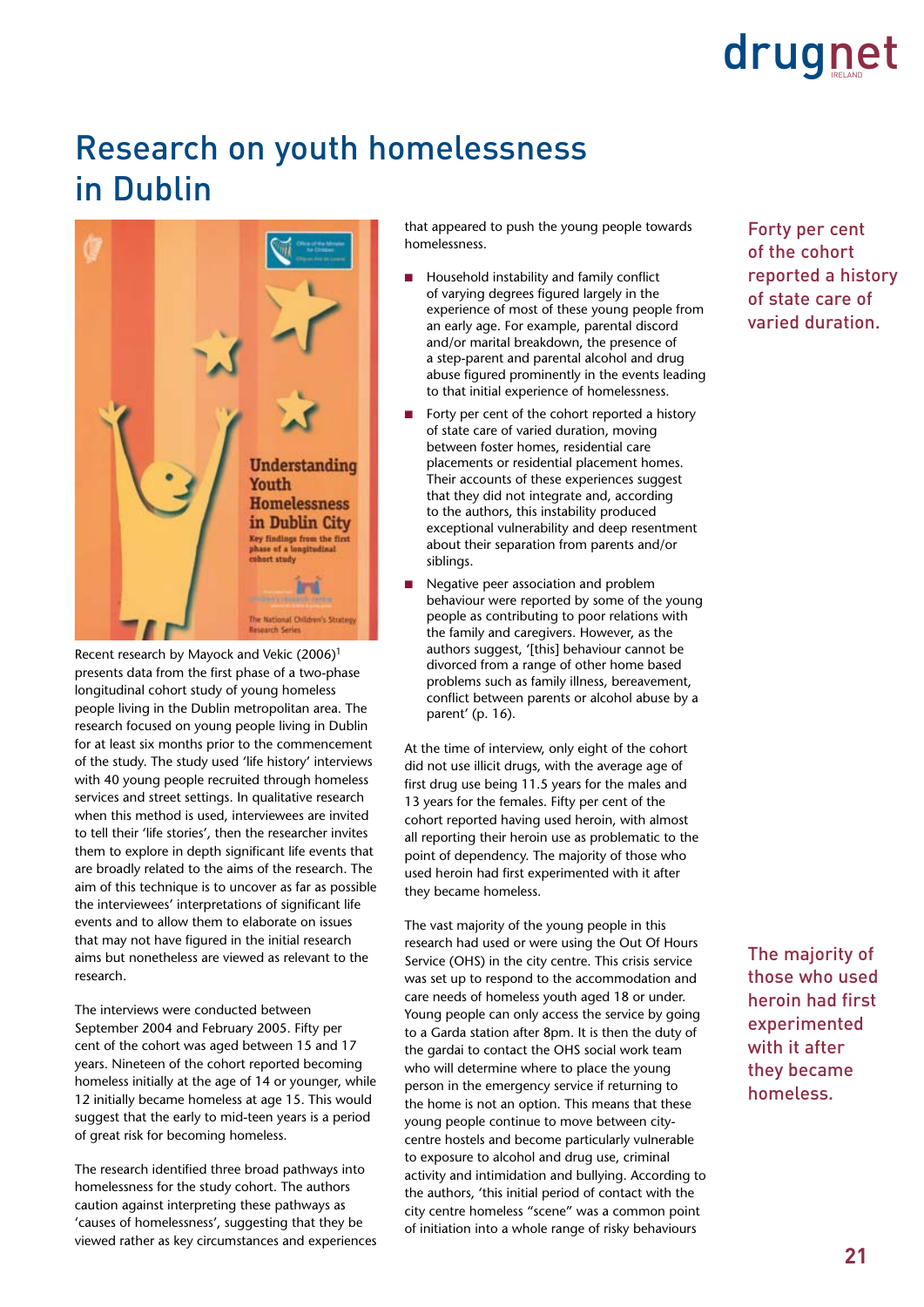### Youth homelessness *(continued)*

and, within a relatively short period of time, a large number had become immersed in the street-based social networks' (p. 22).

For example, when exposed to the experience of homelessness over an extended period, young people became heavily involved in using drugs and committing crime on a daily basis to finance their drug use. According to the authors, this led to a process of 'acculturation' into the street scene where they 'learned the street competencies they need to survive by becoming embedded in social networks of homeless youths' (p. 23). However, some of the cohort who managed to avoid the transient nature of hostel life and remained in the one place for an extended period of time were able to escape the street homeless scene, avoid drug use and attend school.

This study provides a useful sociological insight into the lived experiences of young homeless people. The findings of this first phase, although in strict interpretative terms limited to this cohort, require attention from the various state agencies charged with preventing homelessness. Pillinger recommends this approach in the strategy on preventing homelessness.2 Supported measures need to be put in place at local level, particularly in the Dublin suburbs, to prevent young homeless people congregating in the city centre and becoming involved in drug use and criminal behaviour. The advantages of a decentralised approach to homelessness in Dublin is that these young people are accommodated closer to their homes, can continue contact with their families, and can remain in school. *(Martin Keane)*

- 1. Mayock P and Vekic K (2006) *Understanding youth homelessness in Dublin city: key findings from the first phase of a longitudinal cohort study.*  Dublin: Stationery Office.
- 2. Pillinger J (2006) *Preventing homelessness: a comprehensive preventative strategy to prevent homelessness in Dublin, 2005–2010.* Dublin: Homeless Agency.

### Launch of Homeless Agency annual report 2005

The ultimate aim is to eliminate long-term homelessness and end the need for people to 'sleep rough' by 2010.

The Minister of State at the Department of the Environment, Heritage and Local Government with responsibility for Housing and Urban Renewal, Mr Noel Ahern TD, launched the 2005 annual report of the Homeless Agency<sup>1</sup> on 30 November 2006 at the agency's headquarters in Parkgate Hall, Dublin 8.

The report contains information on progress made on the strategic aims of the 2004–2006 action plan of the Homeless Agency, *Making it home.*2 The ultimate aim is to eliminate long-term homelessness and end the need for people to 'sleep rough' by 2010. Examples of short-term progress outlined in the report include:

- a decrease of 19% in the number of households reporting as homeless recorded in Counted in 2005<sup>3</sup> n
- $\blacksquare$  the allocation of local authority social housing to 183 homeless households, and housing association social housing to 89 homeless households (out of a total of 1,644 allocations of social housing in 2005)
- the expansion of specialist healthcare services, including a pilot outreach service for people experiencing homelessness and alcohol issues in Ballymun n
- the development of the Dublin City Tenancy Sustainment Service as a measure to prevent homelessness n
- the completion of a large number of commissioned research and evaluation reports containing a range of recommendations that will be incorporated into the forthcoming Homeless Agency Partnership Action Plan 2007–2010. n

Commenting on the activities of 2005 in the report, the outgoing director, Dr Derval Howley, noted that it was a year that presented a mix of successes and challenges. Mr Cathal Morgan has taken over as the new director of the Homeless Agency. I wish him every success in his new position. *(Martin Keane)*

- 1. Homeless Agency (2006) *Annual report 2005: making it home.* Dublin: Homeless Agency.
- 2. Homeless Agency (2004) *Making it home: An action plan on homelessness in Dublin 2004–2006.* Dublin: Homeless Agency.
- 3. Homeless Agency (2005) *Counted in 2005.*  Dublin: Homeless Agency.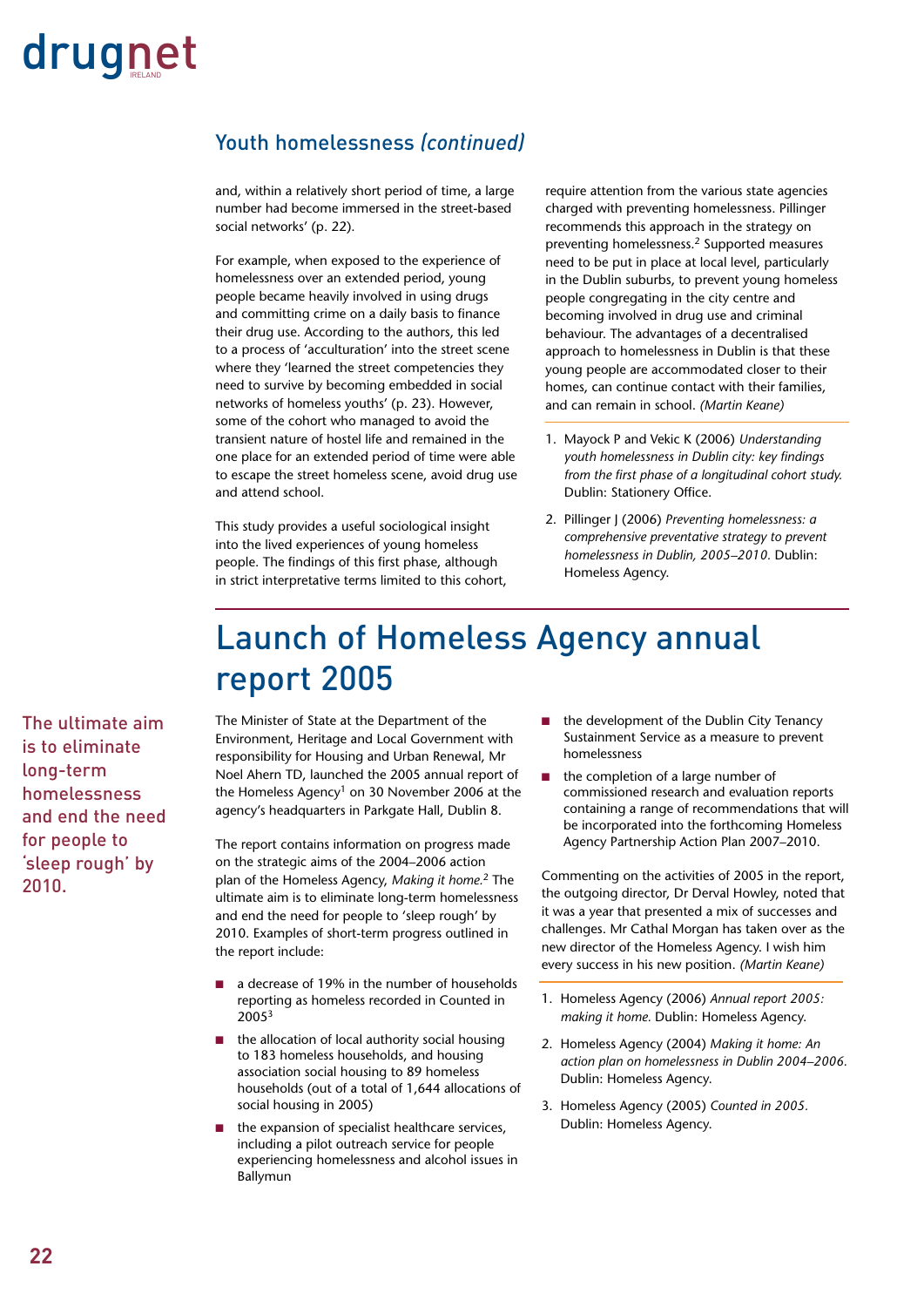### National Advisory Committee on Drugs – progress report

In January 2007 the National Advisory Committee on Drugs (NACD) published its second progress report,<sup>1</sup> presenting its goals and achievements from August 2003 to December 2005. The NACD advises the government in relation to the prevalence, prevention, treatment and consequences of problem drug use in Ireland, and it comes under the auspices of the Department of Community, Rural and Gaeltacht Affairs. In 2004, the government renewed the NACD's mandate and a new work programme was developed to cover the years 2005–2008.

The report comprises an overview of the NACD's background and functions, its current work programme, publications, communication, ongoing research and research-funding allocation, and the findings of an external review.

The NACD operates a broad-based committee system of experts drawn from relevant government departments, as well as from the statutory, community, voluntary, and academic agencies. Five sub–committees advise on the selection of research questions and the commissioning of research. The sub–committees cover the following aspects of drug use: consequences, early warning and emerging trends, prevalence, prevention and treatment/ rehabilitation.

In the period covered by the report, the NACD produced 19 publications as a result of commissioned or grant-aided research. The publications cover a range of drug-related subjects, including the first drug prevalence survey of Ireland and Northern Ireland, an overview of cocaine use in Ireland, drug use among the homeless and an examination of the role of family support services in drug prevention.

The NACD's ongoing commissioned external research programme is examining community studies, families' experiences of support, drug prevalence, treatment outcomes, the national Drugs Awareness Campaign and the opiate prevalence study. Final reports from these projects are expected. The NACD's internal research programme includes ongoing projects such as the Best Practice in Rehabilitation Briefing, the Drug Trend Monitoring System and interagency work for prevention.

An external review conducted in 2004 by Talbot Associates concluded that the NACD is effective and meets a real need. *(Louise Farragher)*

The NACD Progress report is available on the NACD website at www.nacd.ie

1. National Advisory Committee on Drugs (2006) *Progress report: August 2003–December 2005.*  Dublin: Stationery Office.

In the period covered by the report, the NACD produced 19 publications as a result of commissioned or grant-aided research.

### National Development Plan and the drugs issue



On 23 January 2007 the National Development Plan 2007–2013 (NDP) was launched.<sup>1</sup> Setting out the government's investment plans (€184 billion) for the next seven years, the NDP includes funding for measures to address the drugs issue under three of its five

priority areas – Social Inclusion, Human Capital and Social Infrastructure. Some of this funding will support specifically drug-related measures, but larger amounts will support measures aimed at broader groups such as the socially excluded, the disadvantaged, the isolated, the vulnerable, those outside the mainstream educational system or 'distant from the labour market' – all categories in which drug misusers may be found.

Under the Social Inclusion Priority (€49.6 billion in total), the NDP earmarks €319 million for the 'National Drugs Strategy Sub-Programme', subsumed under the Local and Community Programme. Allocated on an annual basis through the Vote of the Department of Community, Rural and Gaeltacht Affairs (which has responsibility for the overall co-ordination of the National Drugs Strategy), this €319 million will be channelled mainly through two existing funding mechanisms – the drugs task forces and the Young People's Facilities and Services Fund (YPFSF). In respect of these two funding mechanisms, the NDP states:

 $\blacksquare$  The range of projects being undertaken through the Local Drugs and Regional Drugs Task Forces will be developed and strengthened over the coming years. Strategic plans, developed by the Drugs Task Forces and based on the identified needs of the areas involved, will continue to be central to the effort to counteract the problems of drug misuse.

The NDP includes funding for measures to address the drugs issue under three of its five priority areas – Social Inclusion, Human Capital and Social Infrastructure.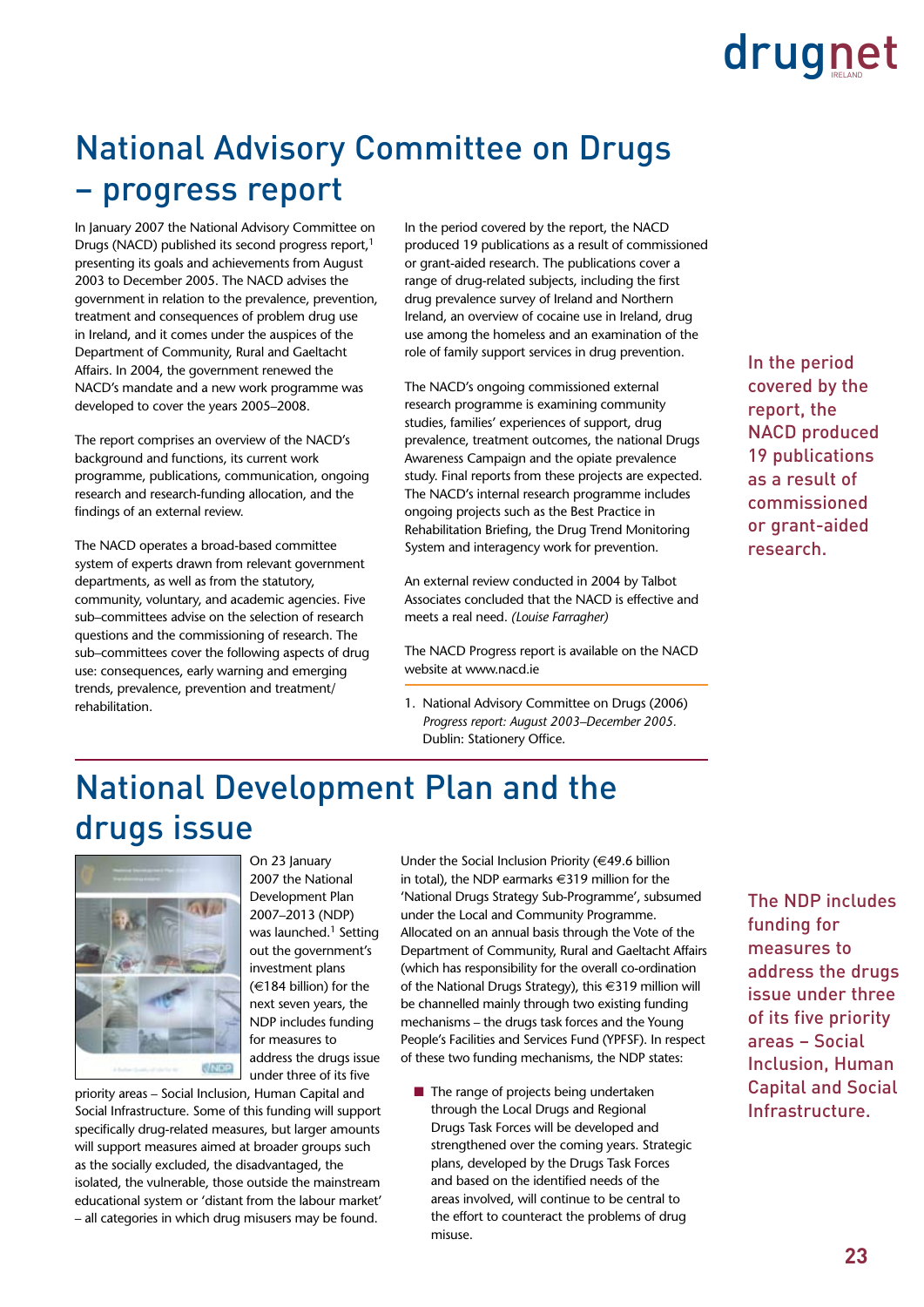'The focus of drugs policy in the coming years will continue to be on illegal drugs that do the most harm and on the most vulnerable drug misusers, their families and communities'.

### NDP and the drugs issue *(continued)*

 $\blacksquare$  The YPFSF will continue to assist in the development of youth facilities (including sport and recreational facilities) and services in disadvantaged areas where a significant drug problem exists or has the potential to develop. The geographic coverage of the Fund may be expanded to other disadvantaged urban areas. The YPFSF will continue to target 10 to 21 year olds who are 'at risk' due to factors including family circumstances, educational disadvantage or involvement in crime or substance misuse. The Fund will continue to build on and complement youth measures under the Children's Programme in the areas where it is operational. (p. 265)

Over the past 10 years some €245 million has been allocated to these initiatives. Between 1997 and July 2004, some €84 million was allocated to the local

drugs task forces, and in 2006 some €12 million was allocated to the regional drugs task forces. Between 2000 and 2006 the YPFSF was allocated €149.65 million.

Acknowledging that the National Drugs Strategy will expire in 2008, the NDP endorses the current approach in the short-term – 'the focus of drugs policy in the coming years will continue to be on illegal drugs that do the most harm and on the most vulnerable drug misusers, their families and communities'. It also highlights the partnership approach and the importance of evidence-based approaches. The NDP also confirms the pillars of the Strategy and the recommendations made in the mid-term review, including, among other things, extending the availability and range of treatment options in response to emerging needs, including the increased prevalence of cocaine and polydrug

### **Allocations under two other investment priorities, which may be expected to have an impact on drug-related matters**

| <b>Priority</b>                               | <b>Programme</b>                                 | <b>Sub-Programme</b>                                                                           | <b>Comment</b>                                                                                                                                                                                                                                                                                                                                                                                                                                                                                                                                                                                                                                                                                                                                                                                                         |
|-----------------------------------------------|--------------------------------------------------|------------------------------------------------------------------------------------------------|------------------------------------------------------------------------------------------------------------------------------------------------------------------------------------------------------------------------------------------------------------------------------------------------------------------------------------------------------------------------------------------------------------------------------------------------------------------------------------------------------------------------------------------------------------------------------------------------------------------------------------------------------------------------------------------------------------------------------------------------------------------------------------------------------------------------|
| Human<br>Capital<br>€25.8<br>billion)         | Training<br>and Skills<br>Development            | Upskilling the<br>Workforce<br>$(\in 2.8 \text{ billion})$                                     | Will seek to ensure that persons with little or no education or<br>skills are not isolated and vulnerable to potential economic<br>downturn. This will be delivered through measures which<br>address early school leaving through combining education<br>with labour market participation and upskilling.                                                                                                                                                                                                                                                                                                                                                                                                                                                                                                             |
|                                               |                                                  | <b>Activation and</b><br>Participation of<br>Groups outside<br>the Workforce<br>(€4.9 billion) | Will provide training and development programmes for a<br>wide range of groups requiring special interventions, such as<br>Travellers and ex-offenders.                                                                                                                                                                                                                                                                                                                                                                                                                                                                                                                                                                                                                                                                |
| Social<br>Infrastructure<br>€33.6<br>billion) | Health<br>Infrastructure                         | Primary,<br>Community and<br><b>Continuing Care</b><br>(€2.1 billion)                          | Will help to improve the physical facilities required to<br>implement the national policy on team-based primary<br>healthcare, including primary care infrastructure at local<br>level, the delivery of local services in an integrated way, the<br>fullest possible integration between hospital and community-<br>based services, better or increased access to services, and<br>the development of strong community-based supports for<br>vulnerable or targeted population groups. The NDP notes that<br>access to a quality multi-disciplinary primary care service was<br>one of the issues raised in public consultations on poverty and<br>social inclusion, and that disadvantaged groups have greater<br>needs for the varying elements of such a service and therefore<br>potentially more to gain from it. |
|                                               | Justice<br>(€2.3 billion)                        | Not broken<br>down into sub-<br>programmes                                                     | Detention and rehabilitation facilities are to be improved.<br>New prison complexes in Dublin and Munster will enable the<br>Irish Prison Service to develop modern rehabilitative facilities<br>for prisoners. In respect of juvenile detention, investment will<br>fund the redevelopment of existing detention facilities and the<br>development of new facilities to meet the provisions of the<br>Children Act 2001 in respect of offending children aged under<br>18 years sentenced to detention by the courts.                                                                                                                                                                                                                                                                                                 |
|                                               | Sports,<br>Culture,<br>Heritage and<br>Community | <b>Sports</b><br>$(\in 991$ million)                                                           | Will support the availability of a range of facilities for sporting,<br>exercise and recreational purposes. Among other benefits,<br>sport is explicitly regarded as an alternative for young people<br>at risk of engaging in anti-social activity, drug abuse or other<br>criminal activity.                                                                                                                                                                                                                                                                                                                                                                                                                                                                                                                         |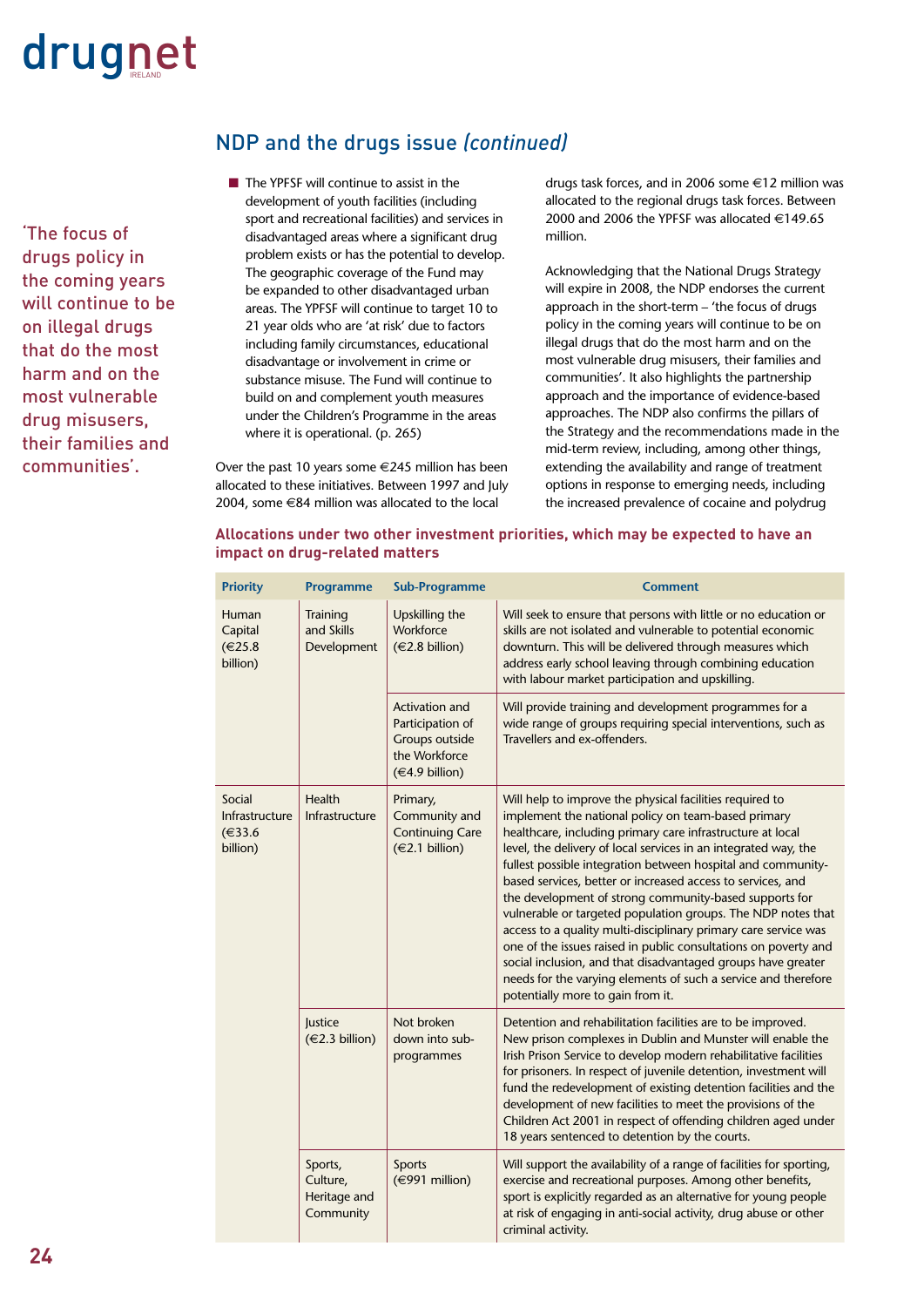### NDP and the drugs issue *(continued)*

use; implementing the (soon to be announced) integrated rehabilitation framework as a priority in the coming years; and using education and awareness programmes and sport and recreational alternatives to divert people (particularly young people) away from drug use.

The drugs issue will also be addressed through other programmes under the Social Inclusion Priority, including those targeting children and young people, people of working age who find themselves outside the mainstream educational system, at a distance from the labour market, or in need of reintegration

into society after spending time in prison, and communities seeking to identify and address issues and challenges, such as the drugs issue, in their own areas. *(Brigid Pike)*

1. *National Development Plan 2007–2013: Transforming Ireland – a better quality of life for all.* Dublin: Stationery Office. Available on line at www.ndp.ie Funding under the NDP is allocated across five investment 'priorities', and under each of these priorities there is a series of 'programmes' (28 in total) and 'sub-programmes' (some 86 in total).

### Drug Policy Action Group: Policy Paper 1

### *Criminal justice drug policy in Ireland*

The Drug Policy Action Group  $(DPAG)^1$  is a member of the International Drug Policy Consortium, a global network of 24 national and international non-governmental organisations established 'to promote objective and open debate on the effectiveness, direction and content of drug policies' and to support 'evidence-based policies that are effective in reducing drug-related harm'.2 The first policy paper published by the DPAG examines current criminal justice drug policy in Ireland.3 The paper was written by two leading commentators on the drugs issue in Ireland, Seán Cassin OFM, founder of Merchants Quay Ireland and a member of the National Drugs Strategy Team, and Dr Paul O'Mahony, Trinity College lecturer and author of a number of books on the Irish criminal justice system.

An analysis of criminal justice policy must consider not only the way in which drug laws are formed in statute but also how they are implemented in practice throughout the system, from police to courts. Highlighting the separation of powers between the legislature and the judiciary, the authors illustrate this point by suggesting that 'sentencing practice by judges tends to be more lenient than the laws envisage with only a small proportion of all convictions for all drug related offences resulting in a prison sentence' (p. 3).

The causative complexity of the drugs–crime relationship is not, the authors suggest, sufficiently reflected in policy formation. For example, the report criticises 'most politicians' and An Garda Siochána for adhering to policy statements that 'explicitly minimise distinctions between drugs and forms of use' (p. 3). Present policies in Ireland, they argue, 'make no distinction between harms resulting from different kinds of drug use and no

distinction between the actions of different user groups'. According to the authors, a consequence of this perceived failure to distinguish between the harmful effects of different drugs is that it can encourage misperceptions among experimental drug users and lead them into further more harmful drug use. It is argued, for example, that people who occasionally use cannabis and ecstasy with little ill effect 'can be led by the prevalent exaggerated claims about the dangers of the less dangerous drugs to dismiss as equally harmless the more problematic drugs like heroin or crack cocaine' (p. 4).

The central argument of the report is that there is an excessive reliance on legislation and the criminal justice system as a mechanism for dealing with the country's illegal drug problems and that this is generating more problems than it is solving. This apparent imbalance is reflected in disproportionate expenditure on drug services by the Department of Justice, Equality and Law Reform, when compared with expenditure by the Department of Health and Children. Furthermore, the authors argue that most of the recently introduced criminal drug laws target 'already disadvantaged drug using groups' rather than drug suppliers. They suggest that, given that most drug-related prosecutions are for possession rather than supply,

it is the user who is predominantly targeted and more deeply inserted into a criminal justice system that can do little to promote personal development or the removal of obstacles to personal growth. This over reliance on the criminal system merely serves to recycle successive generations through criminal processes that become a life norm that perpetrates [sic] the criminal and disadvantaged sector. (p. 4)

The causative complexity of the drugs–crime relationship is not, the authors suggest, sufficiently reflected in policy formation.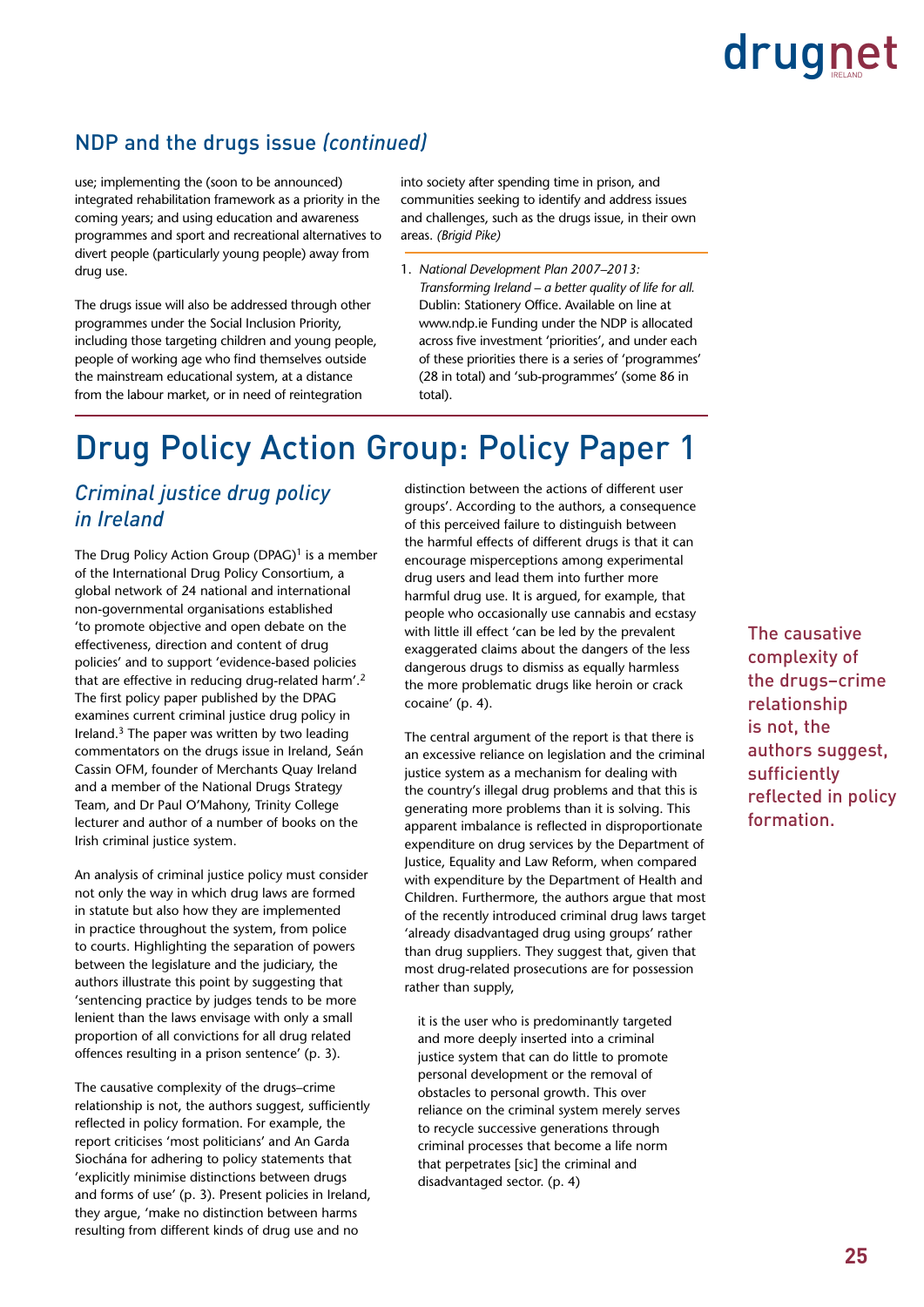The report calls for a greater use of 'pragmatic' approaches to problematic drug use, such as methadone prescription and needle exchange.

### DPAG: Policy Paper 1 *(continued)*

Accepting that supply control initiatives can offer 'a containment of criminal elements', the authors argue that an over-reliance on this approach promotes public attitudes that are both anti-drug and anti-drug-user. They suggest that, at times of 'moral panic', and fuelled by an often alarmist media approach, public and political attitudes towards drug users can harden, thus creating and perpetuating 'a culture of marginalised people' who are also criminalised.

The primary focus of drug policy, according to the authors, should be on addressing the demand for drugs and the reasons why some people engage in problem drug use. They advocate a humanistic approach to tackling such problems, premised on the belief that 'people are capable and willing to develop themselves when the internal and external obstacles to that development are removed or reduced' (p. 5). Calling for what they regard as a more appropriate balance between supply control and demand reduction initiatives, the authors highlight 'ambiguities' or apparent conflicts in policy approaches. For example, anti-social behaviour measures such as evictions obtained under the Housing (Miscellaneous Provisions) Act 1997 can render drug users homeless, thereby contributing to increased levels of 'drug use, nuisance and health risks' (p. 5). Another example they cite is what they see as the 'persistent disparity in approaches between the Health Services and the Prison Services whereby equal access to services ceases for those beginning a custodial sentence'. The report calls for a greater use of 'pragmatic' approaches to problematic drug use, such as methadone prescription and needle exchange.

Despite the centrality of the multi-agency and partnership approach to the National Drugs Strategy 2001–2008, the authors question whether there is 'adequate understanding or commitment' to the partnership approach at senior levels in the departments of Justice, Health and Finance. In support of this position, the authors identify what they see as 'the failure to mainstream pilot projects and provide them with a statutory framework, the lack of projected plans to cover the ongoing developments in service delivery, and [the] failure to apply benchmarking to NGOs' (p. 5). They state that the perceived failure at departmental level has ramifications throughout the whole infrastructure of the National Drugs Strategy.

This apparent lack of partnership working at government department level leads to considerable frustration in the system at local, regional and national team levels and especially amongst those who are exceptionally committed to the partnership approaches. (p. 5)

Finally, the authors call upon the National Drugs Strategy Team (NDST) 'to assume its hitherto dormant role of initiating and developing policy for the Government' (p. 6).

The DPAG makes a number of specific recommendations, including:

- The Cabinet sub committee on social inclusion should request the Law Reform Commission to assist them to review and propose repeals or revisions of drug laws. n
- The NDST should appoint a dedicated policy sub-group to review changes in Ireland's criminal justice drug policy. n
- Ireland should adopt a system of classification of drug substances similar to that in Britain, where drugs are grouped on the basis of their harmfulness to the individual and to society. n
- The role of public representatives on local and regional drugs task forces should be focused on implementing better drug laws which make a distinction between drug activities that actually cause harm and those with low or no harmful consequences. n
- The Health Service Executive should support greater access to harm reduction facilities like needle exchanges, safe injection rooms and more widely available alternative prescribing options for long-term drug users. n
- An Garda Síochána should develop more focused programmes of training in harm reduction approaches for Garda recruits.

Despite some academic contributions and a discussion of the merits of cannabis decriminalisation at the National Crime Forum,4 Irish debate in the area of criminal justice drug policy has been limited. The DPAG report is an important contribution in that respect. *(Johnny Connolly)*

- 1. www.drugpolicy.ie
- 2. www.idpc.info
- 3. Cassin S and O'Mahony P (2006) *Criminal justice drug policy in Ireland.* Policy Paper 1. Dublin: Drug Policy Action Group.
- 4. National Crime Forum (1998) *National Crime Forum: report 1998.* Dublin: Stationery Office.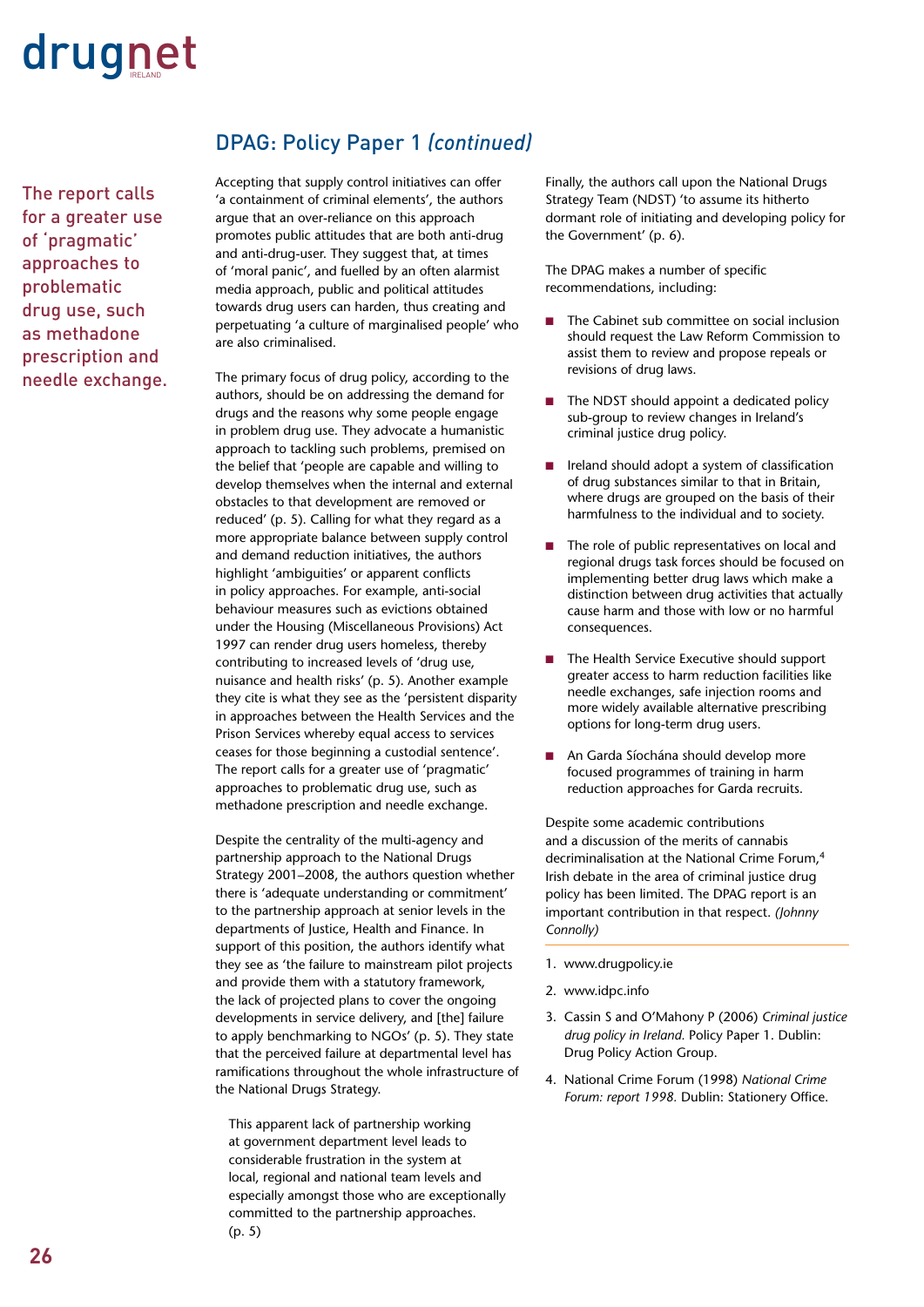### In brief

On 2–4 November 2006 the **European Forum for Urban Safety,** a network of more than 300 European local authorities, hosted an international conference entitled 'Safety, Democracy and Cities'. The conference was seeking to develop a European model of security. Among the workshops held in the course of the conference was one on drugs. The conference adopted a policy document, the Zaragoza Manifesto. zaragoza2006.fesu.org

On 6–7 November 2006 the **European Parliament** hosted a gathering of local, regional and national authorities, as well as civil society organisations from Europe and beyond, who presented on existing and future alternatives in European drug policy, and explored the role of Europe in the process towards the UN summit in 2008.The conference was organised by ENCOD, European Coalition for Just and Effective Drug Policies. www.encod.org

On 15 November 2006 **Coolmine Therapeutic Community** launched its strategic plan *A pioneering record: A dynamic future 2006–2008.* Committed to drug-free or abstinencebased outcomes for its clients, Coolmine acknowledges that over the past 30-odd years drug treatment policy in Ireland 'has shifted gradually towards a "harm-reduction" philosophy'. In his foreword, the Chairperson writes, 'We now have a greater consciousness of our unique and vital role as colleagues to providers who use different approaches to tackling the same issues. Emerging best practice models and environmental changes mean that a one-size-fits-all approach is not appropriate or effective for Ireland today.' www.coolminetc.ie

On 22 November 2006 the **Special Residential Services Board (SRSB)** hosted its annual 'network event'. The purpose of the network events is to explore areas of best practice and discuss topical issues that are related to young people within the child care and educational systems in Ireland today. The theme of this year's event was 'Working with Young People Who Will Not Engage'. www.srsb.ie

In November 2006 the **Children's Research Centre** published a research study, *Free time and leisure needs of young people living in disadvantaged communities,* by Tina Byrne, Elizabeth Nixon, Paula Mayock and Jean Whyte. It is a study into the free time and leisure needs of young people (aged 12 to 18 years) living in four areas in Ireland designated as disadvantaged under the Government's RAPID Programme. Among the findings of the research, in respect of social environment, the researchers reported that, 'While describing a strong attachment to their communities, the young people were very aware of their negative characteristics, including high levels of exposure to the use and sale of drugs. There was unanimous agreement among the young people that there are insufficient public and private leisure amenities available to them in their areas.' www.tcd.ie/childrensresearchcentre

On 7 December 2006, under the auspices of the **British–Irish Council (BIC),** a Ministerial Meeting on the Misuse of Drugs was held in Belfast. Chaired by Noel Ahern TD, Minister of

State with responsibility for the National Drugs Strategy, the meeting focused on the challenges presented by cocaine use. Ministers found that similar issues arose in relation to cocaine in each administration but that the problem was at various stages of development in the different jurisdictions. www.british-irishcouncil.org

On 7 December 2006 the **Drug Treatment Centre Board (DTCB)** held its inaugural conference on adolescent addiction, *Treatment of adolescent addiction – A national problem.* The aim of the conference was to equip professionals working with adolescent substance misusers with knowledge and skills that will assist in the delivery of appropriate services. www.addictionireland.ie

On 14 December 2006 the **Blood Borne Virus Forum (BBVF)** made a presentation to the Oireachtas Joint Committee on Health and Children. A voluntary group established in Ireland in 2001 and comprising representatives of statutory, voluntary and community agencies, the BBVF called for 'equivalence of care for all people affected by hepatitis C no matter how they picked it up' and called on the Oireachtas Committee 'to consider calling for a comprehensive national policy so that we can examine service development for everybody. We would appreciate if an appropriate budget were allocated to support service development. We seek the release of the regional hepatitis C strategy, which is under review again, and we would like it to be made national.' www.oireachtas.ie

In December 2006 *Eurobarometer 66: Public opinion in the European Union – First results* was published. Fieldwork was conducted in September–October 2006. More than a quarter (26%) of EU citizens surveyed agreed, and two-thirds (68%) disagreed, with the statement: 'Personal consumption of cannabis should be legalised throughout Europe'. Young Europeans tended to be opposed to the legalisation of cannabis (57% of respondents aged 15 to 24 disagreed with the statement). However, opinions varied from country to country. In Finland (8%) and Sweden (9%) the idea was rejected outright, whereas in the Netherlands just under half of the respondents felt that cannabis should be legalised throughout Europe (49%). In Ireland the rate of agreement was above the EU average (30%).

www.ec.europa.eu/public\_opinion

On 12 January 2007 the **National Advisory Committee on Drugs (NACD)** published its *Progress report: August 2003– December 2005.* It also released a series of research summary sheets covering the same period. www.nacd.ie

In January 2007 the *Garda policing plan 2007* was launched. The plan includes actions and performance targets in respect of drug trafficking, dealing and using; enforcing the law in relation to underage drinking and substance abuse in both public places and licensed premises; and increasing the number of detections for both drink and drug driving. www.garda.ie

*(Compiled by Brigid Pike)*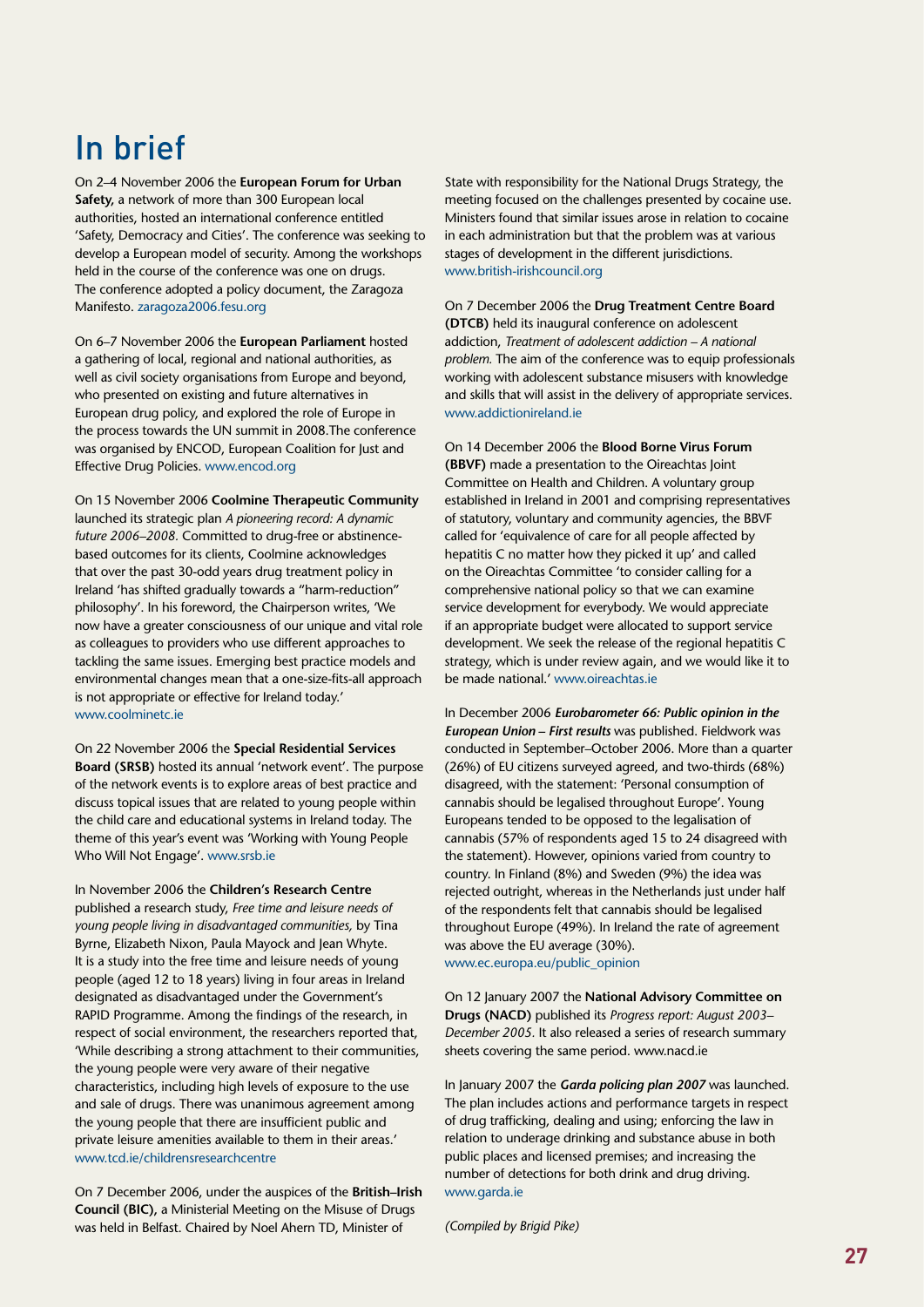### Pompidou Group work programme 2007–2010

The Council of Europe's response to drug use and drug trafficking is carried out through a multidisciplinary co-operation group known as the Pompidou Group. Named after French president, Georges Pompidou, it was set up in 1971 and now comprises 35 member states.

The mission of the Pompidou Group is to contribute to the quality of European drug policies, practices and research by identifying issues raised through practical experience, promoting evidence-based policies and facilitating communication between professionals of various disciplines and between EU and non-EU countries. The work of the Pompidou

| <b>Objectives</b>                                                                    | <b>Activities/topics</b>                                                                                          | <b>Expected output</b>                                                                  |  |
|--------------------------------------------------------------------------------------|-------------------------------------------------------------------------------------------------------------------|-----------------------------------------------------------------------------------------|--|
| <b>Objective 1: Demand reduction</b>                                                 |                                                                                                                   |                                                                                         |  |
| <b>Prevention</b>                                                                    |                                                                                                                   |                                                                                         |  |
| Promote participation by young<br>people in prevention                               | European prevention prize                                                                                         | Three prizes every other year<br>for projects exemplifying<br>participatory approaches  |  |
| Promote internet-based support                                                       | Programme on virtual training<br>and resource centre                                                              | Interactive support tool for<br>practitioners working with<br>parents                   |  |
| <b>Treatment</b>                                                                     |                                                                                                                   |                                                                                         |  |
| Identify needs, problems and<br>experience-based knowledge                           | Consider treatment modalities for<br>specific substances and groups                                               | Identify good practice approaches                                                       |  |
| <b>Objective 2: Supply control</b>                                                   |                                                                                                                   |                                                                                         |  |
| <b>Criminal justice</b>                                                              |                                                                                                                   |                                                                                         |  |
| Review the operation of drug<br>courts/ specialised magistrates                      | Assess implementation<br>procedures and evaluation                                                                | Identify good practice                                                                  |  |
| Review judicial co-operation and<br>the process of joint investigations              | Identify barriers in practice                                                                                     | Identify good practice standards<br>and future priorities                               |  |
| <b>Airports</b>                                                                      |                                                                                                                   |                                                                                         |  |
| Improve law enforcement in<br>European airports                                      | Facilitate access to databases for<br>frontline officers                                                          | Identification of data needs                                                            |  |
| <b>Objective 3: Transversal issues</b>                                               |                                                                                                                   |                                                                                         |  |
| <b>Ethics and human rights</b>                                                       |                                                                                                                   |                                                                                         |  |
| Explore ethical issues and human<br>rights basis for drug policies and<br>programmes | Implications of workplace drug<br>screening<br>Implications of research findings<br>in neurosciences and genetics | Promotion of good practice                                                              |  |
| Research                                                                             |                                                                                                                   |                                                                                         |  |
| Register research activity                                                           | Develop web-based research<br>registry in collaboration with<br><b>EMCDDA</b>                                     | Inventory/Register                                                                      |  |
| Co-operation                                                                         |                                                                                                                   |                                                                                         |  |
| Promote inter-service<br>co-operation at<br>implementation level                     | Develop European network of<br>partnerships at frontline level<br>responding to drug problems                     | Exchange of best practice;<br>training; strategies to address<br>public nuisance        |  |
| Promote drug awareness among<br>media personnel                                      | Develop European training<br>project for journalists on drug<br>prevention and use                                | Training courses; national<br>follow-up activties; examples<br>of new reporting formats |  |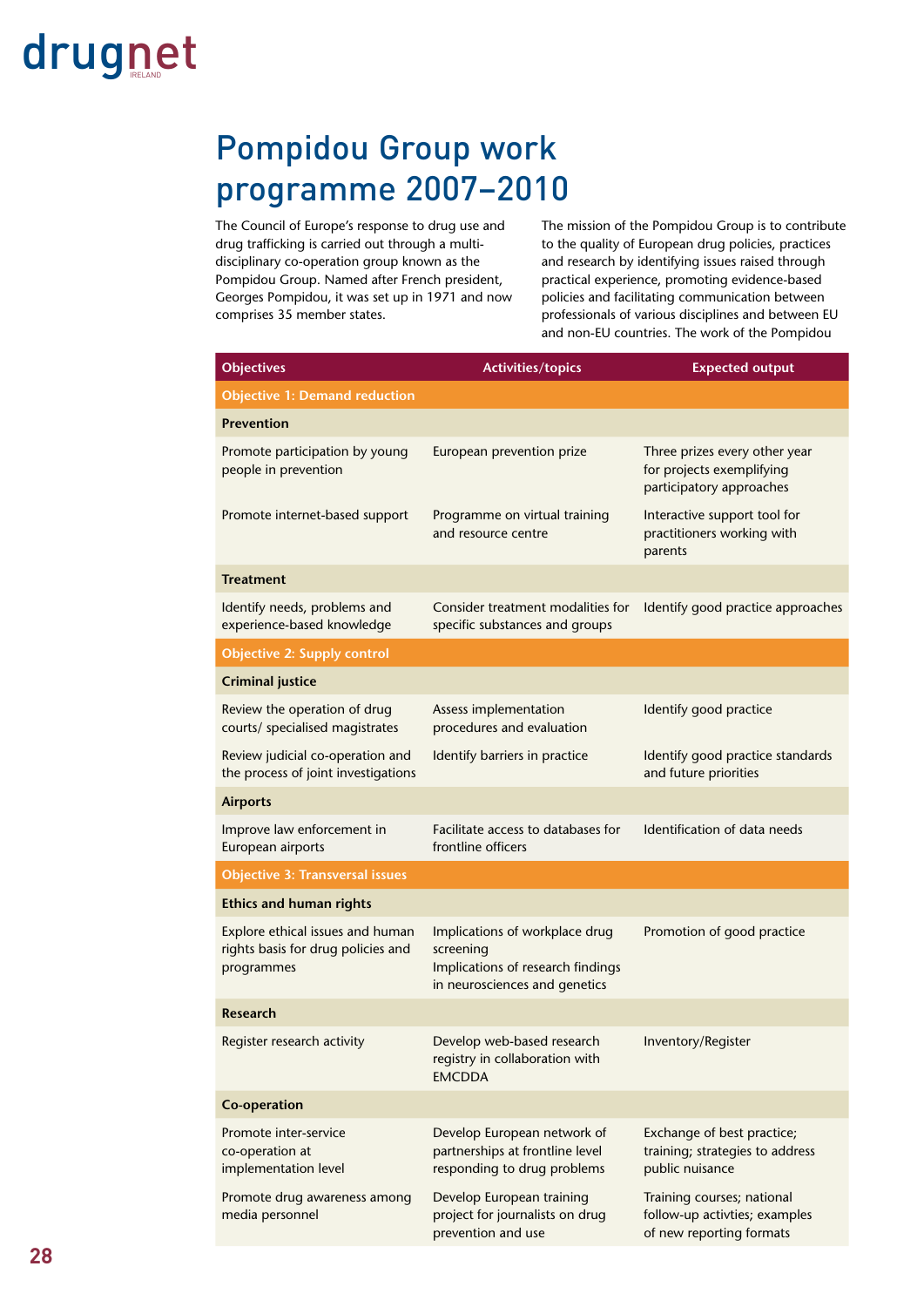### Pompidou Group work programme *(continued)*

Group is structured around six platforms: prevention, treatment, criminal justice, airports, ethics and human rights, and research.

In November 2006, the Ministerial Conference, which is the political authority of the Pompidou Group and which meets every four years, agreed a draft work programme for 2007–2010.<sup>1</sup> The work programme concentrates on the following main objectives: developing effective programmes in the areas of demand reduction and supply control, addressing transversal issues and facilitating cooperation and joint activities. Some of the planned activities to be undertaken in line with these objectives are outlined in the table below.

The expected results from the activities undertaken through the work programme include the identification of barriers in practice and priorities for further action, and the setting of standards of good practice. The format in which these outcomes are presented and disseminated varies and is tailored to the needs of specific target groups, be they

policy makers, practitioners or researchers. Outputs may include policy papers, recommendations and guidelines for standards, comparative studies, expert reports or on-line resources. A particular focus is placed on education and training and the transfer of know-how. Another priority of the Pompidou Group is to identify overlaps and avoid duplication in practice, particularly among the various international organisations active in the drugs area. Consequently, co-operation initiatives are planned with a range of groups, including the Mediterranean Network (Algeria, Morocco, Tunisia, France and the Netherlands), the European Monitoring Centre for Drugs and Drug Addiction and the World Health Organization. The work of the Pompidou Group is evaluated on an ongoing basis. *(Johnny Connolly)*

1. Pompidou Group Ministerial Conference (2006) *Work Programme 2007–2010.* Strasbourg: Council of Europe. Available on the Council of Europe website at www.coe.int/pompidou

A particular focus is placed on education and training and the transfer of know-how.

### EMCDDA broadens its scope

Since mid-January 2007 the European Monitoring Centre for Drugs and Drug Addiction (EMCDDA) has taken on a more active role in monitoring new drug-use patterns and emerging trends throughout the 27 member states.

The European Parliament and the Council of the EU have adopted a new mission statement for the EMCDDA, replacing the one founding the agency in 1993. While reaffirming the EMCDDA's main purpose as providing EU member states with 'factual, objective, reliable and comparable information at European level concerning drugs and drug addiction and their consequences', the new document broadens the scope of the EMCDDA's tasks.

The EMCDDA is now allowed to collect, register and analyse information on 'emerging trends in polydrug use' — the simultaneous use of more than one drug — including the combined use of licit and illicit psychoactive substances.

Reference is also made in the new mission statement to providing information on best practice in the EU member states and facilitating exchange of such practice between them. This will include the sharing

of experience in areas such as drug prevention, and reducing supply and drug-related harm. The EMCDDA will also develop tools and instruments to help member states and the European Commission monitor and evaluate national and EU drug policies respectively.

Another key aspect of the new remit is closer cooperation with the law enforcement body, Europol, to attain maximum efficiency in monitoring the drugs problem. Among other things, the two bodies will continue to work together in monitoring new psychoactive substances appearing on the European illicit drug market.

The EMCDDA may also be called on to transfer its know-how to certain non-EU countries, such as official candidates for EU accession and countries in the Western Balkans. This is likely to entail creating and reinforcing links with the European Information Network on Drugs and Drug Addiction (Reitox) and assisting in the building and strengthening of national drug observatories (national focal points).

For further information, visit www.emcdda.europa.eu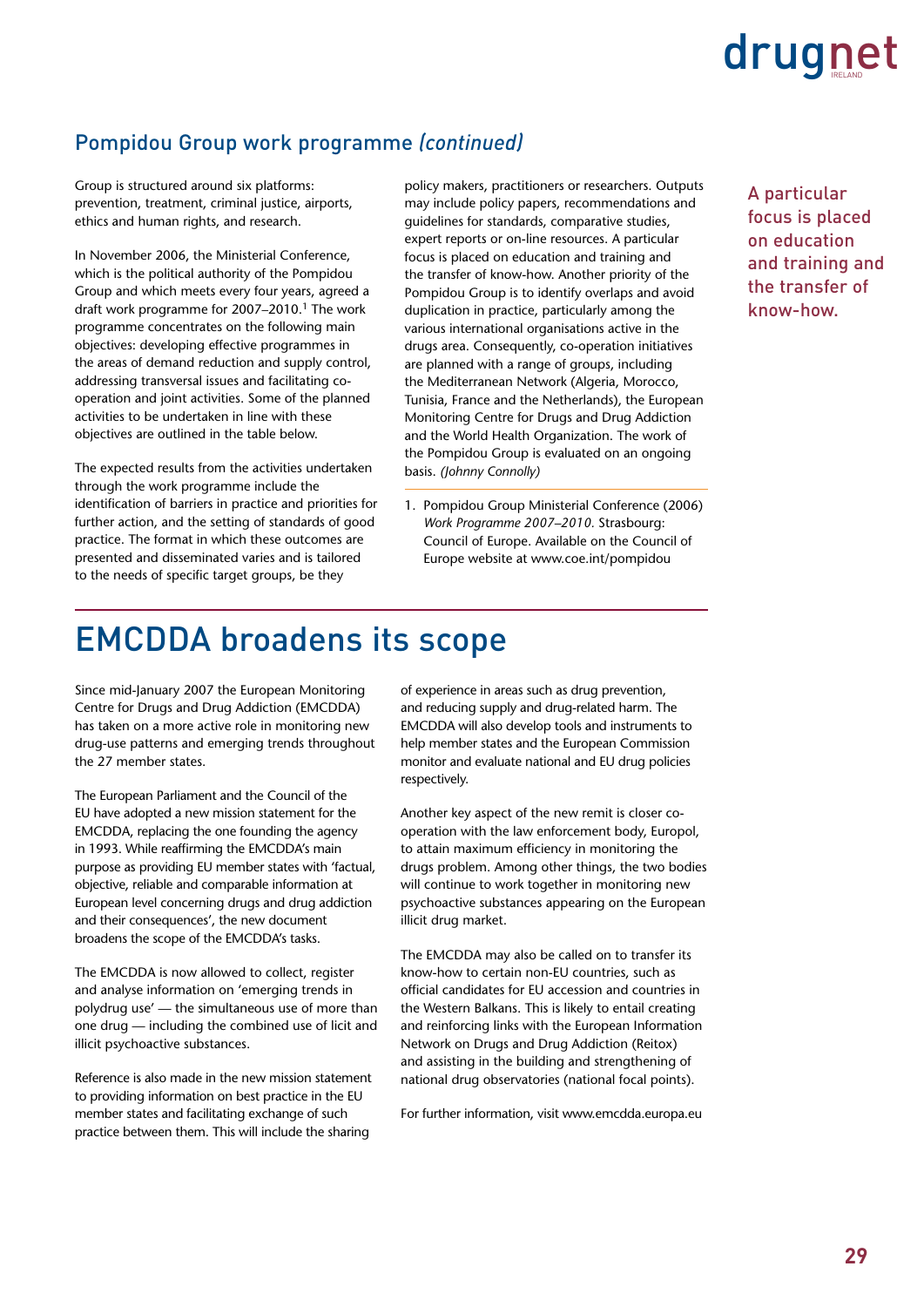It is difficult to differentiate between users of licit and illicit substances due to the increasing prevalence of polydrug use.

In practice, prevention programmes address licit and illicit substances together.

### European drug policies – extending beyond illicit drugs?

The inclusion of licit substances in European drug policies is discussed in the EMCDDA annual report selected issues 2006.<sup>1</sup> This report analyses the current approach advocated by EU countries to their drugs strategies, the rationale behind extending the scope of drugs strategies and the potential repercussions an extended drugs strategy would have on drugs services and responsible bodies at operational level.

The *EU Drugs Strategy 2005–2012* adopted in 2004 is directed at illicit drug use, although it does acknowledge the health-related and social problems caused by the use of illicit drugs in combination with legal psychoactive substances such as alcohol, tobacco and medicines. However, there is an increasing body of opinion which believes that the scope of drugs strategies should be broadened to encompass licit addictive substances such as alcohol, tobacco and medicines, as well as illicit drugs.

Of the 27 countries surveyed for this report, 24 reported the existence of a national drugs strategy but just eight countries reported that their strategies included both drugs and alcohol (Table 1). The basis for the inclusion of both substances within a single strategy differs across countries. In some countries the justification comes from a public health perspective which considers the distinction between licit and illicit substances to be irrelevant – licit substances can cause addiction and consequently pose a major health and social problem. It is difficult to differentiate between users of licit and illicit substances due to the increasing prevalence of polydrug use. Another reason for broadening national strategies is based upon a medicoscientific consensus that takes into account the causes and consequences of addictive behaviours, regardless of the legality of the substance. This approach places greater emphasis on common behaviours than on substances.

Ireland is identified as one of 11 countries with a drugs strategy that addresses only illicit drugs but which includes links to licit substances in the context of prevention and treatment. While the Irish National Drugs Strategy *Building on experience: National Drugs Strategy 2001–2008* refers mainly to illicit drugs there are links between it and the national alcohol policy in terms of prevention approach. These links aim 'to ensure complementarity between the different measures being taken'2 in the field of prevention.

The possibility of developing a combined alcohol and drugs strategy in Ireland is being examined. One of the recommendations of the steering group responsible for overseeing the mid-term review of the National Drugs Strategy was that 'a working group involving key stakeholders of both the alcohol and drugs areas should be established to explore the potential for better co-ordination between the two areas and how synergies could be improved. The working group should also examine and make recommendations on whether a combined strategy is the appropriate way forward'.3

The field of prevention is the area where extending the remit of national drugs policies is most often apparent. In practice, prevention programmes address licit and illicit substances together. Prevention of drug use is associated with prevention of addictive behaviours which involve both licit and illicit substances. The main objective of prevention programmes is to delay or prevent the introduction into the use of legal drugs as it is now recognised that the early use of licit substances is the most important risk factor for progression to illicit drug use. This is particularly evident among programmes targeting young people which focus first on alcohol and tobacco as the longer that initiation to tobacco and alcohol can be delayed, the greater the reduction in later substance abuse problems.

In most countries, the extension of treatment programmes to include both licit and illicit substances is due to the increasing prevalence of polydrug use. Polydrug use presents challenges to drug monitoring systems that traditionally have focused on the use of individual substances. In Ireland there are no official

|                       | <b>Illicit drugs</b> | <b>Alcohol</b> | <b>Tobacco</b> | <b>Medicines</b> | Other substances or addictions |  |
|-----------------------|----------------------|----------------|----------------|------------------|--------------------------------|--|
| <b>Belgium</b>        | $+$                  | $+$            | $^{+}$         | $+$              | $+$                            |  |
| <b>Czech Republic</b> | $+$                  | $+$            | $^{+}$         |                  |                                |  |
| Germany               | $+$                  | $+$            | $\ddot{}$      | $+$              | $+$                            |  |
| Spain                 | $+$                  | $+$            | $\ddot{}$      | $+$              |                                |  |
| <b>France</b>         | $+$                  | $+$            | $\ddot{}$      | $+$              | $+$                            |  |
| <b>Cyprus</b>         | $+$                  | $+$            | $\ddot{}$      | $+$              |                                |  |
| Romania               | $+$                  | $+$            | $\ddot{}$      | $+$              |                                |  |
| <b>Norway</b>         | $^{+}$               | $\ddot{}$      |                | $\div$           |                                |  |
|                       |                      |                |                |                  |                                |  |

### **Table 1 Substances or behaviours targeted in national drugs strategies**

Sources: *Reitox national focal points*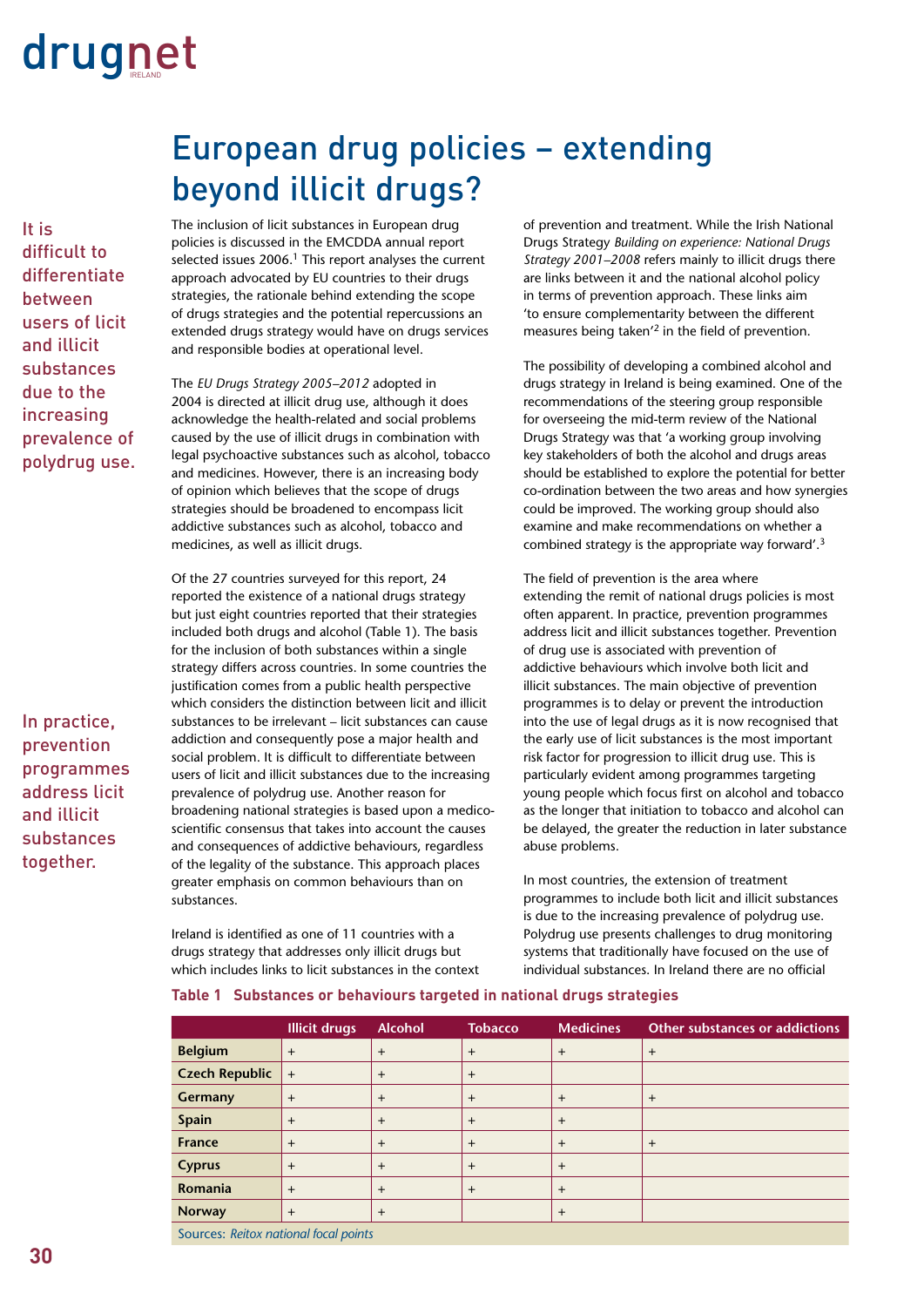### European drug policies *(continued)*

links between alcohol and drug treatment services, but in practice many drug services also treat clients with problem alcohol use. The reason for this is that one-fifth of those treated for problem alcohol use also misuse drugs. The trend towards integrating treatment centres or establishing joint treatment centres for licit and illicit substances is particularly common in countries which have extended their drugs strategies to include licit substances.

While the majority of countries have established drugs strategies, the scope of these can vary greatly. However, a number of trends appear to be developing which seem to support the integration of licit and illicit substances in some respects. These mainly include prevention programmes and, increasingly, treatment programmes which are now taking into account both licit and illicit substances. *(Deirdre Mongan)*

- 1. EMCD*DA* (2006) *Annual report 2006: selected issues.* Luxembourg: Office for Official Publications of the European Communities.
- 2. Department of Community Rural and Gaeltacht Affairs (2001) *Building on experience: National Drugs Strategy 2001–2008.* Dublin: Department of Community, Rural and Gaeltacht Affairs.
- 3. Steering group for the mid-term review of the National Drugs Strategy (2005) *Mid-term review of the National Drugs Strategy 2001–2008.*  Dublin: Department of Community, Rural and Gaeltacht Affairs.

### EU research funding and the drugs issue

Launched in December 2006, the 7th Framework Programme for Research and Technological Development (FP7) is the EU's main instrument for funding research in Europe. It will run from 2007 to 2013.

In February the European Monitoring Centre for Drugs and Drug Addiction (EMCDDA) published information on FP7 relevant to drug researchers under two main headings – Health, and Socio-Economic Sciences and Humanities.

For the full EMCDDA analysis of FP7, visit www. emcdda.europa.eu. For more information about FP7 as a whole, visit http://cordis.europa.eu/fp7/ home\_en.html

### New Directory of training courses for 2007

The National Documentation Centre on Drug Use has published a new edition of the Directory of courses and training programmes on drug misuse in Ireland. Thirty-six providers sent us information about 100 courses for this second edition – a 45% increase in submissions from last year. We would like to thank all of those who made contributions.

The Directory lists a range of training available, from single sessions to courses lasting up to two years. A wide variety of training standards, methods and approaches are represented. Some courses do not refer directly to drugs or addiction but aim to develop broad skills, such as supervision, facilitation and counselling techniques, which may be of interest to those working in this area.

Most courses are targeted at a specific audience. In particular, a large number of courses and training programmes have been designed for workers in the area of drug misuse and for parents. Many are offered at both in-house and external locations. This year there is just one course specifically for young people.

Perhaps the most significant feature of this edition is the increased opportunities for those who wish

to study aspects of drug misuse or addiction at certificate, diploma and degree level. We do not assess the quality of courses listed; we present information as supplied by the course co-ordinators on course length, assessment, qualifications and accreditation.

Most course providers are based in Dublin (64%), although counties outside Dublin are better represented than in the first edition. There are course providers in Wexford, Waterford, Tipperary, Cork, Kildare, Meath, Offaly, Cavan, Donegal and Mayo. Although many cater specifically for people in their locality, some also offer courses on a regional or national basis.

We make every effort to include all relevant courses in the Directory but, inevitably, some agencies providing courses and training in drug misuse were overlooked, while others were unable to respond in time. We hope, therefore, to update this directory annually. *(Mary Dunne)*

**Course co-ordinators who wish to revise an existing entry or include a new course in the next edition of the Directory may request an application form from mdunne@hrb.ie**

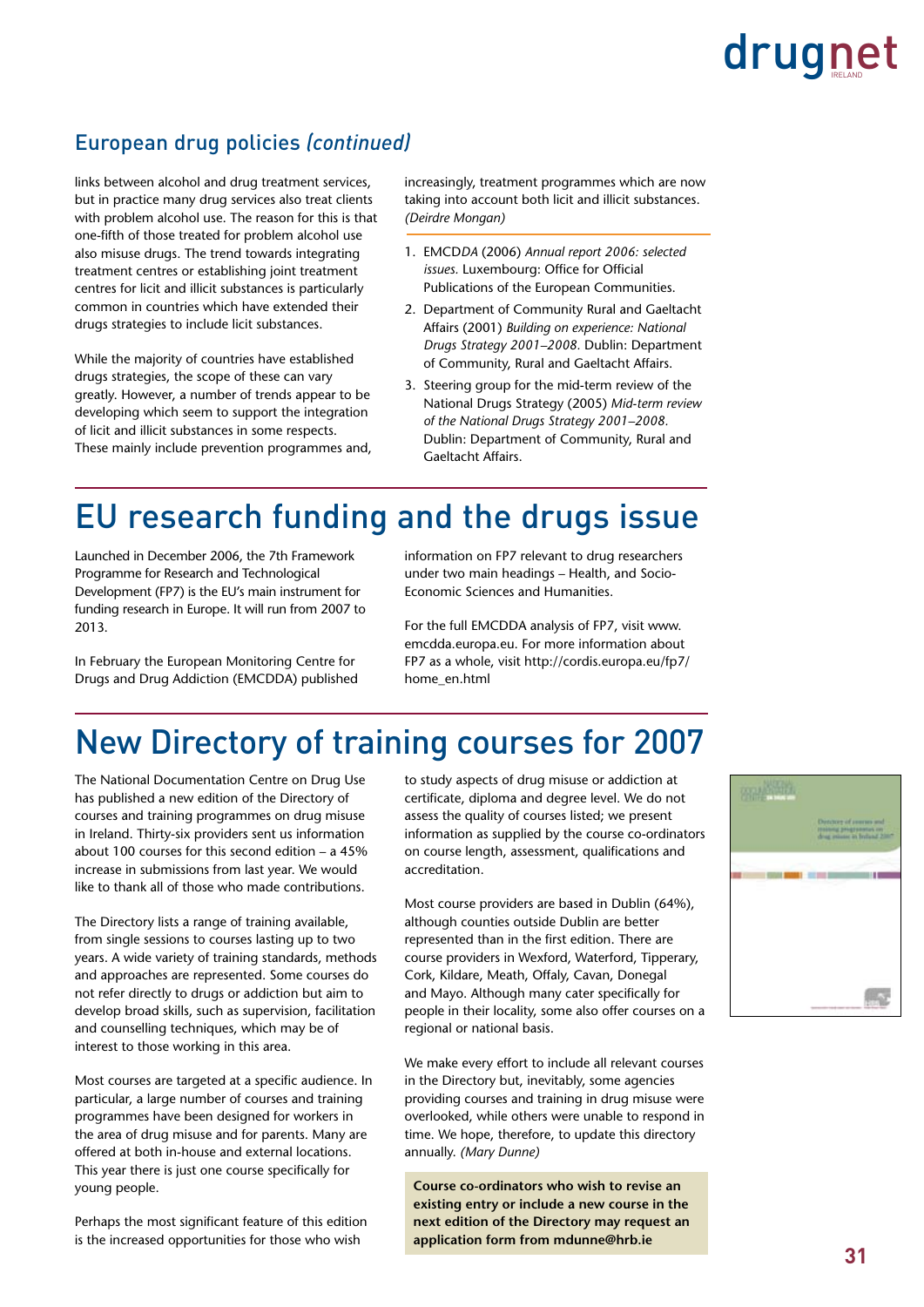### Changes at the HRB

### **Change in HRB management structure**

The **Health Research Board (HRB)** has changed its management structure from a two-layer one (the chief executive and eight divisions) to a three-layer one (the chief executive, three directorates and eight units). The change in structure came into effect on 1 January 2007, following an organisational review. The directorate layer was introduced to combine units (formerly 'divisions') with similar or linked functions into three groups (directorates) in order to enhance the effectiveness and efficiency of these functions throughout the organisation.

### **Change of name and increase in role**

The Drug Misuse Research Division considered this an opportune time to change its name to the **Alcohol and Drug Research Unit (ADRU),** to reflect the expansion of its work activities to include alcohol-related research. This change came into effect on 1 January 2007. The ADRU is one of four units in the Health Information and In-House Research Directorate.

The ADRU is a multi-disciplinary team of researchers and information specialists who provide objective, reliable and comparable information on the drug and alcohol situation, its consequences and responses in Ireland. The ADRU maintains two national drug-related surveillance systems and is the national focal point for the European Monitoring Centre for Drugs and Drug Addiction (EMCDDA). The Unit also manages the National Documentation Centre on Drug Use. The ADRU disseminates research findings, information and news in Occasional Papers, in the Overview series, and in this quarterly newsletter, *Drugnet Ireland.* Through its activities, the ADRU aims to inform policy and practice in relation to drug and alcohol use.

Contact details for the unit are: Alcohol and Drug Research Unit Third Floor, Knockmaun House 42–47 Lower Mount Street Dublin 2 **t** +353 1 676 1176 **f** +353 1 6618567 **e** adru@hrb.ie

### Recent publications

### **Books**



### **How to read a paper: the basics of evidence-based medicine (3rd edition)** Greenhalgh T *Blackwell Publishing* 2006, 229 pp.

ISBN -13: 978 1 4051 3976 2

This book is intended for anyone, whether medically qualified or not, who wishes to find their way into the medical literature, assess the scientific validity and practical relevance of the articles they find

and, where appropriate, put the results into practice. These skills constitute the basics of evidence-based medicine.

BMJ

This is what the author said in 1996 in the preface to the first edition of this book, which has since become a standard reader in many medical nursing schools, much reprinted and translated into eight languages. This third edition maintains the clarity and directness – and humour – of the original in its 'no frills' introduction to evidence-based medicine (EBM). Many of the chapters in this edition are essentially unchanged, apart from adding illustrations and updating the reference lists. Some chapters – notably those on searching, qualitative research, systematic review and implementing evidence-based practice – have been fundamentally revised

because the fields have moved on significantly since the previous edition.

The chapter titles reflect the book's unpretentious approach. The first five chapters are: Why read papers at all?; Searching the literature; What is this paper about?; Assessing methodological quality; and Statistics for non-statisticians. The author makes the point that it is only when the questions raised in these early chapters have been addressed that one should proceed to the next stage in the EBM process – critical appraisal. Chapters 6–12 describe how to critically appraise papers that report drug trials, diagnostic or screening tests or questionnaire research, those that summarise other papers (systematic reviews), that tell you what to do (quidelines). that tell you what things cost (economic analyses), and those that go beyond numbers (qualitative research).

The final chapter, Getting evidence into practice, questions why health professionals are slow to adopt evidencebased practice and discusses how their behaviour might be influenced. It attempts to identify what an evidencebased organisation looks like, and what interventions exist for achieving organisational change. An appendix has 13 checklists, each linked to a chapter, for finding, appraising and implementing evidence. There is a second, one-page appendix giving a formula for calculating the effects of an intervention.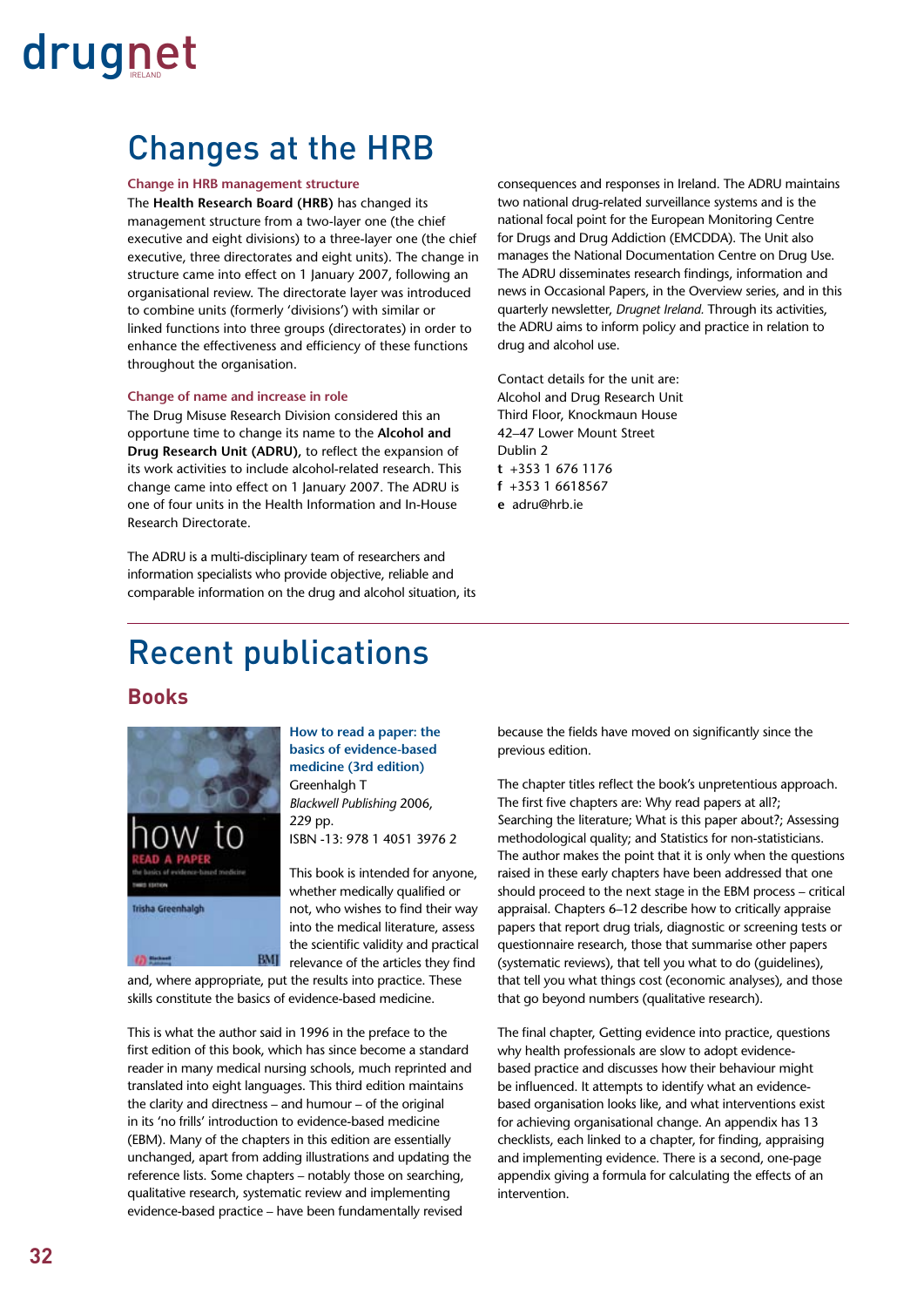### Recent publications *(continued)*





**Young people and drugs: care and treatment**

Council of Europe Pompidou Group 2006, 252 pp.

The Pompidou Group's Working Group on Treatment focused on the treatment of young drug users (aged up to 25 years) and adopted a series of recommendations and orientations to improve practice in this domain. As a result, this book, containing contributions

from some 15 members of the Group, was published in November 2006. It is intended for people who deal directly with young people with problematic drug use, such as physicians (GPs), psychologists, pedagogues, addiction-care specialists and teachers.

The publication contains the following chapters, each with its own references, which comprise an independent whole but can be read separately:

- Definitions of dependency and recreational, regular, problematic, harmful drug use n
- Epidemiological basis n
- Risk and protective factors in adolescent and youth drug use n
- How to establish contact with young people who use drugs n
- Screening and assessment n
- Treatment and treatment planning n
- Co-morbidity of substance abuse: diagnosis and treatment implications in adolescents n
- Treatment considerations for pregnant drug users n

The first of two final chapters draws conclusions and recommendations from the eight chapters above, while the last chapter summarises the main points made in the book.



**Drug abuse handbook (2nd edition)** Karch S (ed.) CRC Press 2007, 1267 pp. ISBN-13: 13 978 0 8493 1690 6

This handbook is a comprehensive guide to the pharmacology and pharmacokinetics of abused drugs, and offers an extensive overview of the pathology of drug abuse. The first edition

was published in 1998. Acknowledging the advances in knowledge about drug abuse in the past decade, largely in the fields of molecular biology and neurochemistry, the editor argues that progress in understanding its effects has been slow in the field of pathology and in other medical specialities. Most of the book is concerned with forensic science, the clinical management of toxic patients and the management of addicted patients, with authoritative contributions from experts in the legal, medical and treatment fields. The editor believes that at some point there must be a convergence of these fields, bringing all of these different disciplines together to form an evidence-based field.

The book examines criminalistics, pathology, neurochemistry, alcohol, drug testing, treatment, medical complications, drugrelated death investigation, and the ethical, legal and practical issues involved. New material in this edition includes:

- advances in DNA research on forensic investigation n
- the genetics behind sudden cardiac death and other 'invisible' diseases n
- drug-testing methods, protocol, practicality and applications in the workplace and in criminal justice systems n
- the neurochemistry of drugs of abuse, including nicotine n
- the effects of blood doping and the future of genetic performance enhancement. n

Each of the fourteen chapters opens with a detailed contents list and ends with a bibliographic reference list. Appendices include a glossary of terms in forensic toxicology, a list of common abbreviations, references for methods of drug quantitative analysis and sample calculations. The book has a 43-page index.



**Homelessness directory 2007/2008: the directory of hostels, supported housing and other services in Dublin** Homeless Agency 2006, 100 pp.

This is the fourth edition of the directory of services for people who are experiencing homelessness in Dublin. The Homeless Agency produced and published the directory in

conjunction with the Resource Information Service, a Londonbased charity. This edition includes a comprehensive listing of all specialist homeless services – for adults, families and young people – and includes information on support available from mainstream and general services. It provides details on access criteria and referral procedures, and information on rights and entitlements.

The directory is divided into three main sections. The first section has maps of Dublin city and surrounding council areas, and provides general information about the kinds of services available, how they are currently organised and delivered, and their statutory responsibilities. The second section contains alphabetical lists of hostels and housing projects in four subsections: emergency hostels, domestic violence, transitional housing and long-term supported housing. Each entry contains information on the service, the target group, the facilities provided and public transport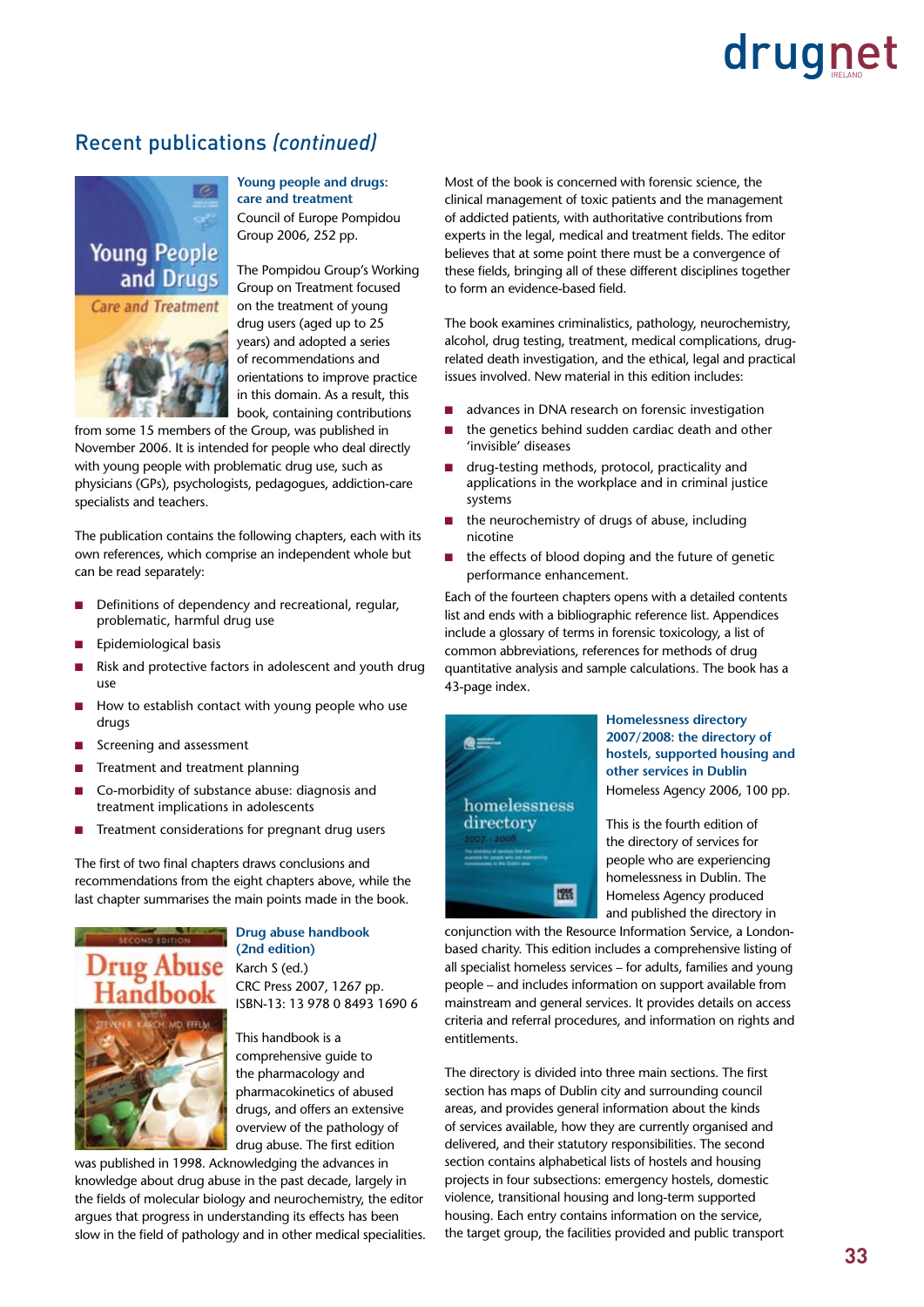### Recent publications *(continued)*

access. Location maps are included in the case of emergency hostels. The third section covers advice and support services, with subsections listing food and day centres providing practical support, housing advice agencies, street services, health and mental health, alcohol and drugs, education and training, and counselling services, among others. The directory has five indexes, allowing the reader to find outof-hours services, young peoples' projects and women's projects, and to search for services alphabetically or by local authority area.

### **Journal articles**

The following abstracts are from recently published articles relating to the drugs situation in Ireland.

### **Alcohol problems, marriage, and treatment: developing a theoretical timeline**

Loughran H

*Journal of Social Work Practice in the Addictions* 2006; 6(1– 2):31–48

While research findings over the past twenty years have consistently supported the efficacy of couples work with people experiencing alcohol related problems, in the field of practice in Ireland there is little evidence of the development of interventions based on a couples/marital perspective. This paper examines the place of marital work in the alcohol field through a review of the literature from the 1950s to the present in order to discover the limitations in theory and research that might explain the reluctance of practitioners to adopt this method of intervention.

### **Violence and aggression in the Drug Treatment Centre Board**

Whitty P and O'Connor II *Irish Journal of Psychological Medicine* 2006; 23(3): 89–91

In this study, the authors sought to determine the prevalence of and the factors associated with violent and aggressive incidents among clients attending an out-patient methadone stabilisation and detoxification programme in Dublin. Incident reports from a two-year period were retrospectively examined. The authors also obtained information on demographics, main drug of abuse, timing and location of the incident as well as psychiatric and physical co-morbidity among the perpetrators from case note review.

A total of 295 incidents occurred over the study period. The overall rate of violence and aggression was 85 per 1,000 clients attending the centre per year. Most incidents involved verbal abuse. Females were significantly more likely than males to be involved in assaults. A high proportion of clients (80%) who were physically aggressive tested positive for benzodiazepine medication. The authors concluded that levels of recorded violence have remained stable but that racial abuse has increased in recent years. The relatively low overall rate of violence suggests that existing measures have helped reduce the number of aggressive and violent

incidents in the centre. Most of the victims were doctors, nursing staff or general assistants. This finding reflected their respective roles in the centre, which included limit setting and dealing with positive drug screens among clients.

#### **Zopiclone misuse: an update from Dublin**

Bannan N, Rooney S and O'Connor J *Drug and Alcohol Review* 2007; 26(1): 83 –85

The prevalence of zopiclone misuse in clients attending a methadone maintenance programme in Dublin through detection of its degradation product, 2-amino-5 chloropyridine (ACP) on urinalysis is outlined. Urine samples from all 158 clients were tested for the presence of ACP, opiates, benzodiazepines, cocaine, alcohol and cannabis. Of the 37 (23%) clients who tested positive for ACP, 23 (62%) were interviewed. A profile of zopiclone misusers is outlined, including details of demographics, drug history, viral status, recent urinalysis results and opinions on zopiclone. Of the 14 (38%) clients who were not interviewed, information was obtained from their clinical casenotes and documented urinalysis results. The prevalence of zopiclone misuse was reported as 23%. Benzodiazepines were the most popular drug of misuse, with zopiclone followed by heroin/opiates. Zopiclone is being misused by drug users in Dublin in the context of many other drugs. Prescribing of zopiclone should be restricted, especially among drug misusers.

#### **Introducing safer injecting facilities (SIFs) in the Republic of Ireland: 'chipping away' at policy change** O'Shea M

*Drugs: education, prevention and policy* 2007; 14(1):75–88

Safer injecting facilities (SIFs) have been introduced in many countries throughout Europe over a number of years, and more recently have been established in Canada and Australia. This study conducted in Dublin sought to examine the policy implications of introducing safer injecting facilities in Ireland as a logical development of harm-reduction policy. A triangulation method of data collection was adopted that comprised semi-structured interviews with 16 drug users and structured interviews with key personnel and policy makers in the drug field. The study revealed that the majority of drug users were injecting in public places, had a surprising level of knowledge of SIFs, and indicated a willingness to use such facilities. The findings of the study also revealed very mixed feelings among policy makers and key personnel and showed that, among those in favour of such an innovation, there was a preference for doing so with the maximum of discretion. The study concludes that it is perhaps 'a bridge too far' in the current political climate.

### **The cost of drug use in adolescence: young people, money and substance abuse**

McCrystal P, Percy A and Higgins K *Drugs: education, prevention and policy* 2007; 14(1): 19–28

It is now common for young people in full-time compulsory education to hold part-time jobs. However, while the 1990s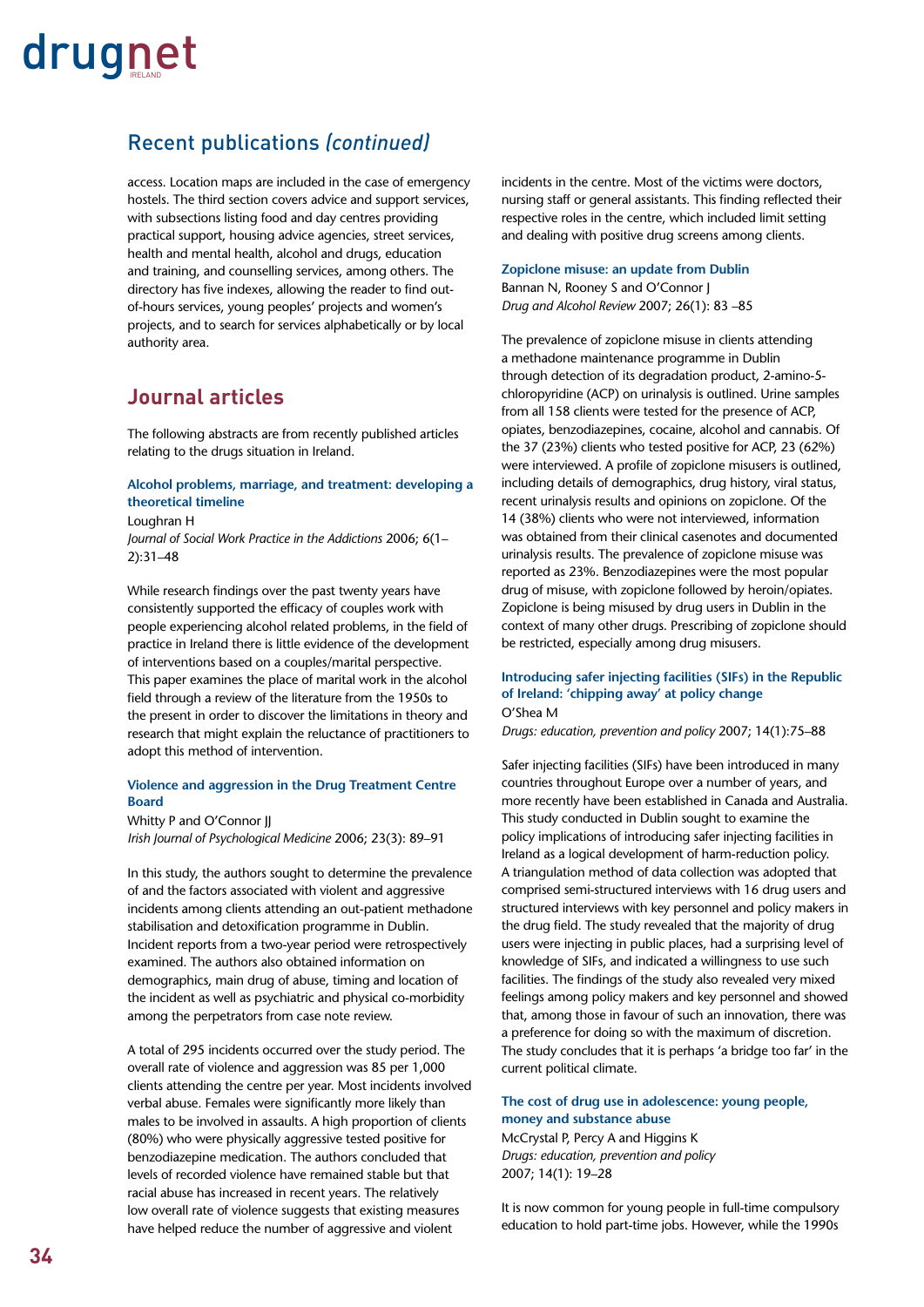### Recent publications *(continued)*

experienced a rise in illicit drug use particularly among young people and an increase in the level of interest in identifying factors associated with drug use, little attention has been paid to the influence of the money young people have to spend and its potential links with drug use. In this study, 4,524 young people living in Northern Ireland completed a questionnaire in school year 10 (aged 13/14 years). The findings suggested that there was a positive association between the amount of money young people received (and

its source) and higher rates of drug use. The study concludes that money, and how it is spent by young people, may be important factors for consideration when investigating drug use during adolescence. The findings may help inform drug prevention strategies, particularly through advice on money management, and taking responsibility for their own money.

*(Compiled by Louise Farragher and Joan Moore)*

### Upcoming events

*(Compiled by Louise Farragher –* lfarragher@hrb.ie*)*

### March

26–28 March 2007 **Drugs, Alcohol and Criminal Justice – the shape of things to come Venue:** University of Warwick **Organised by / Contact:** Michelle Vatin, The Conference Consortium **Email:** michelle@conferenceconsortium.org www.conferenceconsortium.org

This conference is an opportunity for those working in the closely related fields of drugs, alcohol and criminal justice to discuss and debate major challenges facing services and service users. Participants will hear and learn about current models of good practice, linked with sessions aimed at influencing the shape of policy and practice in the future. Sessions include:

- Motivating the coerced what do we mean by motivation? n
- All I want is a room somewhere – the role of housing and residential rehabilitation in addressing drug and alcohol use/misuse n
- What's happening in the world of alcohol? n

### April

#### 17 –25 April 2007 **Cork Drug Awareness Week 2007**

**Organised by / Contact:** Aoife Ní Chonchúir or Mella Magee Community Outreach Drug Awareness Project, Cork City Partnership, Sunbeam Industrial Estate, Millfield, Mallow Road, Cork **Tel:** +353 (021) 4302310 **Email:** anichonchuir@partnershipcork.ie or mmagee@partnershipcork.ie

Cork Drug Awareness Week aims to raise awareness and signpost information so that communities, families and professionals know where to go for assistance and information on drug and alcohol services. Each day of the week targets groups / areas affected by substance use.

Tuesday, 17 April 2007 **'Families, Friends and Addiction' Time:** 7:30pm – 9:30pm **Venue:** Jury's Hotel, Western Rd. Cork

Thursday, 19 April 2007 **Conference: 'Addiction – Treatment and the 4 Tier Model' Time:** 9:30am – 2:00pm **Venue:** Clarion Hotel, Lapp's Quay, Cork

24–25 April 2007 **Information Day Time:** 9:30am – 2:00pm on both days **Venue:** to be confirmed

**Information:** Various stands and groups will present on the day, providing a broad range of information on drug and alcohol services in Cork. The target audience includes school-going students, young people, teachers, parents etc. The day will be informative and enjoyable and will include light entertainment, i.e. competitions, music, drama, DVD, refreshments and presentations by several well-known Cork personalities!

19–20 April 2007 **Management of Drug Users in Primary Care Venue:** Hilton Birmingham Metropole Hotel **Organised by / Contact:** The Royal College of General Practitioners, and Healthcare Events www.healthcare-events.co.uk

**Information:** The conference is the largest event in the UK for GPs, shared care workers, drug users, nurses and other primary care staff, specialists, commissioners, and researchers interested and involved in the management of drug users in primary care. This year's conference aims to address that 'whole systems approach', and how healthcare professionals can all work more effectively together to provide the best care for patients who use drugs and/or alcohol.

### May

1 May 2007 **Drugs and Alcohol Today London Venue:** Business Design Centre, London **Organised by / Contact: Tel:** +44 (0)870 890 1080 **Email:** exhibitions@pavpub.com www.drugsandalcoholtodayexhibition.com

**Information:** This one-day event, comprising a full and comprehensive seminar programme and a large exhibition, will provide a unique opportunity for professionals and managers involved in preventing and treating substance misuse, service users and those interested in joining the profession to come together to debate the big issues, share best practice and network.

9–11 May 2007 **Unhooked Thinking 2007 – Love and Baggage Venue:** The Guildhall, Bath **Organised by / Contact:** Unhooked Thinking www.unhookedthinking.com

**Information:** Unhooked Thinking is an unusual, international and multi-disciplinary conference enquiring into the nature of addiction. This year the relationship between love and addiction is explored. Each of the three days has a theme:

- Relationships: 9 May n
- Love and Conflict: 10 May n
- Family: 11 May n